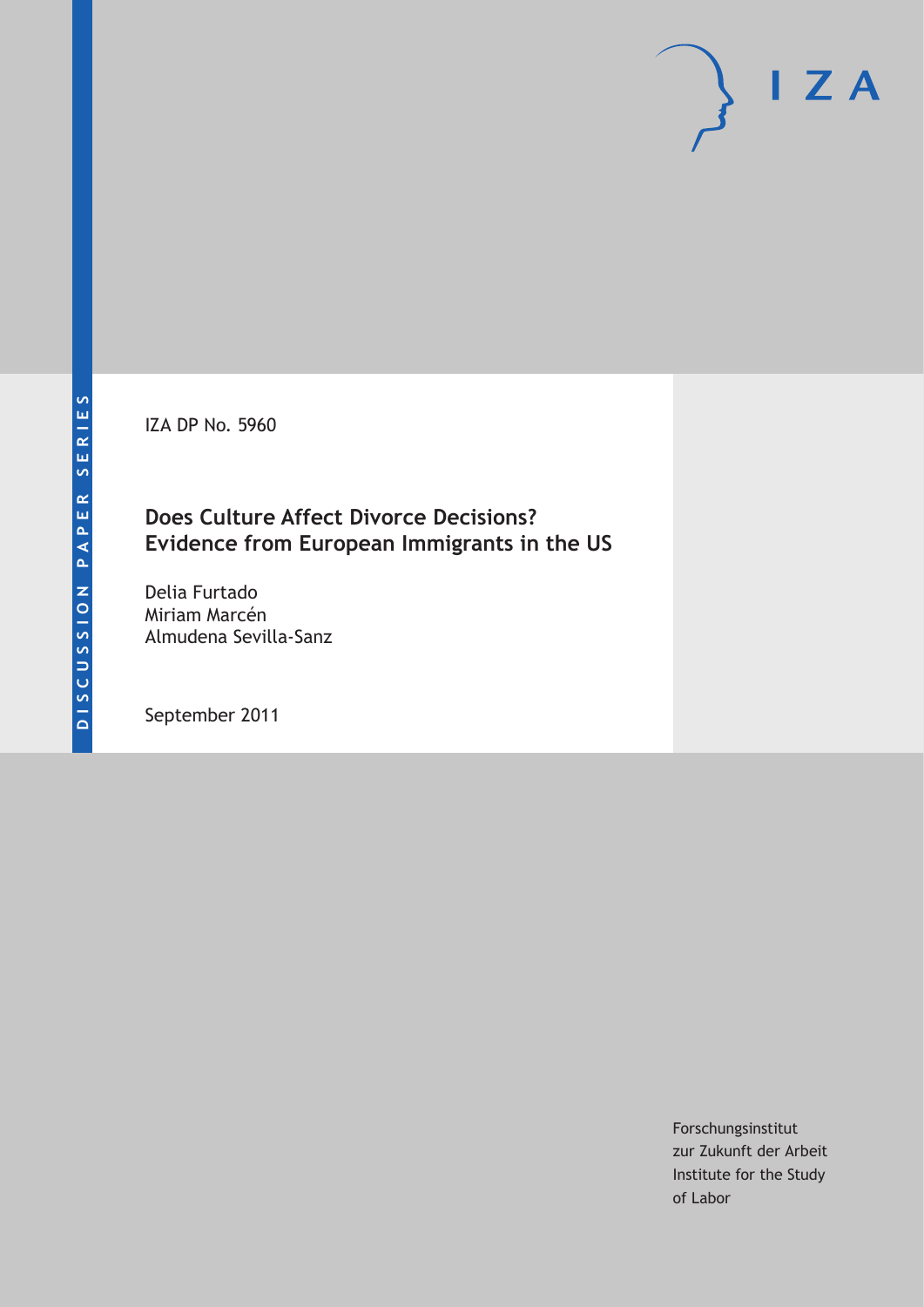# **Does Culture Affect Divorce Decisions? Evidence from European Immigrants in the US**

### **Delia Furtado**

*University of Connecticut and IZA* 

### **Miriam Marcén**

*Universidad de Zaragoza* 

### **Almudena Sevilla-Sanz**

*University of Oxford* 

Discussion Paper No. 5960 September 2011

IZA

P.O. Box 7240 53072 Bonn **Germany** 

Phone: +49-228-3894-0 Fax: +49-228-3894-180 E-mail: [iza@iza.org](mailto:iza@iza.org)

Any opinions expressed here are those of the author(s) and not those of IZA. Research published in this series may include views on policy, but the institute itself takes no institutional policy positions.

The Institute for the Study of Labor (IZA) in Bonn is a local and virtual international research center and a place of communication between science, politics and business. IZA is an independent nonprofit organization supported by Deutsche Post Foundation. The center is associated with the University of Bonn and offers a stimulating research environment through its international network, workshops and conferences, data service, project support, research visits and doctoral program. IZA engages in (i) original and internationally competitive research in all fields of labor economics, (ii) development of policy concepts, and (iii) dissemination of research results and concepts to the interested public.

IZA Discussion Papers often represent preliminary work and are circulated to encourage discussion. Citation of such a paper should account for its provisional character. A revised version may be available directly from the author.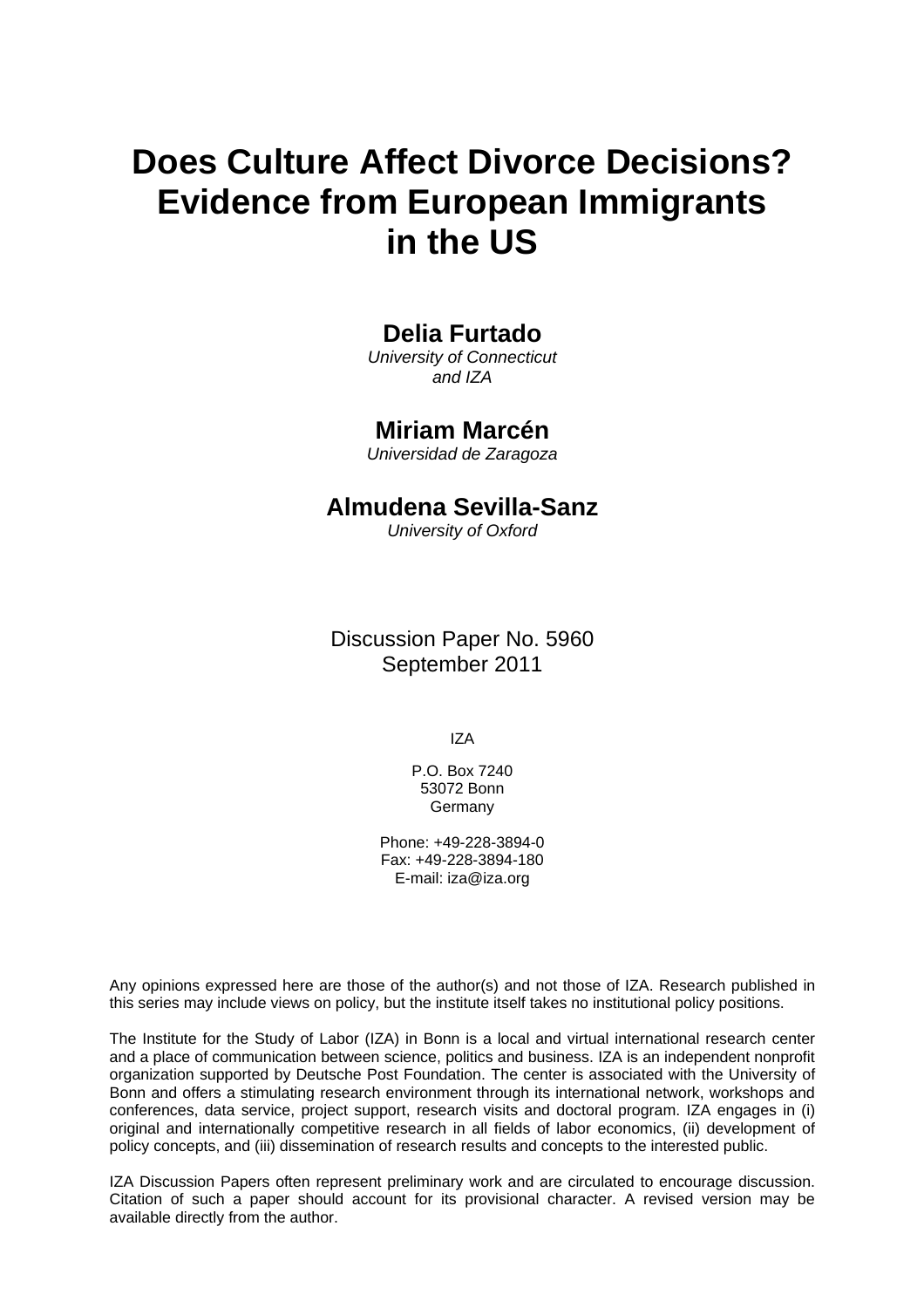IZA Discussion Paper No. 5960 September 2011

## **ABSTRACT**

### **Does Culture Affect Divorce Decisions? Evidence from European Immigrants in the US[\\*](#page-2-0)**

This paper explores the role of culture in determining divorce decisions by examining country of origin differences in divorce rates of immigrants in the United States. Because childhoodarriving immigrants are all exposed to a common set of US laws and institutions, we interpret relationships between their divorce tendencies and home country divorce rates as evidence of the effect of culture. Our results are robust to controlling for several home country variables including average church attendance and GDP. Moreover, specifications with country of origin fixed effects suggest that divorce probabilities are especially low for immigrants from countries with low divorce rates that reside amidst a large number of coethnics. Supplemental analyses indicate that divorce culture has a stronger impact on the divorce decisions of females than of males pointing to a potentially gendered nature of divorce taboos.

JEL Classification: J12, Z13, J61

Keywords: divorce, culture, immigrants

Corresponding author:

 $\overline{a}$ 

Delia Furtado Department of Economics University of Connecticut 341 Mansfield Road, Unit 1063 Storrs, CT 06269-1063 USA E-mail: [Delia.Furtado@uconn.edu](mailto:Delia.Furtado@uconn.edu)

<span id="page-2-0"></span><sup>\*</sup> We would like to thank Manuel Arellano, Martin Browning, Libertad Gonzalez, Berkay Ozcan and Stephen L. Ross for the many helpful suggestions. The paper has also benefited from comments provided by participants at the 2011 Annual Meeting of the Population Association of America, the 2011 Migration: Economic Change, Social Change Conference, the 2010 SOLE-EALE International Conference, the 2009 Congress of the Spanish Economics Association, the 2009 European Society of Population Economics Conference and seminars at CEMFI and the University of Connecticut. Any remaining errors are our own.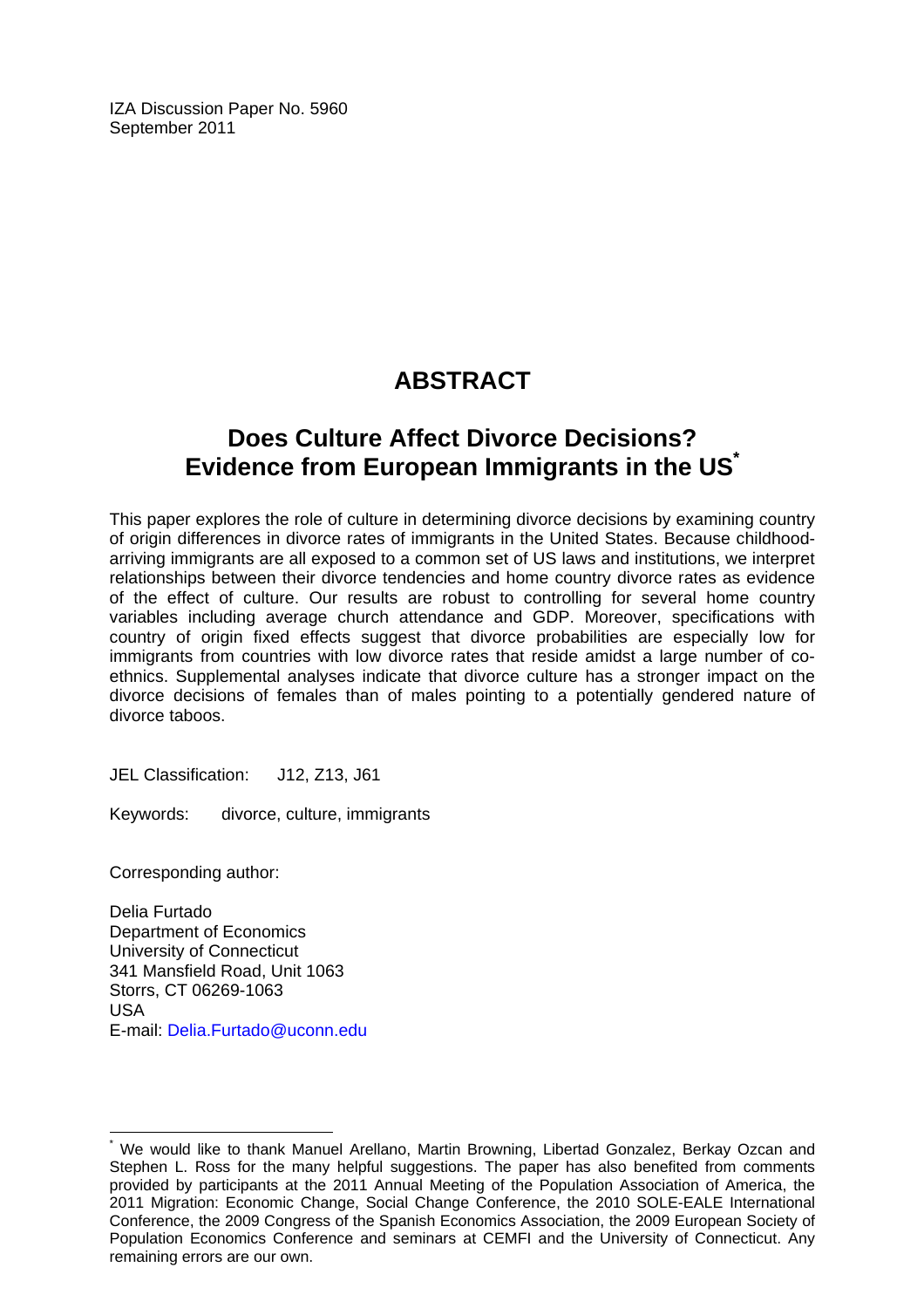#### **1 Introduction**

 $\overline{a}$ 

Much of the recent literature on divorce has focused on the role of divorce laws in explaining changes in divorce rates, generally finding a positive relationship between the permissiveness of the laws and the likelihood of divorce, at least in the short run (Wolfers 2006; González and Viitanen 2009). Although differences in laws may have explained cross-country variation in divorce rates in the past, the current rather homogenous divorce law regime across Europe (González and Viitanen 2009) is unlikely to account for divorce rates which still vary substantially across countries (see Column 1 in Table 1).<sup>1</sup> An alternative potential explanation lies in cross-country differences in the generosity of welfare policies. Given that the welfare state often substitutes for many of the services historically provided within families, countries with a larger share of GDP devoted to transfers and public services tend to have higher divorce rates (Tjøtta and Vaage 2008). Other institutional and economic determinants of divorce, which are likely to vary by country, include unemployment rates (Jensen and Smith 1990), tax laws (Dickert-Colin 1999), laws regarding property distribution within marriage (Gray 1998), and laws concerning alimony payments, child support (Nixon 1997; Heim 2003), and child custody (González-Val and Marcén 2011; Halla 2011). In this paper, we present evidence suggesting that culture also plays an important role.

Following Fernández (2007), we conceptualize culture as a set of beliefs and preferences that vary across time, space, or social groups. Most important for our analysis is that culture is portable and remarkably persistent. International migrants cannot bring with them the economies and laws of their home countries, but do bring their norms, belief systems, and traditions.

<sup>1</sup> By 2003, almost all European countries implicitly or explicitly permitted unilateral divorce at least after a required separation period. The only two countries that presently do not have unilateral regimes are Ireland and Italy. In these two countries, if a spouse opposes a divorce, then the divorce is not necessarily granted.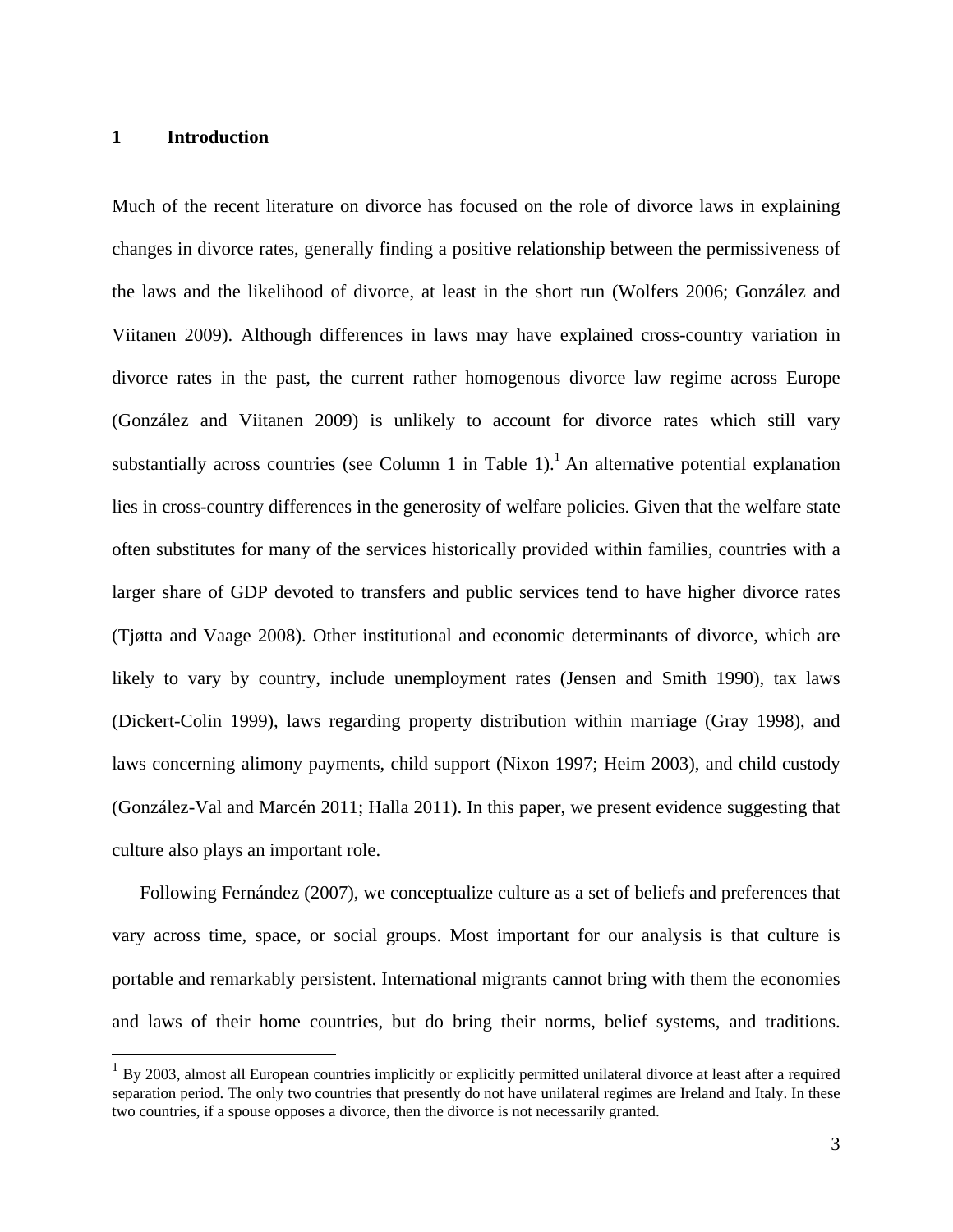Although it is true that these preferences may have arisen in response to historical laws and institutions, they are certainly slower to change and are likely to persist even when the laws that gave rise to them change. Culture, necessarily social in nature, may be transmitted from parents to children through socialization (Bisin and Verdier 2000; Bisin et al. 2004), within neighborhoods (Borjas 2005), or through the broader society via television and internet (Chong and La Ferrara 2009). Parents surely instill in their children beliefs about the morality of divorce, but children may also form their own attitudes based on perceptions of role models within their communities. Adults may also be affected by divorce culture if certain communities tend to ostracize divorcees.

The interrelationship between institutions and norms makes it difficult to rigorously disentangle the two using cross-country data. Countries in which inhabitants have more liberal attitudes toward divorce enact liberal divorce policies. At the same time, more liberal divorce policies can generate attitudes which are more accepting of divorce. To separate the effect of culture from institutions on an individual's probability of divorce, we examine divorce patterns of immigrants from Europe who arrived in the US at or under the age of 5. Immigrants in our sample have lived under the laws, institutions, and markets of the United States. However, since their preferences are likely to reflect the attitudes of their parents and ethnic communities, differences in their divorce rates by country of origin may be interpreted as evidence of the importance of culture. For example, if divorce laws were the only explanation for why Italy has a lower divorce rate than Russia, then when we remove differences in laws by examining Russians and Italians living in the same city in the US, all Russian-Italian divorce differentials should be eliminated. Instead, if home country divorce rates can explain divorce patterns of childhood migrants who have spent most of their lives exposed to US culture and norms, this may be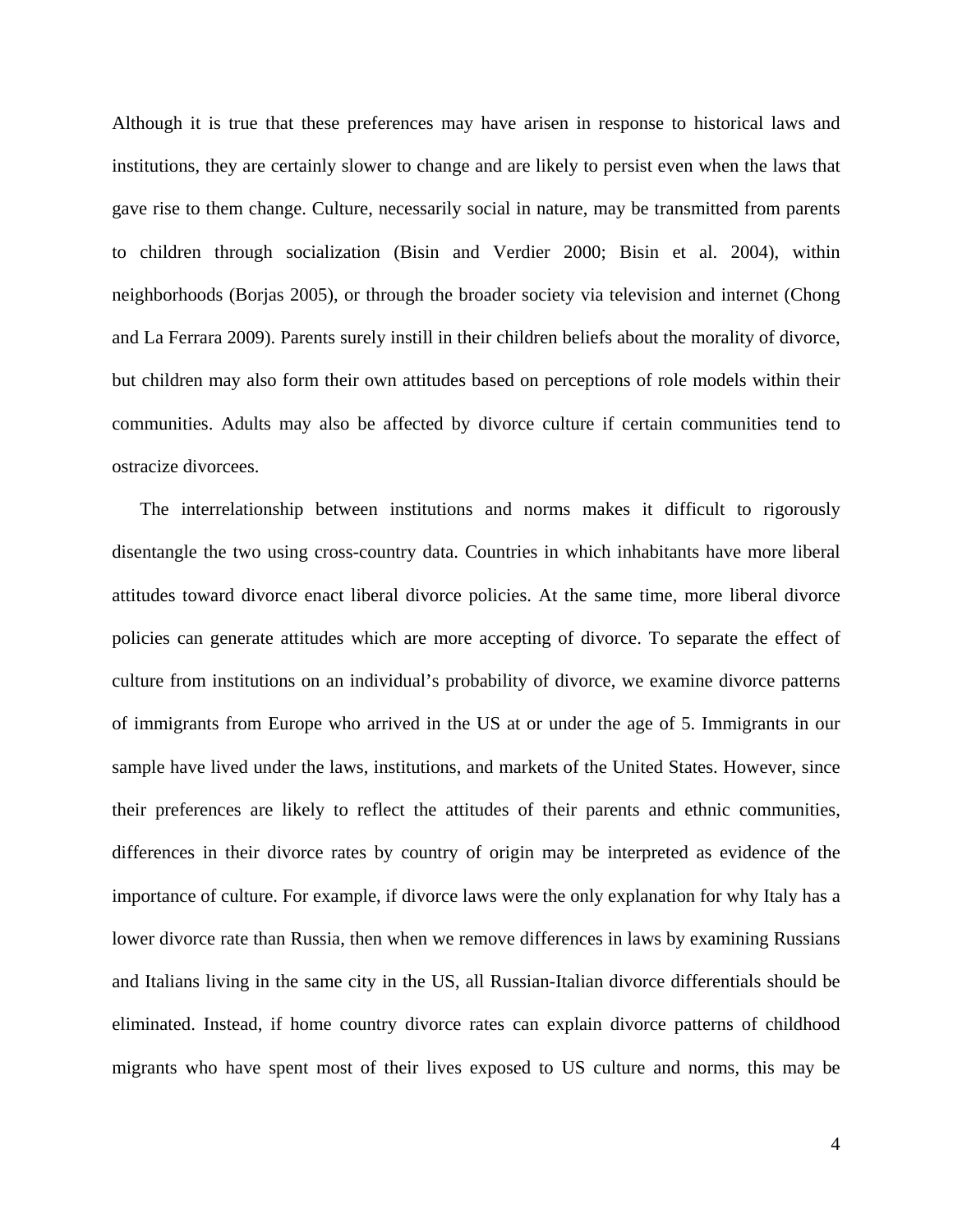interpreted as evidence that cultural variation is at least a partial explanation for the differences in divorce rates across European countries.

In our empirical analysis, we use data from the 2000 US Census to estimate the probability that a European immigrant who arrived in the US as a young child is divorced, based on the person's home country divorce rate--defined as the number of divorces in a year per 100 married inhabitants. Our results suggest that culture plays an important role in explaining divorce, even after controlling for an individual's socioeconomic characteristics. We find that when the divorce rate increases by one, the probability that an immigrant in the US is divorced increases by about six percentage points. Thus, given that Russians have the highest divorce rate of 1.26 and Italians have the lowest divorce of 0.13, our model predicts that immigrants from Russia are almost seven percentage points more likely to be divorced than immigrants from Italy.

Our results contribute to a growing literature on the effect of culture on economic outcomes (see Fernández and Fogli (2005) and Guiso et al. (2006) for a review). Using methodologies similar to ours, studies have examined the effect of culture on savings rates (Carroll et al. 1994), fertility and female labor force participation (Antecol 2000; Fernández and Fogli 2006; Fernández 2007; Fernández and Fogli 2009), living arrangements (Giuliano 2007), unemployment rates (Brügger et al. 2009), and preferences for a child's sex (Almond et al. 2009). We add to this body of knowledge by examining the role of culture on divorce rates.

Throughout the paper, particular emphasis is placed on convincing readers that our results are not driven by unobserved heterogeneity across ethnic groups. For example, given that divorce rates are higher among couples that marry young (Lehrer 2008) and have fewer children (Svarer and Verner 2008), beliefs about appropriate age at marriage and ideal number of children may be driving our results. To examine this issue, we add origin country average female age at first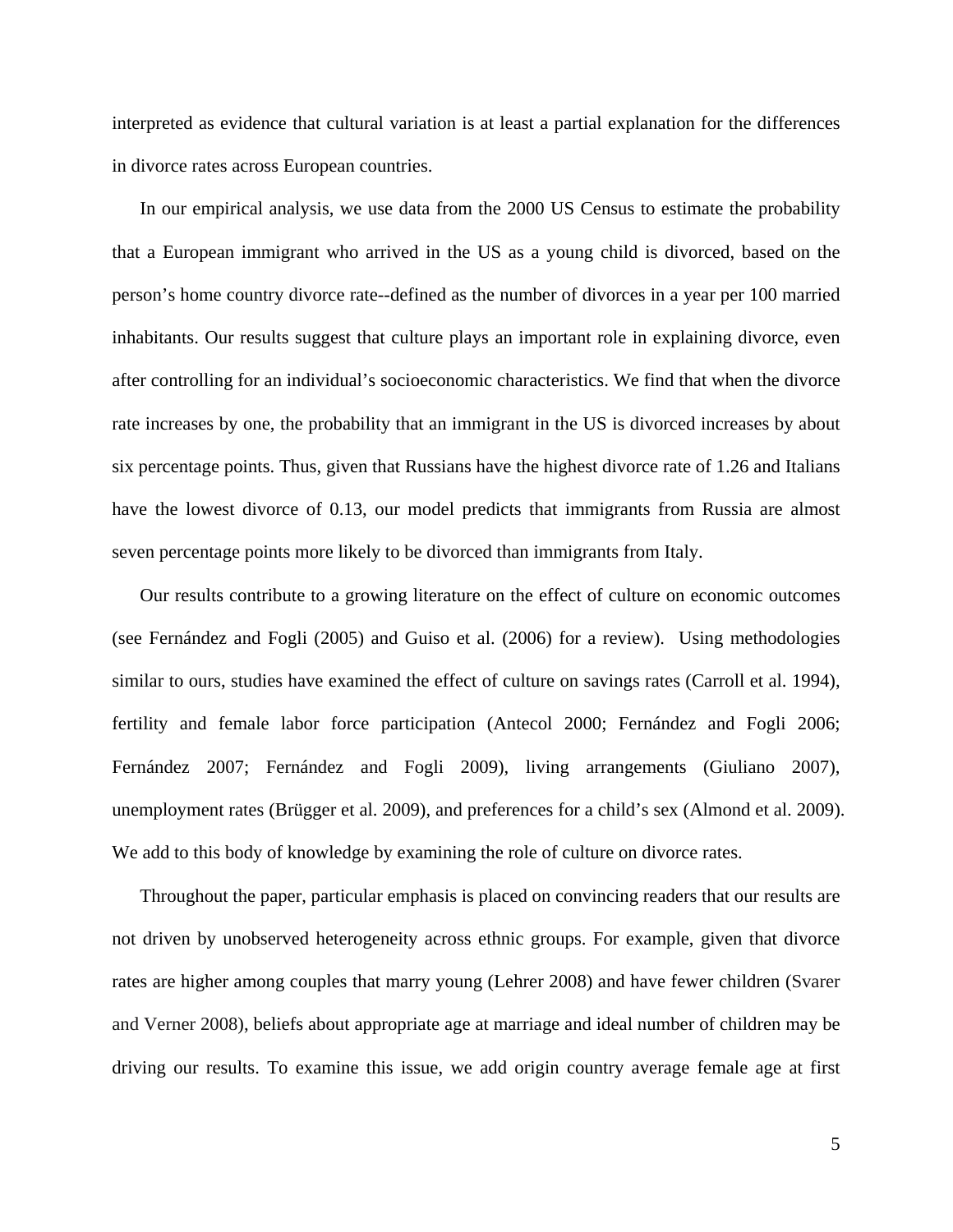marriage and total fertility rates, as well as a host of other country of origin level variables to our main specification. In all models, the estimated coefficient on home country divorce rates changes very little.

As an additional check that divorce norms are driving our results, we consider the relationship between home country divorce rates and other outcome variables. If some unobserved characteristic, such as female earnings ability, were the main factor explaining the cross-ancestry differences in divorce patterns, then we might expect it to also affect the probability of marriage and wages. It turns out, however, that there is no statistically significant relationship between home country divorce rates and these variables.

We also separate the analysis by gender in order to test the hypothesis that women are more sensitive to divorce culture than men. If women predominantly form their identities based on their wife and mother roles, while men form theirs based on their worker and breadwinner roles (Akerlof and Kranton 2000), then if it is in fact divorce culture which is driving the results, we would expect home country divorce rates to have a stronger impact on women than on men. This is precisely what we find. Separating the analysis by gender also allows us to include additional control variables which could be considered highly endogenous in specifications with both males and females. In all models, home country divorce rates remain an important determinant of divorce probabilities lending further creditability to our research design.

In the last section, we follow Fernández and Fogli (2009) in presenting evidence suggesting that culture is not only transmitted from parent to child, but also within communities. We find that an increase in the concentration of individuals from the same country of origin leads to a larger decrease in the probability of being divorced for immigrants from countries with lower divorce rates. The fact that we find evidence of culture in specifications including country of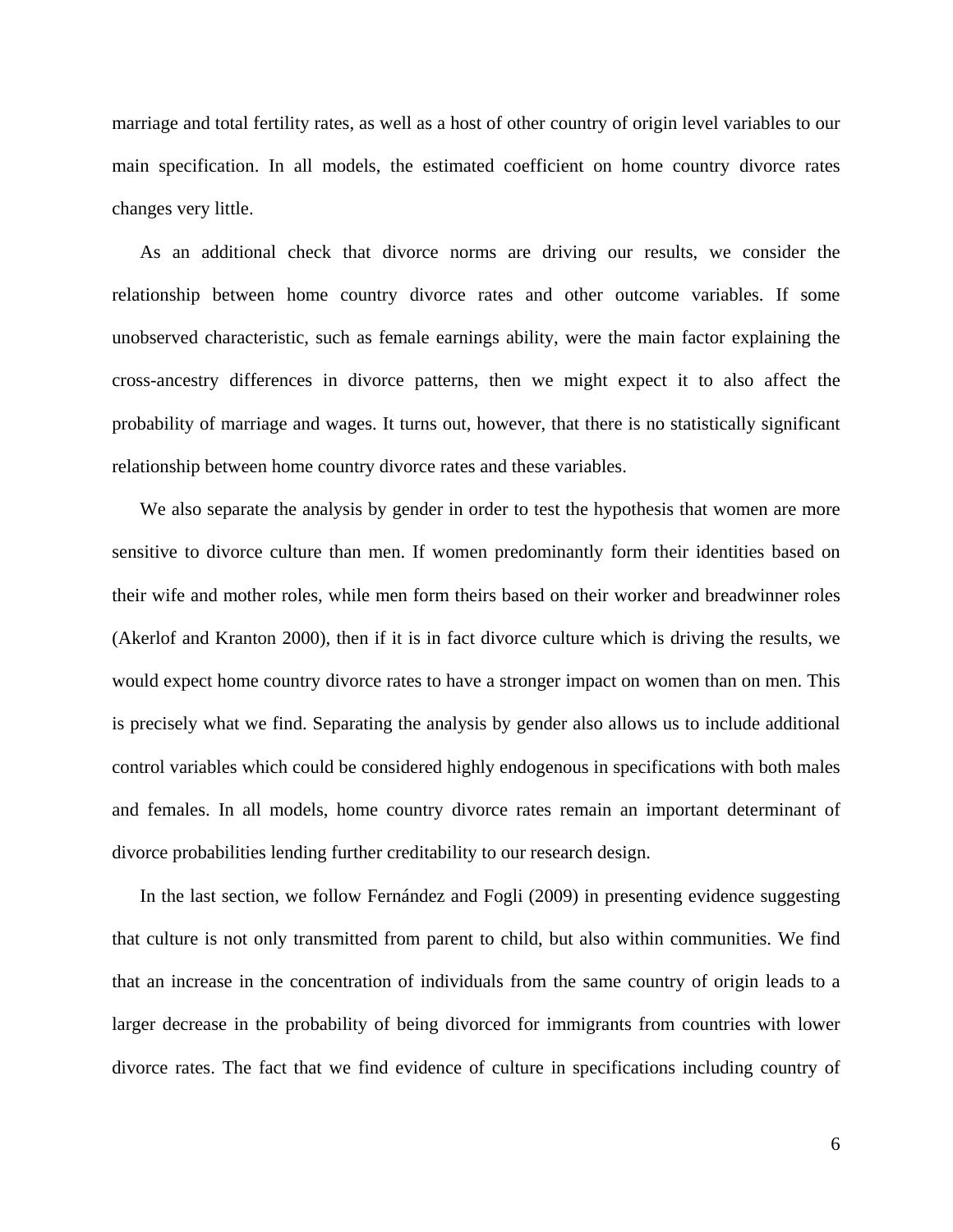origin fixed effects provides some additional evidence that our analysis is identifying the role of culture as opposed to unobserved individual characteristics that happen to be correlated within ethnic groups.

The paper is organized as follows. Section 2 presents the empirical strategy, and Section 3 describes the data. Baseline results and robustness checks are discussed in Section 4. Section 5 explores gender differences in the impact of culture on divorce, and Section 6 presents evidence of peer effects in the transmission of divorce culture. Section 7 concludes.

#### **2 Empirical Strategy**

<u>.</u>

It is difficult to distinguish the effect of culture from the effect of markets and institutions in explaining variation in cross-country divorce rates in Europe. Our empirical approach makes use of the fact that all European immigrants who arrived in the US at a young age are, and have been, exposed to US markets and institutions. Thus, evidence that home country divorce rates can explain divorce propensities of young arriving immigrants might be interpreted as suggestive of the role of culture. The following equation forms the empirical framework of this analysis:

$$
D_{ijk} = \beta_1 D R_j + \mathbf{X}_{ijk} \beta_2 + \delta_k + \varepsilon_{ijk}, \qquad (1)
$$

where *Dijk* is an indicator variable for whether individual *i* of cultural origin *j* who lives in metropolitan area *k* reports being divorced.<sup>2</sup> Our measure of culture,  $DR_j$ , is the divorce rate in country *j*. Standard errors are clustered at the country of origin level to account for any withinethnicity correlation in the error terms. If culture matters, then individuals originating from countries with more liberal cultures regarding divorce should have a higher probability of divorce than individuals from more traditional backgrounds. Thus, we expect  $\beta_1$  to be positive,

<sup>&</sup>lt;sup>2</sup> We use a linear probability model for simplicity, but results are similar when using probit or logit models.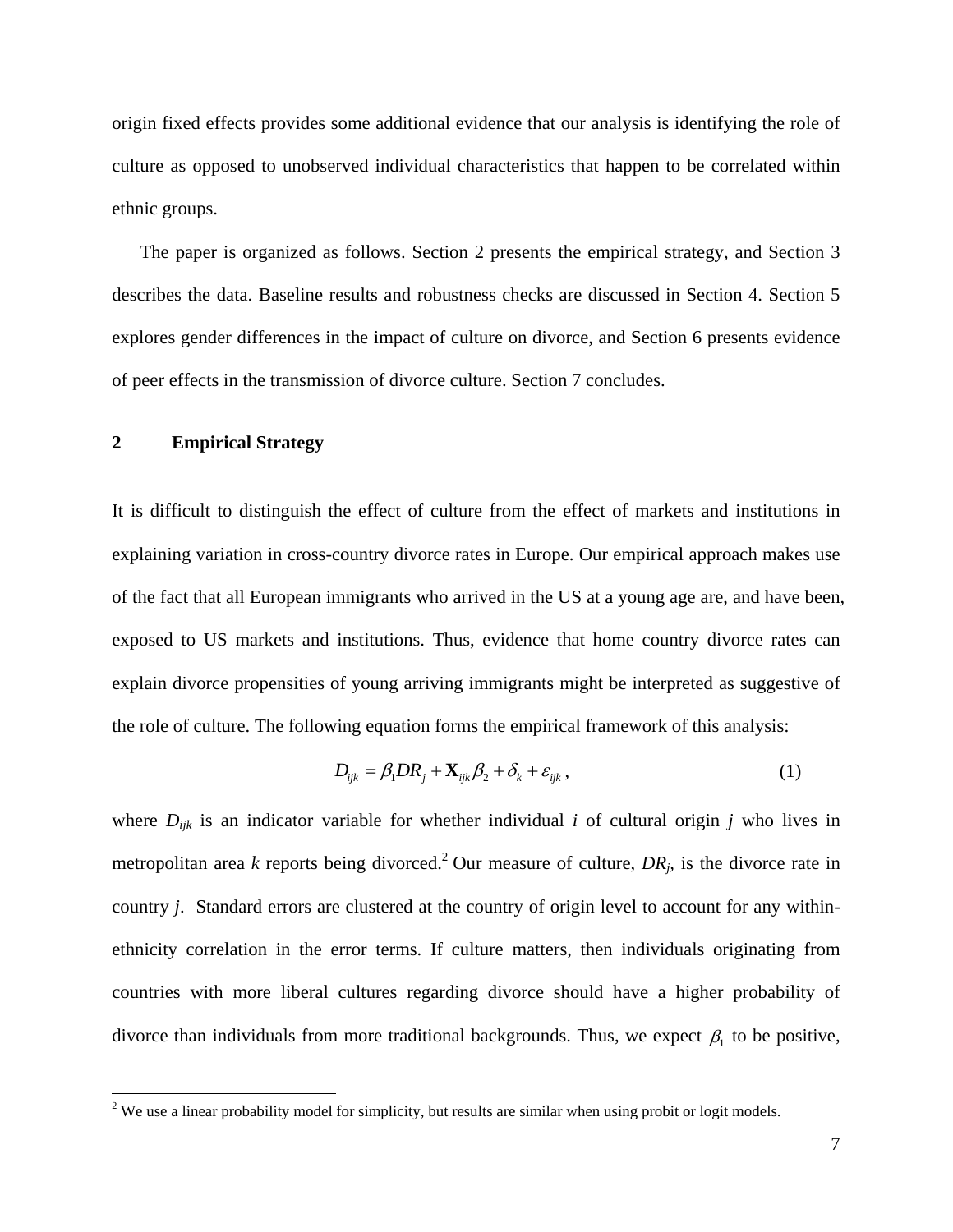as higher home country divorce rates should be associated with more liberal attitudes regarding divorce.

Metropolitan statistical area (MSA) fixed effects, denoted  $\delta_k$ , are included to control for regional variation in US divorce rates that might arise from cross-city differences in US divorce attitudes or cross-state differences in divorce laws (Gruber 2004; Friedberg 1998).<sup>3</sup> The vector *Xijk* contains controls for gender, education, and age--individual characteristics that may affect divorce rates for reasons unrelated to culture. We allow for a very flexible functional form of age by including a full set of age fixed effects. In principle, it would also be desirable to control for spouse characteristics, but the Census does not ask for information on ex-spouses.

Our dependent variable measures whether a person is divorced at the time of the survey. Ideally, we would ask whether culture affects the probability that a person *ever* divorces, conditional on having ever been married. Unfortunately, there is no recent data set that contains information on ever having been divorced that also meets all of our variable and sample size requirements. 4 However, this is only problematic for our purposes if remarriage rates are negatively associated with divorce tendencies. Figure 1 uses data from the World Values Survey to show that remarriage rates, conditional on divorcing, are higher in countries with larger proportions of the population reporting to have ever been divorced (details on variable construction can be found in Appendix C). Thus, if in the US, divorcees from high divorce countries are more likely to remarry, all of our estimated effects of culture on current divorce

 $\overline{a}$ 

 $3$  By restricting the sample to MSA residents, we not only lose about a fifth of the sample, but any conclusions we draw are technically only applicable to city dwellers who may be especially sensitive to origin country norms and taboos. To examine this issue empirically, we ran our baseline regressions without restricting the sample to MSA residents and replacing the MSA fixed effects with state fixed effects. Results do not change substantially.

<sup>&</sup>lt;sup>4</sup> The longitudinal data sets that are typically used to study divorce, such as the Panel Study of Income Dynamics (PSID) and the National Longitudinal Survey of Youth (NLSY), do not have large enough samples of immigrants, much less childhood migrants, to conduct the analysis in this paper.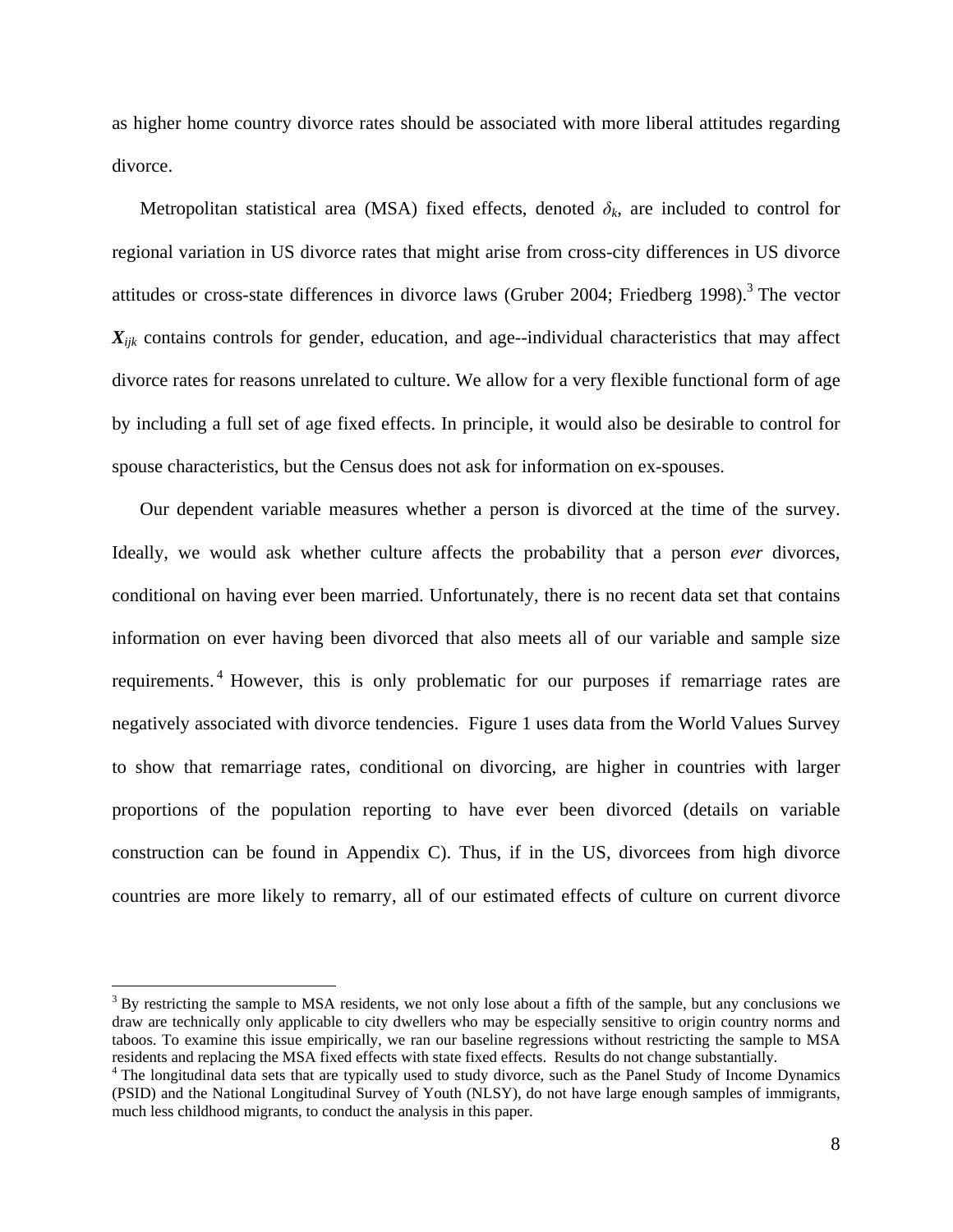status may be interpreted as lower bounds of the effect of divorce culture on the probability of ever having been divorced.<sup>5</sup>

#### **3 Data**

 $\overline{a}$ 

In our main analysis, we use data from the five percent Public-Use Microdata Sample (PUMS) of the 2000 US Census (Ruggles et al. 2010). Our sample consists of immigrants from Europe who arrived in the US when they were five years of age or below. These immigrants all grew up under US laws, institutions, and markets, but their attitudes are likely to reflect the attitudes of their ethnic communities in addition to the attitudes of their families and the broader US society.<sup>6</sup> We keep individuals who are between the ages of 25 and 64 since everyone in this sample is likely to have completed schooling and is below retirement age. Given that marriage is a prerequisite of divorce, we restrict the sample to those who are either married or divorced in order to avoid attenuation bias.<sup>7</sup> Lastly, we keep only residents of identifiable MSAs. Our final sample consists of 20,751 immigrants from 26 different European countries. The United Kingdom includes England, Scotland, Wales and "United Kingdom, country not specified." Czechoslovakia includes the Czech Republic.

Much of the previous literature using the epidemiological approach to identify the effect of culture uses second-generation immigrants instead of first-generation immigrants. The rationale is that since second-generation immigrants have been exposed to US markets and institutions

 $<sup>5</sup>$  As an additional check, we also used 1980 Census data, the last Census to ask for information on marital history, to</sup> compare estimates of the effect of home country divorce rates on the probability of being currently divorced to the probability of ever having been divorced. As expected, home country divorce rates have a larger impact on the probability of having ever been divorced. Results are available upon request.

 $6$  When we restrict the sample to those individuals whose reported ancestry matches their country of birth, estimated home country divorce rate coefficients are slightly larger. This result is expected as country of origin divorce culture should matter less for people who do not identify with their country of birth.

 $\frac{7}{1}$  We also ran our analysis on a full sample of single, married, and divorced individuals. The estimated coefficient on home country divorce rate was positive and statistically significant, but smaller in magnitude than the coefficient estimated using the ever-married sample.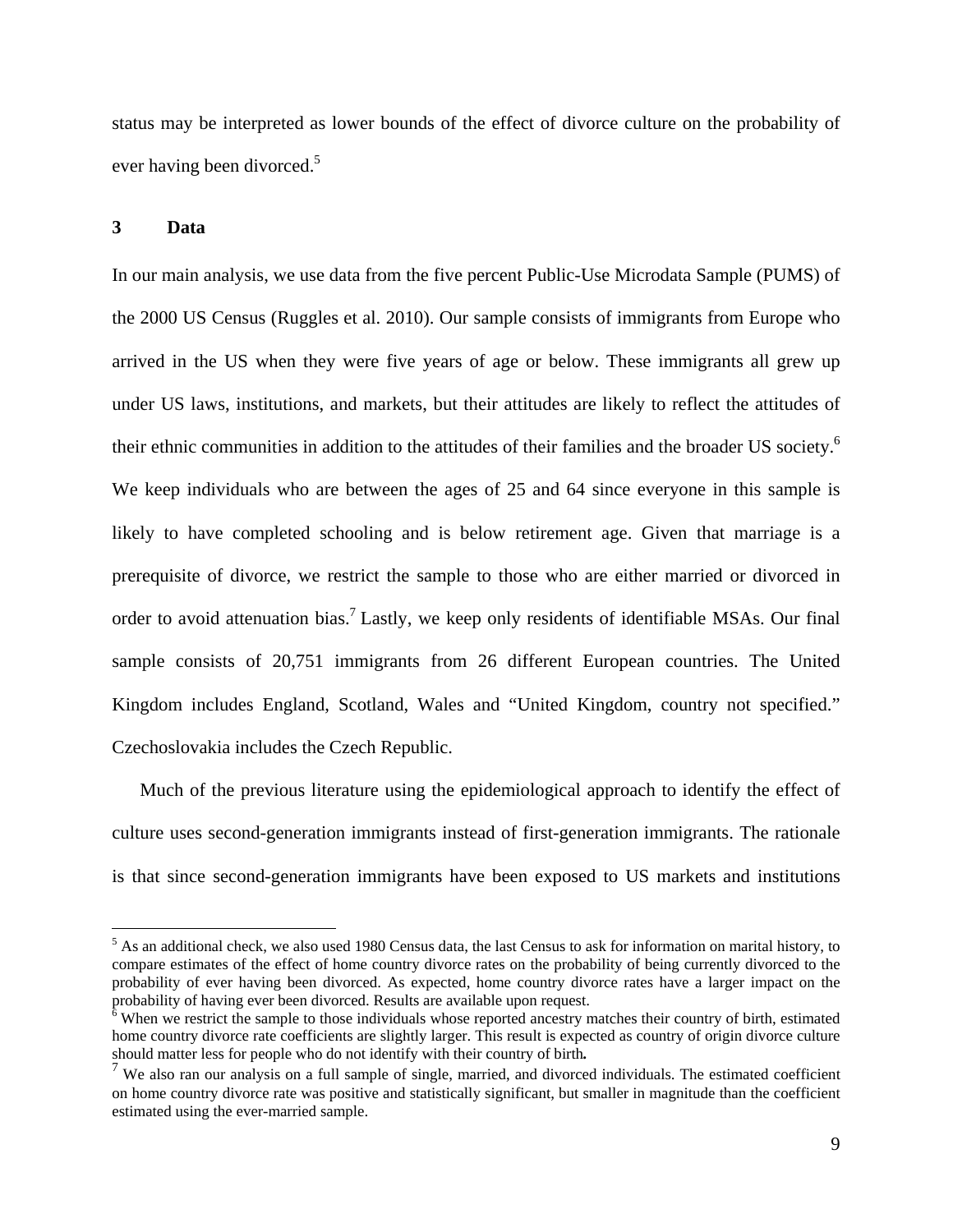their entire lives, they are unlikely to suffer from language barriers and do not suffer from the "shock" of immigration (Fernández and Fogli 2006; Fernández 2007; Fernández and Fogli 2009; Giuliano 2007). The early childhood arrivers in our sample also satisfy these criteria. Home country laws and institutions are not likely to have had a large impact on early childhood migrants, language barriers are not likely to be a problem for young arrivers, and because they were so young at the time of migration, it is unlikely to have had a lasting disruptive effect on their lives. There are, however, two important reasons to favor our childhood migrant sample over a second-generation immigrant sample. First, because divorce patterns have changed so dramatically in the past 30 years, we feel it is important to use recent data, and 1970 was the last year the Census asked for information on parents' countries of birth.<sup>8</sup> Second, our childhood migrant sample is likely to be more homogeneous in terms of assimilation to the US. Secondgeneration immigrants may have been born shortly after both of their parents migrated to the US (in which case they would be very similar to our sample of childhood migrants) or they may have one parent who migrated to the US as an infant and another parent whose family has been in the US for generations. The tendency to be at one extreme rather than the other may be correlated with home country divorce rates but affect divorce decisions for reasons which are unrelated to divorce culture.

For our main analysis, we use the 2000 divorce rate in the immigrant´s country of origin as our cultural proxy. Divorce rates are computed by dividing the number of divorces in a year by the number of people that are married in that year and then multiplying by 100. An alternative approach often used in the literature is to measure home country divorce rates in the year of migration for the average person in the sample (or the person's parents if using second-

1

<sup>&</sup>lt;sup>8</sup> It is possible to identify second generation immigrants in recent Current Population Surveys (CPS), but small sample sizes make it difficult to precisely estimate some of our coefficients of interest.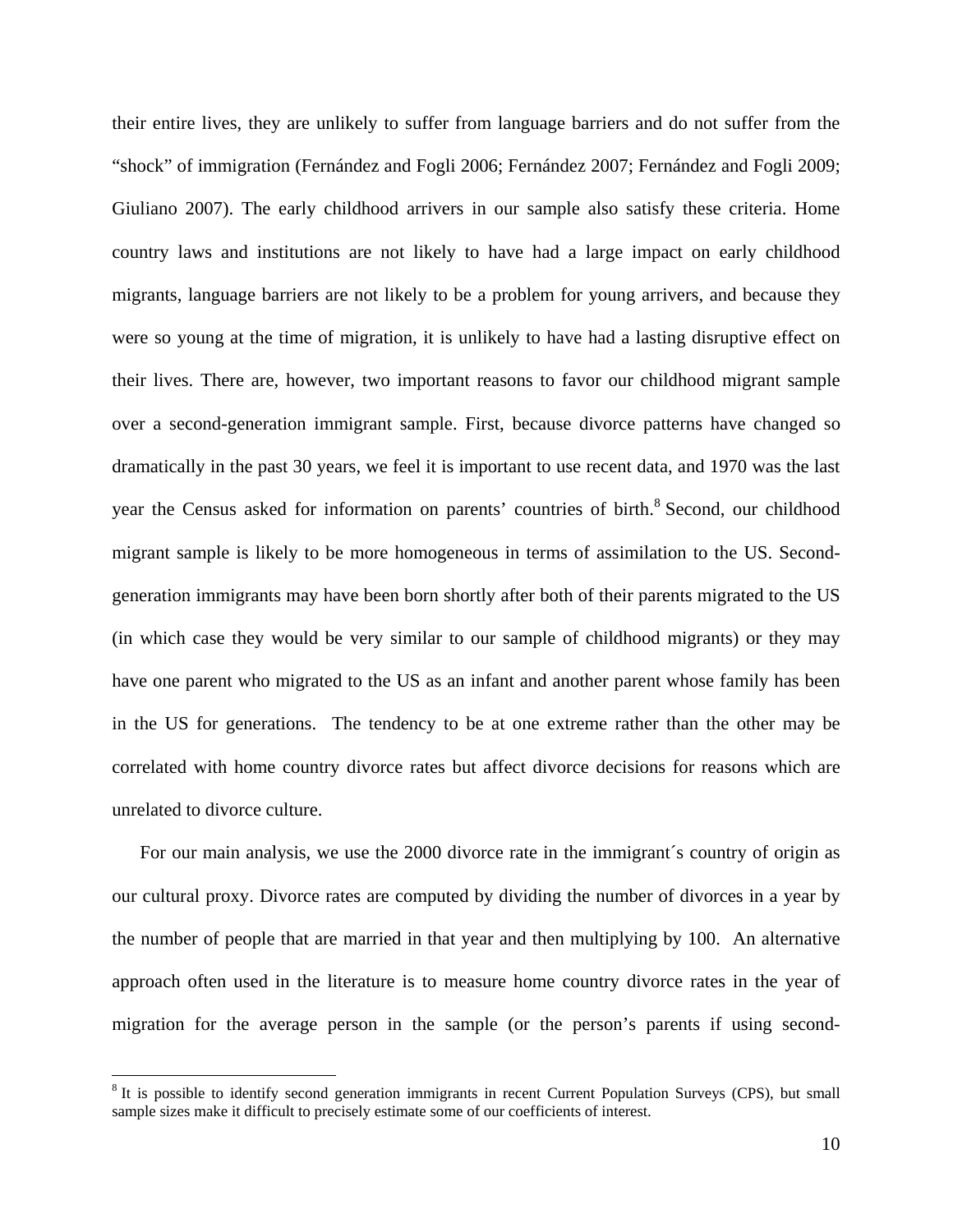generation immigrants). As Fernández and Fogli (2009) recognize, it is not obvious theoretically which year to use. On the one hand, divorce rates at the time of migration may best reflect home country culture as experienced by immigrants. On the other hand, if immigrants remain in close contact with family and friends in their home countries years after migrating, values and taboos may be best captured by concurrent home country divorce patterns. Rather than trying to resolve this issue on theoretical grounds, we follow Fernández's approach and run the analysis measuring home country divorce rates in various years. As can be seen in Appendix A, results remain robust regardless of the year in which home country divorce rates are measured, which is not surprising since culture evolves slowly. We choose to focus on divorce rates for the year 2000 since there is less missing data in 2000 compared to the previous years (see Appendix C for details on how we dealt with missing data in constructing the home country divorce rate variables).

Table 1 presents summary statistics of the relevant variables by country of origin. Countries are ordered from highest to lowest divorce rate. The first column shows large home-country divorce rate variation: from 1.26 divorces per 100 married individuals in Russia to 0.13 in Italy. The proportion of childhood arrivers that are divorced is shown in the next column. Immigrants from countries with high divorce rates are more likely to be divorced than immigrants from countries with low divorce rates, but this may be explained by differences in age or education. As can be seen in the table, immigrants from Portugal and Spain tend to be younger than those in other groups suggesting a relatively more recent arrival of these groups to the US. Approximately 37% of our sample has at least a college degree, although education levels range widely across origin countries with Albania having the lowest proportion of immigrants with at least a college degree (10%) and Switzerland the highest (64%). Bulgarian and Yugoslavian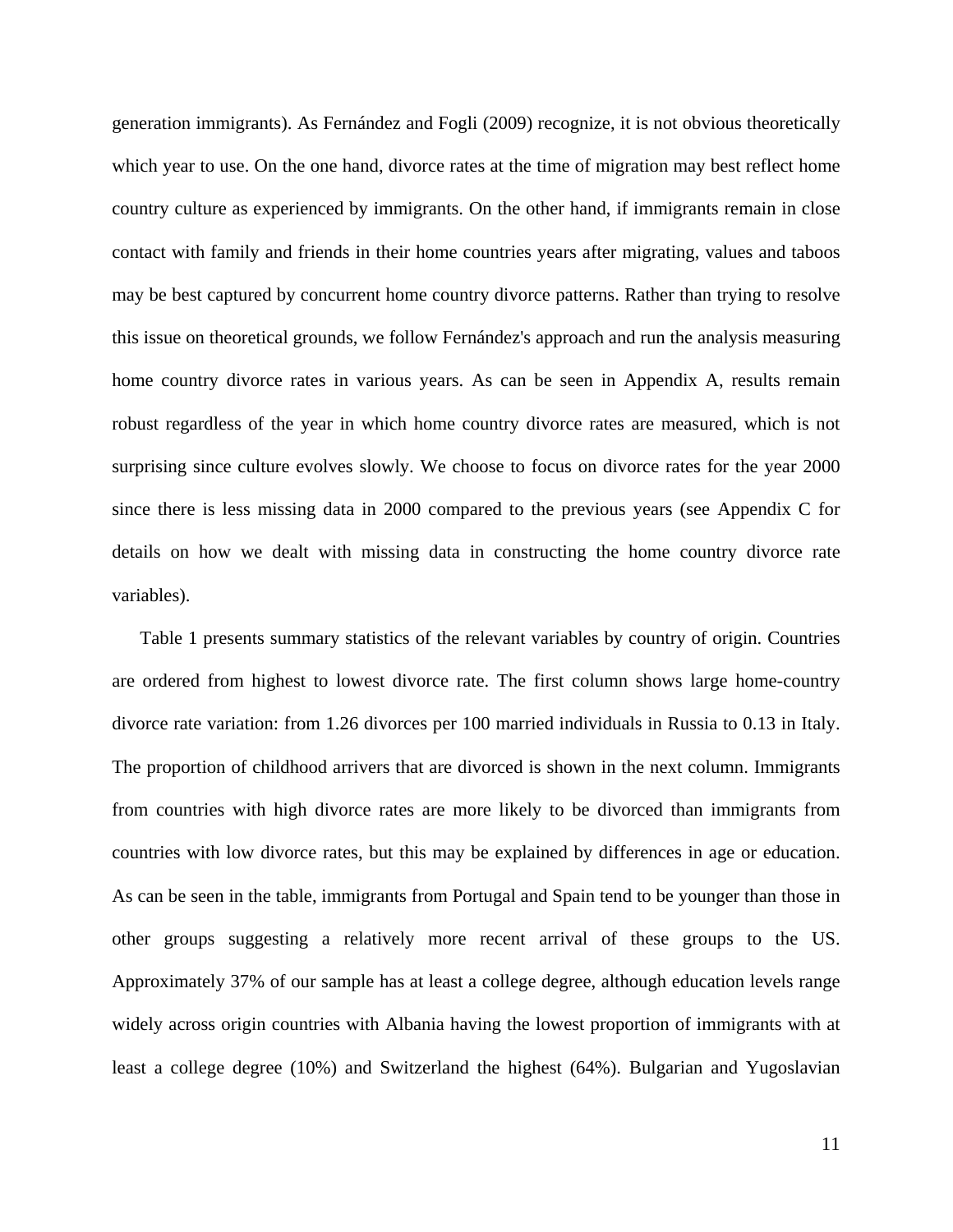women have higher probabilities of having at least one child in the household, while Latvians have rather low fertility rates. Male wage income is highest for the Swiss and lowest for Lithuanians, while female income is highest for Latvians and Lithuanians and lowest for Danes.

Figure 2 plots home country divorce rates on the x-axis and the percent of immigrants in our sample that are divorced on the y-axis. Larger circles represent countries with more observations in our data set. As can be seen from the figure, immigrants from countries with higher divorce rates are more likely to be divorced in the year 2000. In fact, the slope of the line through the scatter plot suggests that an increase of one in the number of divorces per 100 married individuals in a European country is associated with a nine point increase in the percentage of immigrants from that country who are currently divorced while residing in the US. Figure 2 certainly provides suggestive evidence that divorce culture matters, but as shown in Table 1, immigrants from different countries differ in terms of gender composition, education, and age, all known determinants of divorce (as discussed in more detail in Section 4.2). In the next section, we turn to multivariate analysis to better identify the effect of culture on being divorced.

#### **4 Results: Culture and Divorce**

#### *4.1 Baseline Model*

 $\overline{a}$ 

Table 2 reports regression results from models which include controls for individual-level socioeconomic characteristics. Age is certainly an important determinant of divorce as studies have found that older individuals are less likely to get divorced, conditional on being married (Peters 1986). $9$  Given that men are more likely to get remarried (Stevenson and Wolfers 2007), our finding that men are less likely to be divorced than women should not be surprising. Also

 $9<sup>9</sup>$  In results not reported, we find that age has a positive effect on the probability of currently being divorced. This is presumably because older individuals have had more time to end a marriage.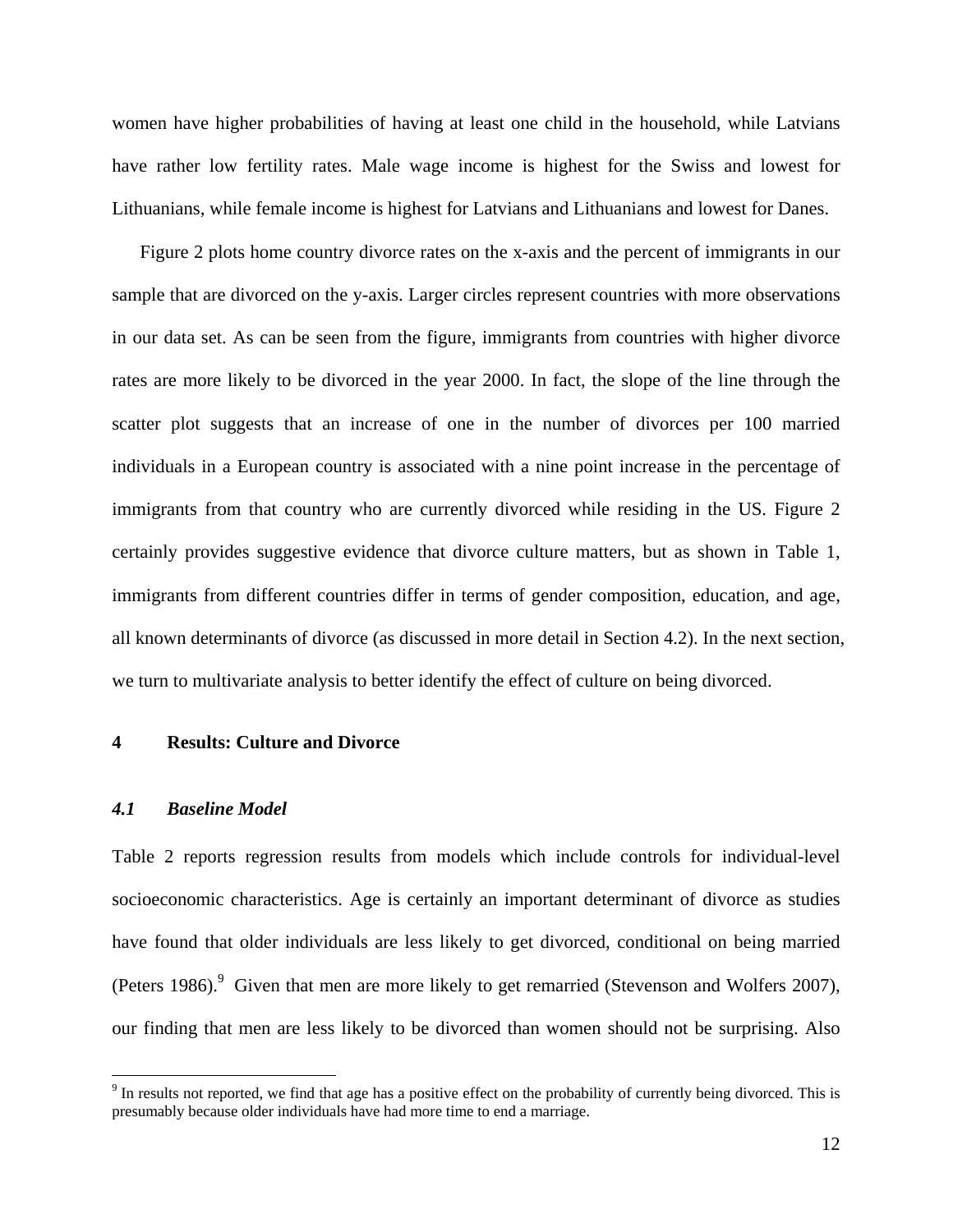consistent with the divorce literature, higher levels of education are associated with lower probabilities of divorce, and the college-educated have especially low divorce rates (Becker et al. 1977; Peters 1986; Isen and Stevenson 2010). Most importantly, the estimated effect of home country divorce rates is positive and statistically significant despite our inclusion of these control variables in the model.

In the second column, MSA fixed effects are added. If immigrants from countries with high divorce rates tend to settle in cities with high divorce rates, it might lead to a bias in the culture coefficient as the cultural proxy may be capturing the effect of US divorce laws and institutions, rather than the effect of culture. The estimated coefficient on the divorce cultural proxy decreases by about a third after including MSA fixed effects in the specification, suggesting that immigrants from high divorce rate countries are indeed more likely to reside in high divorce US cities.

Overall, our estimates indicate that when the number of divorces per hundred married individuals in an immigrant's home country increases by one, there is over a six percentage point increase in the probability that an immigrant is divorced (column 2 in Table 2). In other words, immigrants from Russia, the country with the highest divorce rate of 1.26, are almost seven percentage points more likely to be divorced than immigrants from Italy given Italy's divorce rate of 0.13 - the lowest among the countries considered.

To check whether these results are sensitive to sample selection, we run several simple robustness checks on the baseline specification. First, we drop Germans from the sample since they are the largest immigrant group and may be driving the results. In another specification, we drop Russia (the country with the highest divorce rate) and Italy (the country with the lowest divorce rate). As can be seen in Table 2, in both of these specification checks, the estimated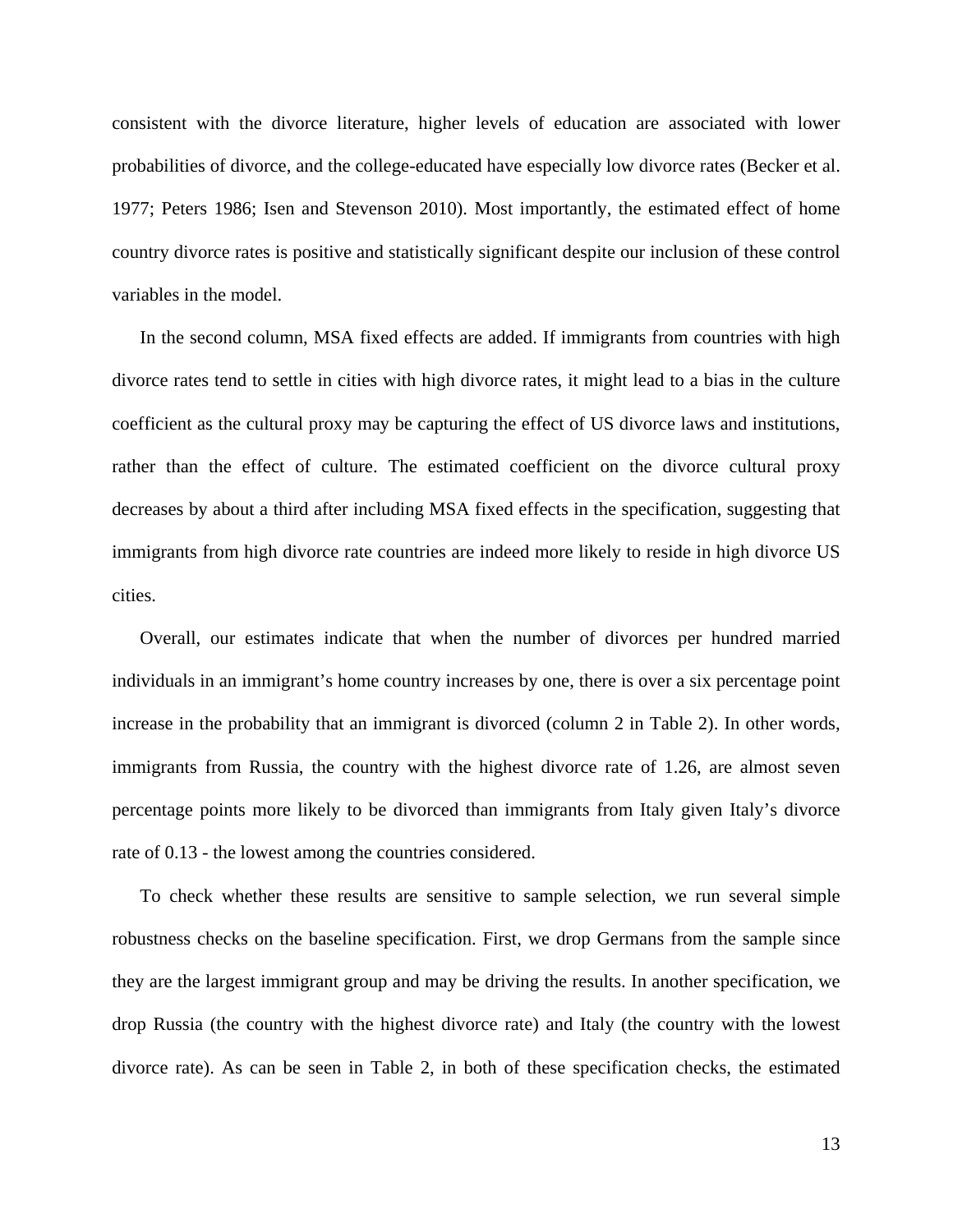divorce rate coefficients remain within about a percentage point of our baseline estimate and are both statistically significant.

A country's divorce rate is not the only possible measure of home country attitudes toward divorce. Using data from the World Values Survey, we also examine a more direct measure of attitudes about divorce: the percentage of the origin country's population believing that divorce is never justifiable.<sup>10</sup> There is generally a negative relationship between home country divorce rates and the percentage of the population believing that divorce is never justifiable, but Spain, for example, has particularly favorable attitudes toward divorce conditional on their very low divorce rates. <sup>11</sup> As seen in the last column of Table 2, this measure of divorce culture also has a significant impact on the probability of being divorced for immigrants residing in the US. Specifically, a ten percentage point increase in the percentage of individuals believing that divorce is never justifiable results in a 0.1 point decrease in the probability that an immigrant is divorced. Because of the potential disconnect between what individuals respond in a survey and their genuine attitudes, the home country divorce rate remains our preferred measure of culture, but it is comforting that results are not sensitive to our choice of cultural proxy.

#### *4.2 Cross-Country Differences in Divorce Rates and Unobserved Heterogeneity*

A potential concern with our analysis is that even young arriving immigrants from the same country may have characteristics in common with each other that affect divorce tendencies. If these unobserved attributes are correlated with home country divorce rates, we might erroneously interpret our results as evidence of culture even if no divorce taboo actually exists.

 $\overline{a}$ 

<sup>&</sup>lt;sup>10</sup> Respondents to the World Values Survey (WVS) were asked whether they think that divorce can always be justified, never be justified, or something in between (1 Never justifiable, …, 10 Always Justifiable). Data is available for four waves: 1981-1984, 1989-1993, 1995-1998, and 1999-2004. We pool all of the waves together since there is no wave in which all countries considered are available. We have also run further tests using just wave 2 (1989-93), which includes information for all countries considered except Greece, and wave 4 (1999-2004) which includes information for all countries except Switzerland and Norway. Results were robust.

 $11$  This may explain the relatively high proportion of Spanish divorcees in the US.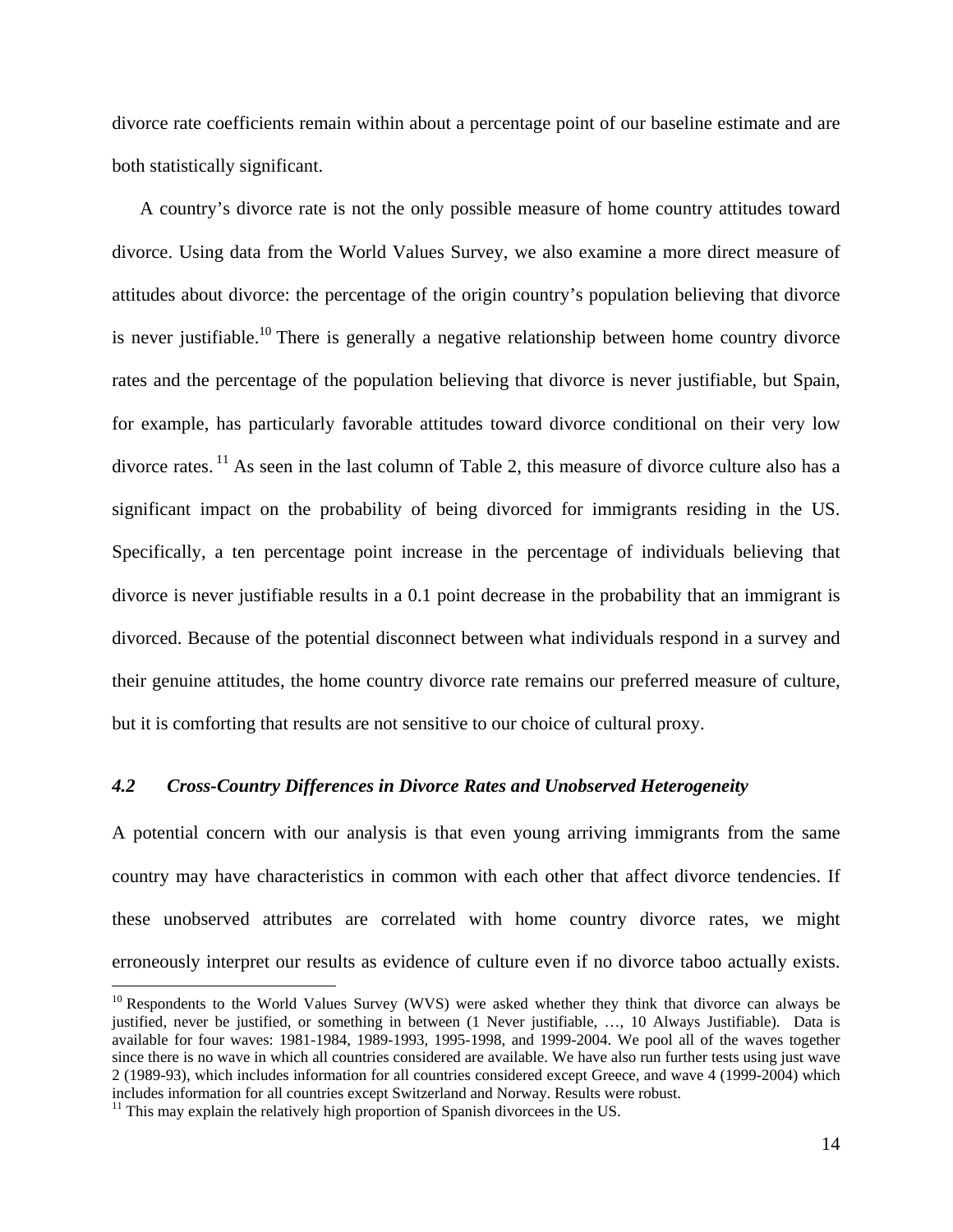Unfortunately, data on many of the known correlates of divorce, such as age at marriage and religiosity, are not available in the 2000 U.S. Census. Therefore, in order to determine whether omitted variables are likely to severely bias our results, we start by adding several home country aggregate variables to our baseline model, reproduced in Column 1 of Table 3 for convenience.<sup>12</sup>

The relationship between household income and divorce is theoretically ambiguous. Since lawyers and court fees can be very expensive, high-income couples may simply be better able to afford to end a marriage. Moreover, divorce should be more attractive to individuals who can afford to maintain a similar standard of living outside of marriage, again implying a positive relationship between income and divorce. On the other hand, the relationship may also be negative since high income couples typically own assets, such as a large house and expensive furniture, which are difficult to equitably divide upon divorce (Becker et al. 1977). In any case, given the potential relationship between household income and home country divorce rates, our estimated coefficient on home country divorce rates may be measuring the effect of income, in addition to or instead of, divorce taboos. To address this, we would have liked to control for household income of all current and prior marriages, but this information is not available for divorced couples in the Census. Moreover, given that household income is likely endogenous to marriage quality, it is unclear that we would want to use this variable even if it were available. Instead, we use home country GDP per capita, measured in hundreds of thousands of US dollars, as a proxy for household income. As can be seen in Column 2 of Table 3, there is no change in the estimated home country divorce rate coefficient when this variable is added to the model.

Another empirical regularity documented in the divorce literature is that couples with children are less likely to divorce (Becker et al. 1977; Peters 1986). This may be either because the financial, and especially, emotional costs of divorce are higher when children are involved or

<u>.</u>

 $12$  See Appendix B for summary statistics on these variables and Appendix C for a description of our data sources.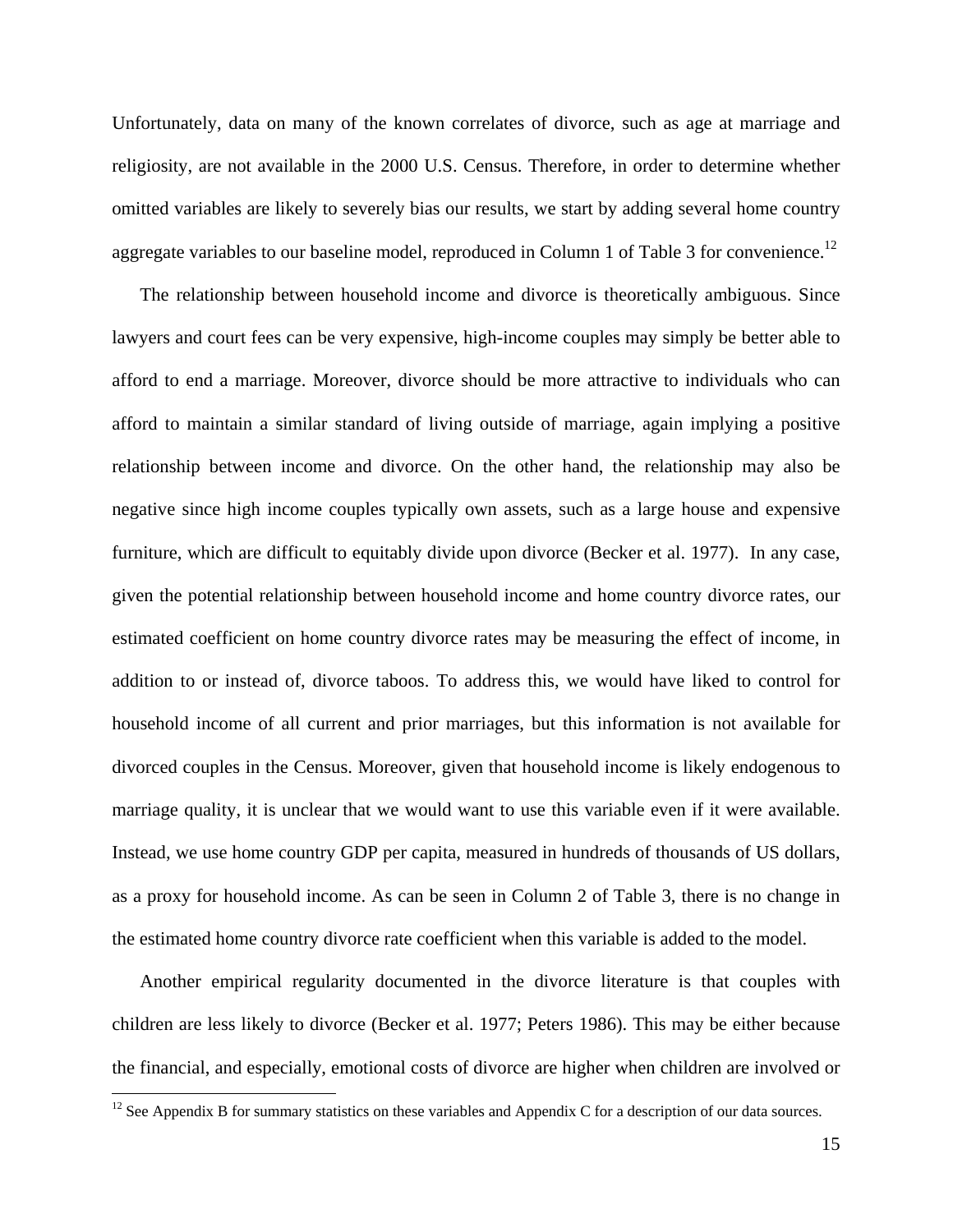because couples only have children when they envision good long-term prospects for a marriage. If fertility is correlated within ethnicity in the US for reasons unrelated to culture, then it is important to control for fertility rates in the regressions in order to properly identify the effect of divorce culture. Unfortunately, the census only contains information on the number of children living in the household, a very poor measure of fertility, especially for divorced males and older couples. To explore the relationship between children and divorce taboos, we use country of origin fertility rates as a proxy for fertility. As can be seen in column 3, when this variable is added to the baseline model, the estimated coefficient on origin country divorce rates actually increases by 15% to 0.07.  $^{13}$ 

Next, we consider the relationship between religiosity and country-specific divorce taboos. Beliefs about the morality of divorce are certainly transmitted through religion. The Catholic Church, for example, teaches that marriages are indissoluble while more liberal Protestant denominations support no-fault divorce laws (Bahr and Chadwick 1985). Apart from direct prohibitions of divorce, many religions have very family-centered rituals (Lehrer and Chiswick 1993) which might make divorce more costly for those heavily involved with their religious communities. To examine the role of religiosity in transmitting divorce culture, we add to our baseline model a country of origin level variable measuring the proportion of the home country population which attends religious services weekly.

It is difficult to interpret results from a regression that includes a measure of religiosity. If the estimated home country divorce rate coefficient is smaller in models that include home country

 $\overline{a}$ 

<sup>&</sup>lt;sup>13</sup> The total fertility rate is defined as the average number of children that would be born alive to a woman during her lifetime if she were to pass through her childbearing years conforming to the age-specific fertility rates of a given year. One potential issue with this variable is that fertility rates have changed quite dramatically in Europe in the past century making home country fertility rates in the year 2000 a poor proxy for fertility rates of immigrants who arrived in the US many years prior. To address this, we ran regressions using home country total fertility rates at the time of migration as opposed to at the time of the survey. Results were robust to this specification. See Appendix C for details on data sources.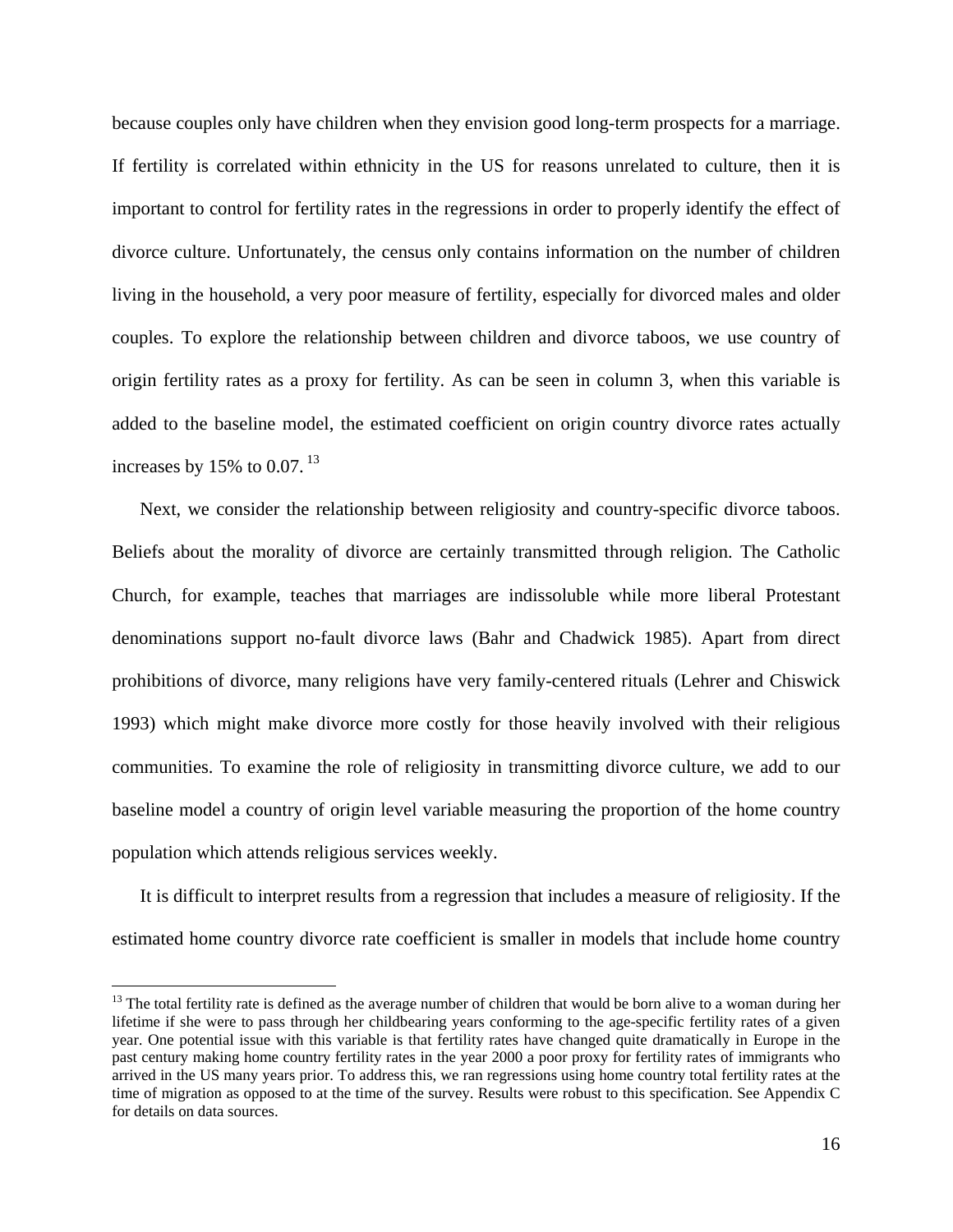religiosity, this may simply suggest that norms about divorce are transmitted through religion. However, it may also be that a person's divorce tendencies are related solely to his or her personal religious beliefs, which may be independent of cultural transmission. <sup>14</sup> Ultimately, it is difficult to distinguish between the two even within a thought experiment because the practice of most religions is very social. An additional problem is that more socially liberal countries tend to have more lenient attitudes towards divorce and also happen to be less religious. However, results, shown in column 4, suggest that these distinctions are not empirically important for our purposes. Although religiosity, as measured by weekly church attendance, has a negative and statistically significant effect on the probability of being currently divorced, the home country divorce coefficient decreases only slightly and remains positive and statistically significant after controlling for religiosity.<sup>15</sup> We also add proportion catholic in home country to the model in Column 5. This inclusion of this variable actually increases the estimated effect of home country divorce rates.

Another potentially important predictor of divorce is whether the marriage is an interethnic marriage. Differences in tastes, values, and communication styles may make it difficult for spouses of different ethnicities to make joint decisions, or they may lack the social support necessary to work out their differences (Kalmijn et al. 2004). Meanwhile, cross-ethnicity differences in endogamy rates may result from reasons completely unrelated to divorce taboos. For example, ethnic groups that are more residentially dispersed may find it difficult to find same-ethnicity spouses.  $16$  Given that exogamous marriages are more likely to end in divorce

 $\overline{a}$ 

 $14$  The evidence of the effect of religiosity on divorce is mixed. Lehrer and Chiswick (1993) find that more religious individuals have a lower probability of divorce, but Trent and South (1989) fail to find any significant effect of religion on divorce probabilities.

<sup>&</sup>lt;sup>15</sup> Religiosity measures are not available for Norway and Switzerland in the WVS. We have re-run our baseline regressions without observations from these countries and results hold.

<sup>&</sup>lt;sup>16</sup> For details on the determinants of intermarriage for first and second generation immigrants, see Chiswick and Houseworth (2008) and Furtado and Theodoropoulos (2011).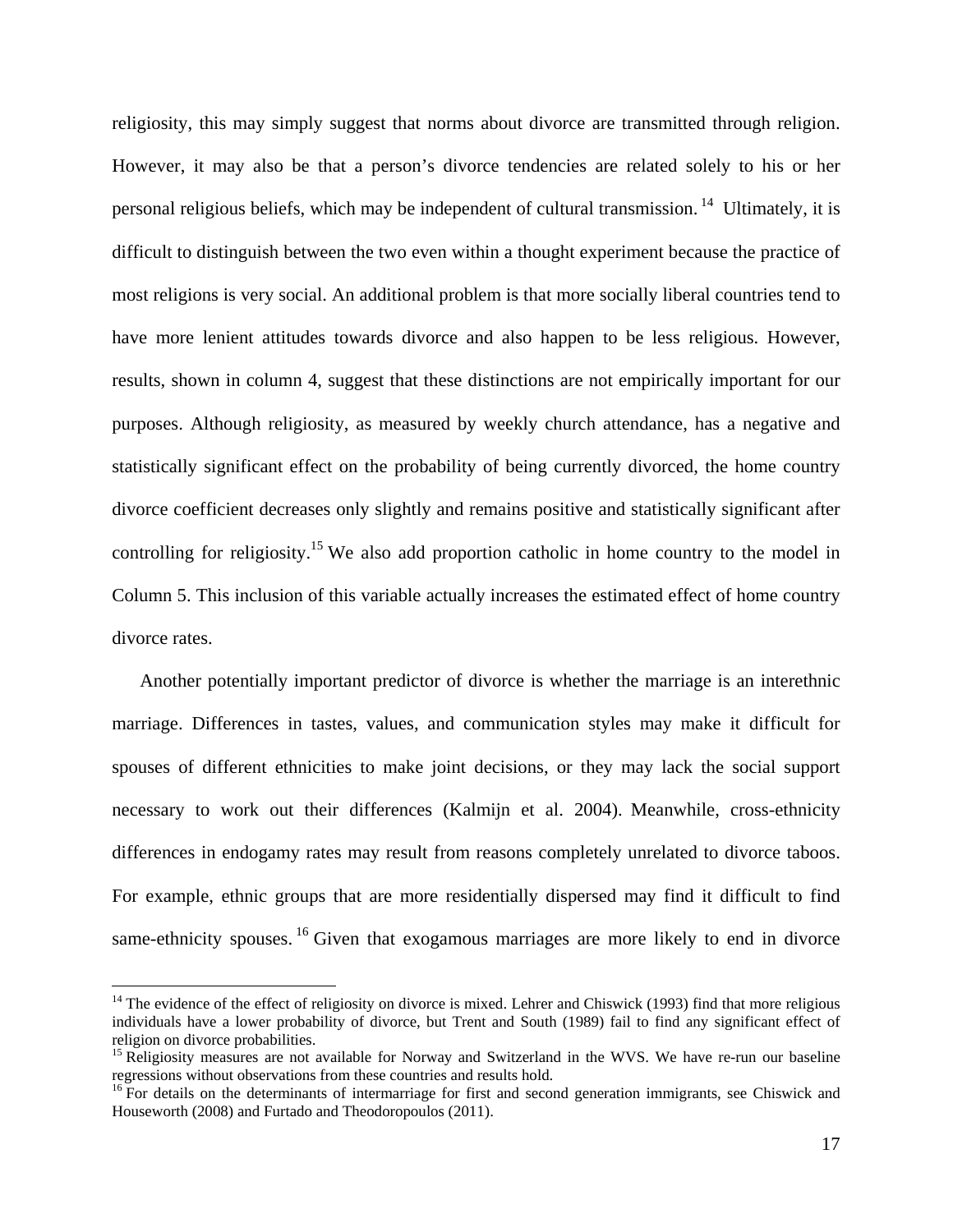(Kalmijn et al. 2004), our estimated coefficient on home country divorce rates will be biased if endogamy patterns in the US happen to be correlated with home country divorce rates. To examine this issue, we construct endogamy rates by European ethnic group for our sample of married males who arrived in the US at or before the age of five using 2000 US Census data. The endogamy rate is defined as the proportion of couples where the husband's country of birth matches the country of birth of the wife. Consistent with the theoretical predictions in Becker et al. (1977) and the empirical findings of Kalmijn (1993), results in column 6 suggest that people in ethnic groups with higher endogamy rates are less likely to be currently divorced. However, adding this variable to the specification does not significantly change the coefficient associated with divorce culture.

Finally, many papers have documented a negative relationship between age at marriage and divorce propensity (e.g. Becker et al. 1977). Becker et al. (1977) suggest that because young people have less information about themselves, their potential spouses, and the marriage market more generally, new information acquired within marriage might make marital dissolution optimal.<sup>17</sup> In column 7, country of origin average female age at first marriage is added to the baseline specification. Again, adding this variable to the regression has no impact on our measure of the effect of divorce culture.

Column 8 shows regression results from a specification that includes all of these country of origin variables. The full model is suggestive of an even stronger impact of culture on being divorced than the baseline model, as the estimated coefficient on our cultural proxy almost doubles from .06 to .11.

<u>.</u>

<sup>&</sup>lt;sup>17</sup> Becker et al.'s theoretical analysis points to a nonlinear relationship between age at marriage and divorce propensity since people who remain unmarried by a certain age are more likely to marry suboptimal spouses. In fact, their empirical work suggests that people who marry for the first time later in life have the highest probability of marital dissolution.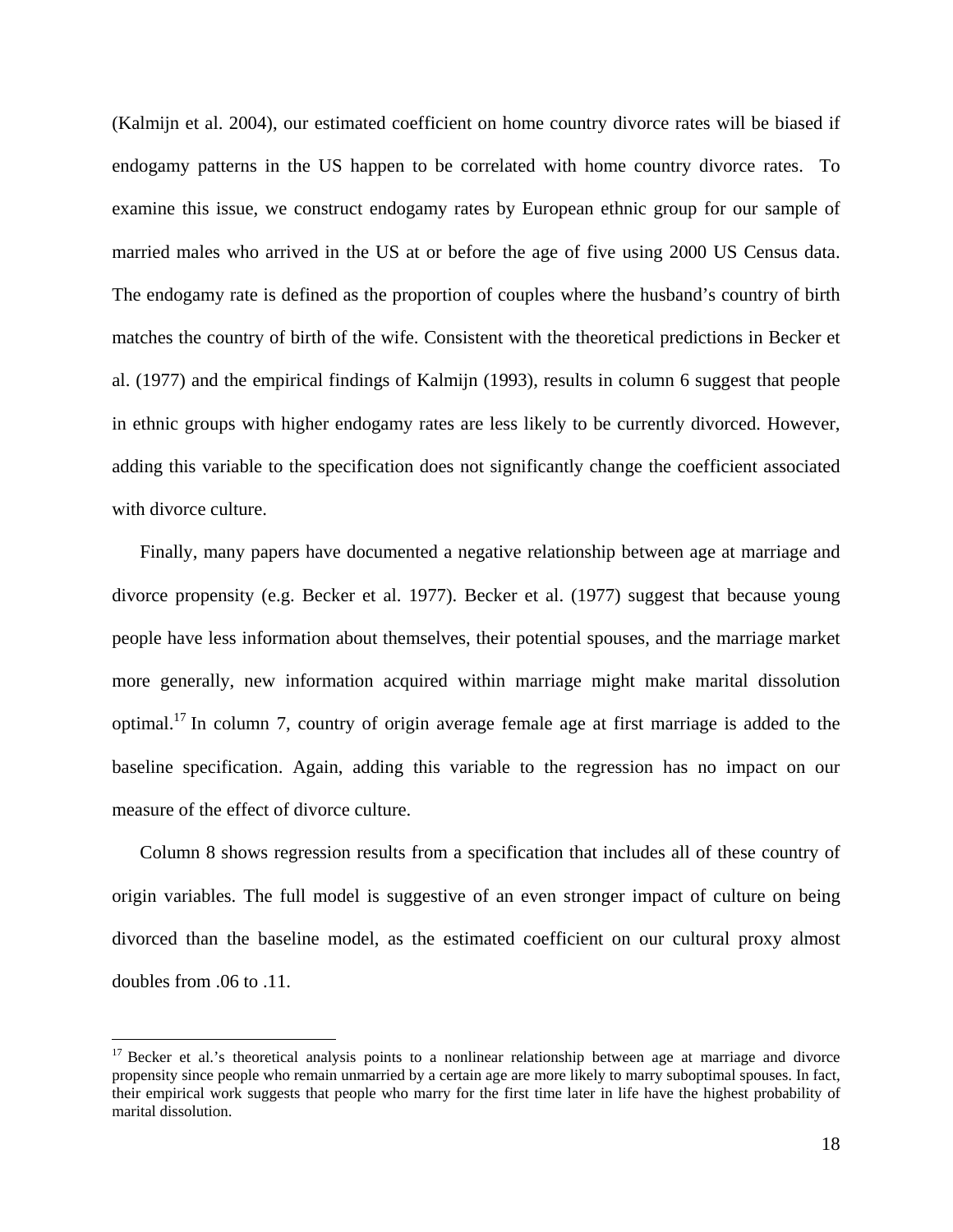A potential problem with these origin-country controls is that immigrants may not be a very representative sample of the population in their home countries. They may have very different characteristics from non-migrants but still display similarities with each other which happen to be correlated with home country divorce rates. For example, migrants may display patterns of adventure-seeking behavior and risk aversion which are quite different from non-migrants.<sup>18</sup> Moreover, immigrants tend to migrate from specific areas of home countries making them potentially very similar to each other but again quite different from the average non-migrant.

To address these issues, we follow Fernández and Fogli (2009) in conducting placebo regressions. If there were some unobserved social characteristic, such as risk aversion or fertility, correlated with home country divorce rates but independent of divorce norms and taboos, then we might expect it to also affect marriage rates. Similarly, unobserved human capital characteristics which might affect people's prospects upon leaving a marriage would surely also affect wages. Table 4 presents results from these placebo regressions. We find that divorce culture has a much stronger impact on the probability of having exited a marriage (0.06) than on the probability of entering a marriage (0.03), and the latter is not statistically significant. We run similar regressions with log wage, a measure of unobserved human capital, as the dependent variable, for the whole sample as well as for men and women separately. Home country divorce rates have no statistically significant impact on wages suggesting that unobserved human capital is not likely to bias our baseline estimates.

#### **5 Gender and Culture**

<u>.</u>

<sup>&</sup>lt;sup>18</sup> Whether this is problematic for our baseline analysis depends on the relationship between these characteristics and home country divorce rates. If, for example, all migrants were more "willing to experience new things" than nonmigrants regardless of their country of origin, then our analysis which relies on cross-country variation would not suffer from any bias.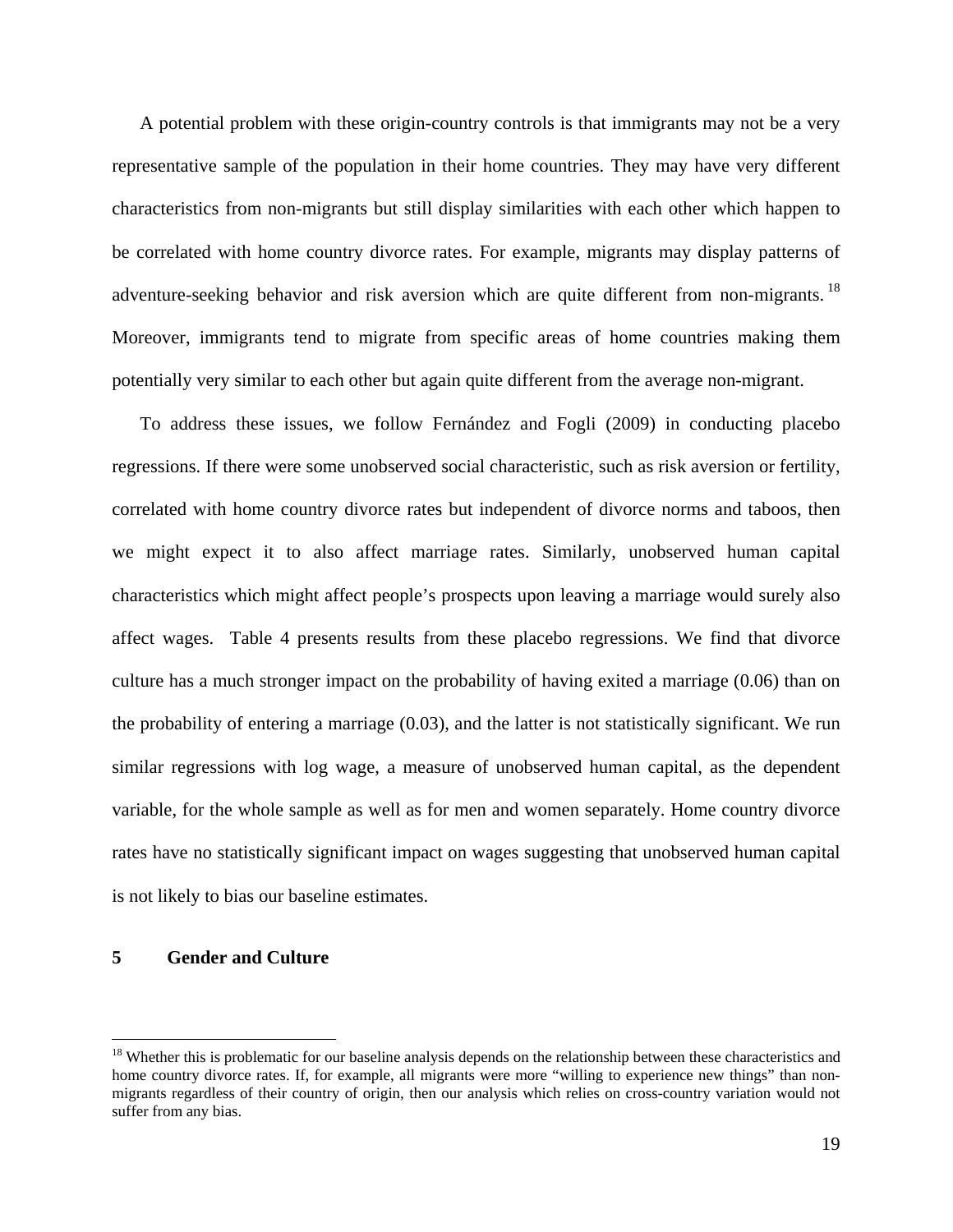For even further evidence that our results reflect the effect of divorce culture, we separate the sample by gender. If as suggested by Heaton and Blake (1999), women are more attentive to their marital roles while men are more attentive to their worker roles, women are likely to be more sensitive to any divorce stigma than men. This can be interpreted in light of identity models (e.g., Akerlof and Kranton 2000), if women lose identity for being divorced to a greater extent than men given the gendered convention that "women should stand by their men." Interestingly, although men are more likely than women to end club memberships post divorce, women experience greater declines in contacts with friends and family after divorce (Kalmijn and Uunk 2007). In general, wives are more perceptive of marital problems than husbands and play a larger role in relationship maintenance (Heaton and Blake 1999). Since women are more likely to instigate divorce (Brinig and Allen 2000; Kalmijn and Poortman 2006), then it is their real or perceived costs of divorce that ultimately determine whether a marriage dissolves. Thus, if divorce stigma is really driving our results, then we would expect women to be more sensitive to home country divorce rates than men.

Another reason to separate the sample by gender is that it allows us to include some important control variables, specifically wages and whether there is a young child in the household, which are omitted from the baseline specification due to endogeneity concerns. Higher incomes of husbands are associated with smaller likelihoods of divorce while, the earnings potentials of women, if anything, are associated with increases in the probability of divorce (Burgess et al. 2003; Jalovaara 2003; Weiss and Willis 1997). As discussed previously, if average wage income differs by country of origin in a way that is correlated with home country divorce rates, then our estimated effect of culture may simply be picking up differences in wages. We do not control for wages in our baseline specifications because women who will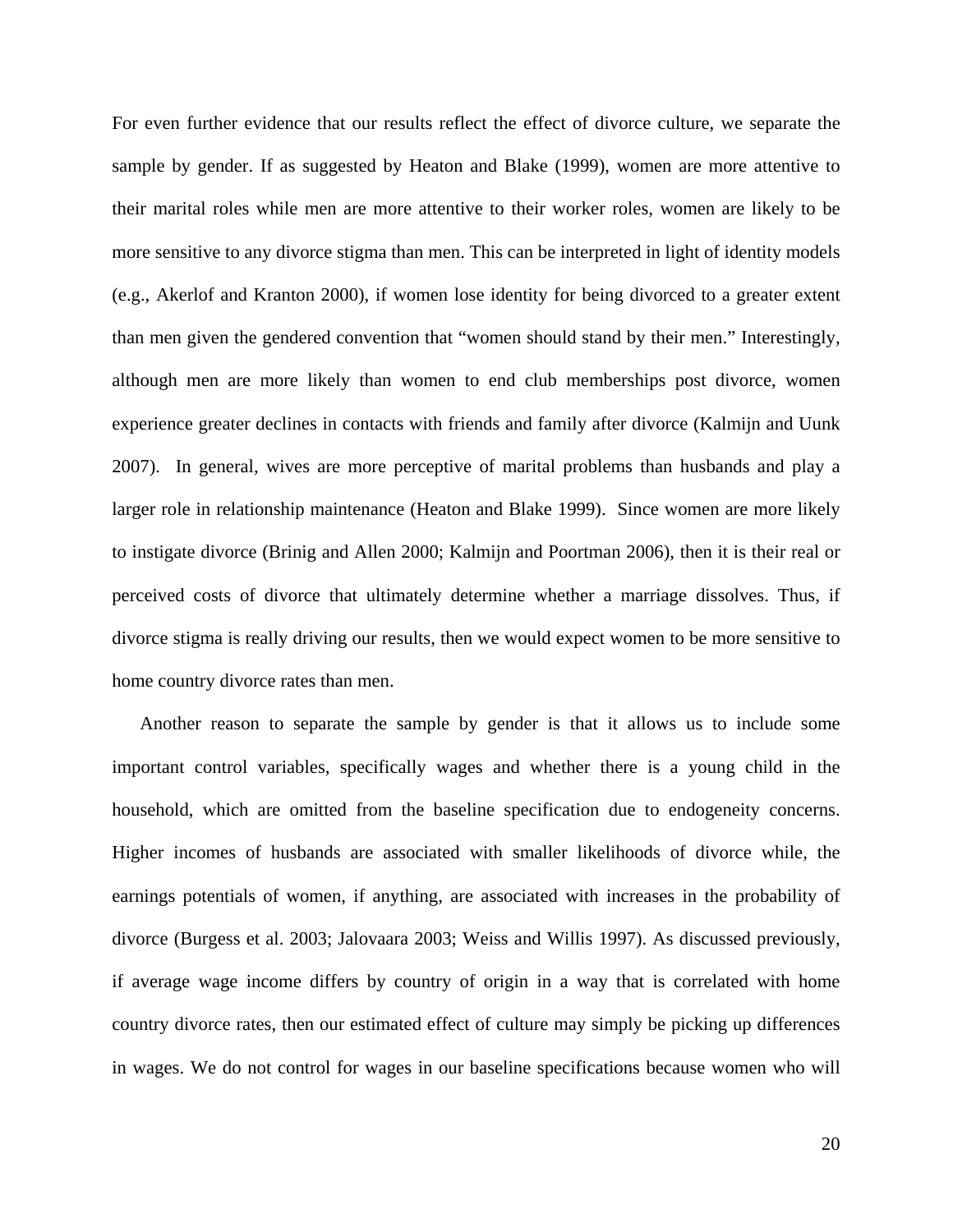eventually divorce have higher labor force participation rates than married women who never divorce (Johnson and Skinner 1986). Thus, controlling for this endogenous variable would lead to biased coefficients in models that include both males and females. That said, since more men work regardless of marital status (89% of men in our sample earn a wage compared to only 77% of women), we do not expect this variable to result in as severely biased estimated coefficients in an all-male sample.

Similarly, although we would have liked to control for children born in first marriages, the 2000 U.S. Census only provides information on children residing in the household. Because in many cases divorced fathers do not reside with their children, controlling for the presence of children in the household may result in severe endogeneity bias in our male sample. However, since mothers typically live with their children regardless of marital status, it seems reasonable to control for this variable in our female sample.

Table 5 presents results separately for men and women. Raw correlations between culture and the probability of being divorced shown in the first and fourth columns suggest that women are more heavily influenced by culture than men. In the full specifications, shown in the second and fifth columns, both of the estimated home country divorce rate coefficients are smaller than in the baseline specifications, but women are almost 50 percent more sensitive to home country divorce rates than men. When wages are added to the male specification in column 3 of Table 5, the estimated culture coefficient decreases slightly but remains positive and statistically significant.<sup>19</sup> Consistent with the literature, an increase in a male's wages results in decreases in the probability that he is currently divorced.

<u>.</u>

 $19$  Sample sizes are smaller in specifications controlling for wage because they do not include individuals who are not employed. When we compare results from regressions with and without wage controls using only samples of employed workers, conclusions are the same: Although wages do impact divorce tendencies, home country divorce rates remain significant predictors of divorce probabilities even in specifications which control for wages.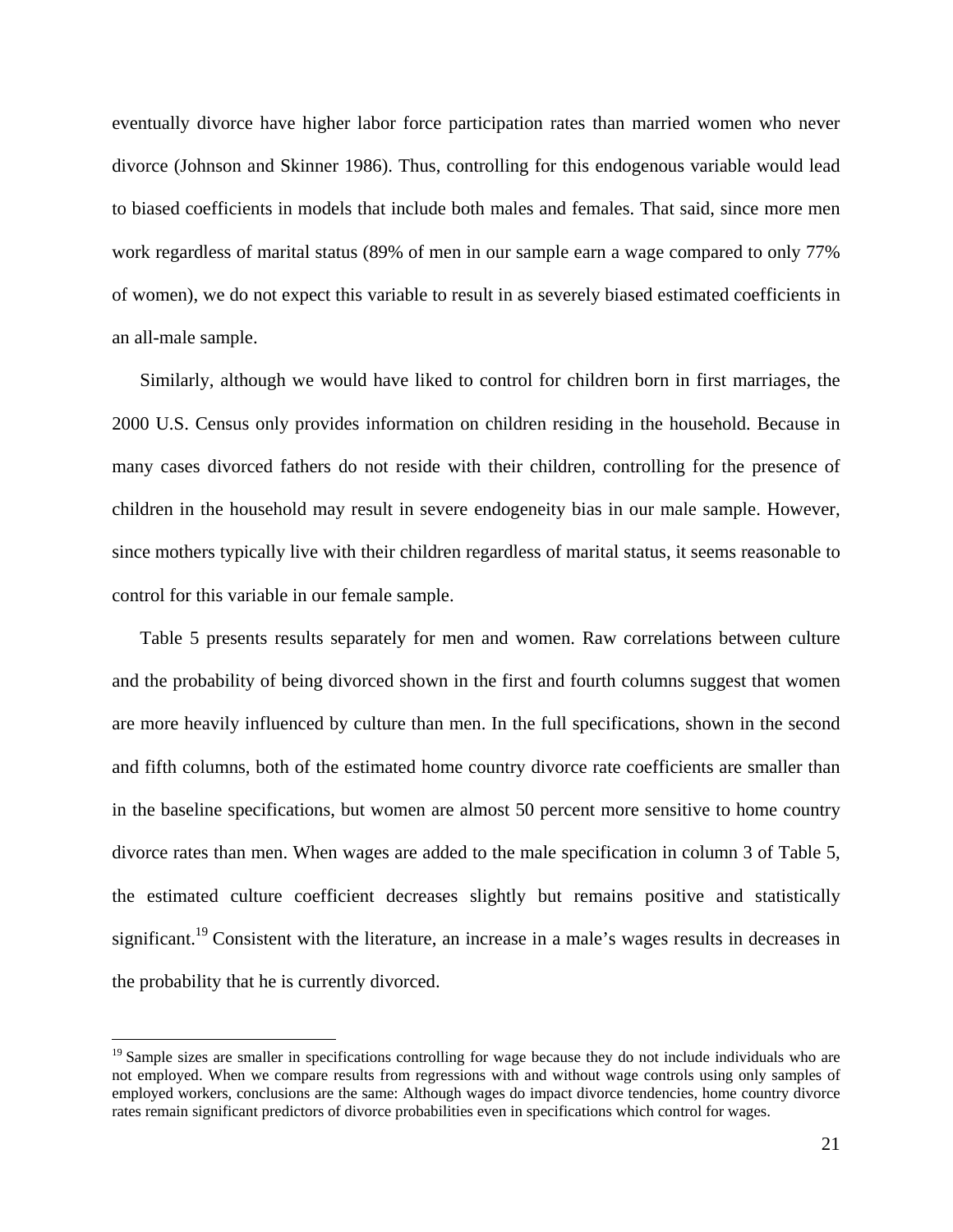As can be seen in column 6 of Table 5, the presence of a child currently residing in the household is negatively associated with a decrease in the probability that a woman is divorced by about fourteen percentage points. This is consistent with the literature showing that children also have a stabilizing effect on marriages (Waite and Lillard 1991). When this measure of the presence of children is added to the model, the coefficient on divorce culture decreases slightly but remains positive and statistically significant suggesting that cross-ethnicity differences in fertility are not driving our culture results. $^{20}$ 

Mindful of the potential bias that may result, we also add female wages to the model in column 7. As expected, female wages are associated with higher divorce rates. Interestingly, the divorce culture coefficient decreases only slightly and remains statistically significant when this variable is added. We conclude, therefore, that divorce norms and taboo are likely to be important drivers of divorce patterns.

#### **6 Cultural Transmission and Peer Effects**

 $\overline{a}$ 

In this section, we explore how divorce culture is transmitted from person to person. Parents certainly instil in their children a set of values about family and divorce which gets passed down from generation to generation. In fact, this vertical transmission of culture is often cited as a possible explanation for why children of divorced parents are more likely to divorce (Amato 1996; Gruber 2004). It is also possible that home country divorce culture has no impact on the divorce decisions of immigrants in our sample but that immigrants simply respond to whether their own parents are divorced. To address this issue, we would have liked to control for whether

<sup>&</sup>lt;sup>20</sup> Interpretation of results with controls for children in the household may remain problematic even in regressions run on the female sample. Children living in the household at the time of the survey are likely to be a bad proxy for children ever born, especially for older women. Since Suchindran and Koo (1992) report that on average women have their last births in their 30s, we address this concern by running the regressions on a younger sample of women, ages 25 to 50. Restricting the sample in this way results in smaller and less statistically significant estimated coefficients on our divorce cultural proxy. However, just as in the older sample, adding controls for children in the household does not significantly change the estimated coefficient on home country divorce rates.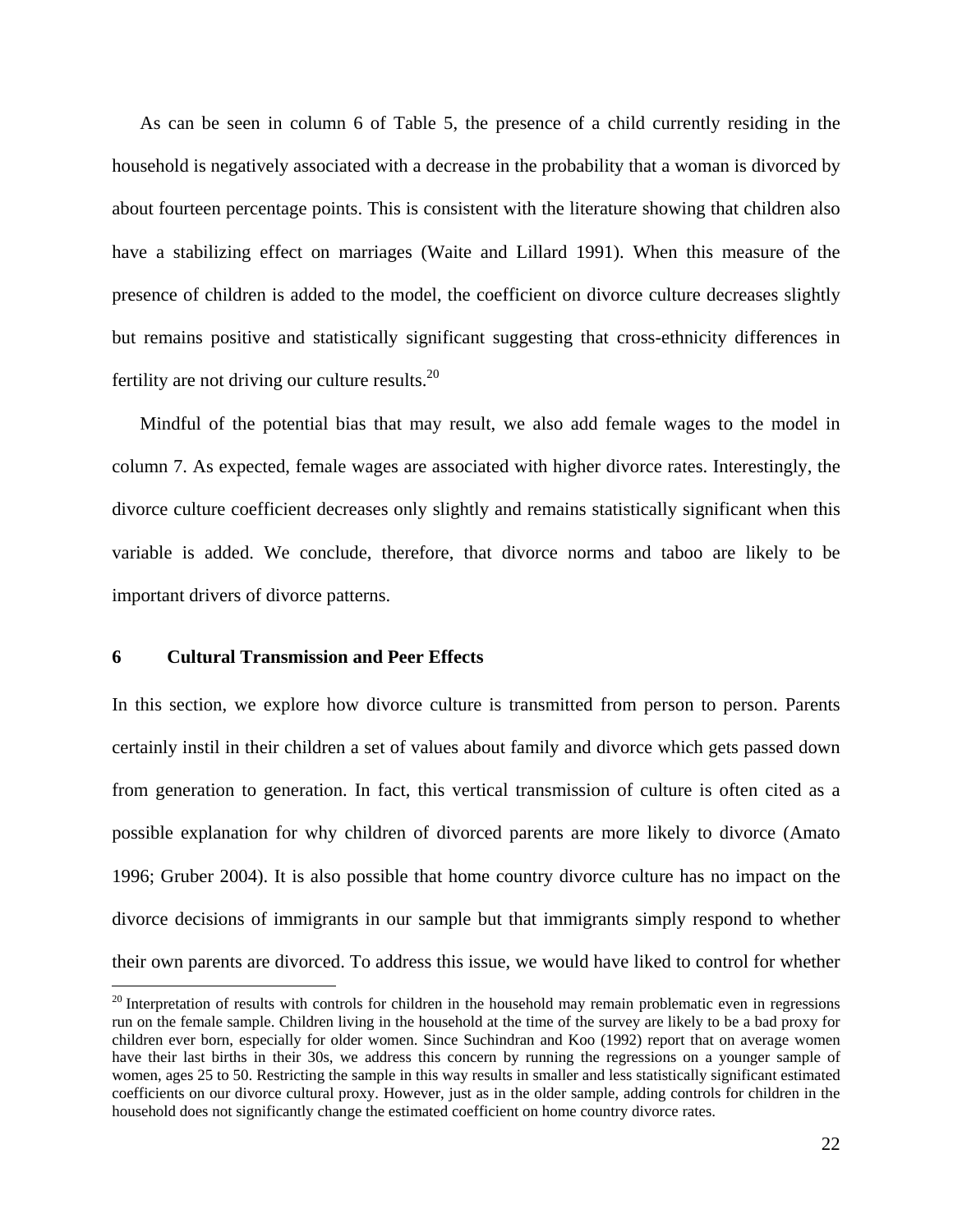a person's parents were divorced, but this information is not available in the data. Instead, we examine whether immigrants' sensitivities to home country divorce rates differ depending on whether they live in predominantly same-ethnicity communities. Under the rather strong assumption that parental divorce rates are the same regardless of where families live, then we might interpret a stronger relationship between home country divorce rates and own divorce probabilities in predominantly ethnic communities as evidence that culture is horizontally transmitted through neighborhood effects.

As described in Fernández and Fogli (2009), local communities can preserve culture by either providing role models for acceptable family arrangements or by punishing behavior which is different from the norm. Indeed, McDermott et al. (2009) find that divorce spreads across friends, siblings, and co-workers. Similarly, several papers have found that communities whose members are more socially integrated (as measured by church membership, urbanicity, and population change) have lower divorce rates (Glenn and Shelton 1985; Breault and Kposowa 1987).

To identify the role of network effects in the probability of being divorced, we use an empirical strategy similar to that in Bertrand et al.'s (2000) work on network effects and welfare cultures. Since European divorce rates are lower than US divorce rates (see Table 1), if culture is transmitted within local communities, then we might expect that immigrants living in predominantly ethnic areas will be less likely to divorce than immigrants living amidst Americans. Moreover, the effect of ethnic concentration should be particularly strong for immigrants in ethnic groups with especially low divorce rates. To formalize this idea, consider the following equation,

$$
D_{ijk} = \alpha_1 P_{jk} + \alpha_2 P_{jk} * D R_j + \mathbf{X}_{ijk} \alpha_3 + \delta_k + \gamma_j + e_{ijk},
$$

23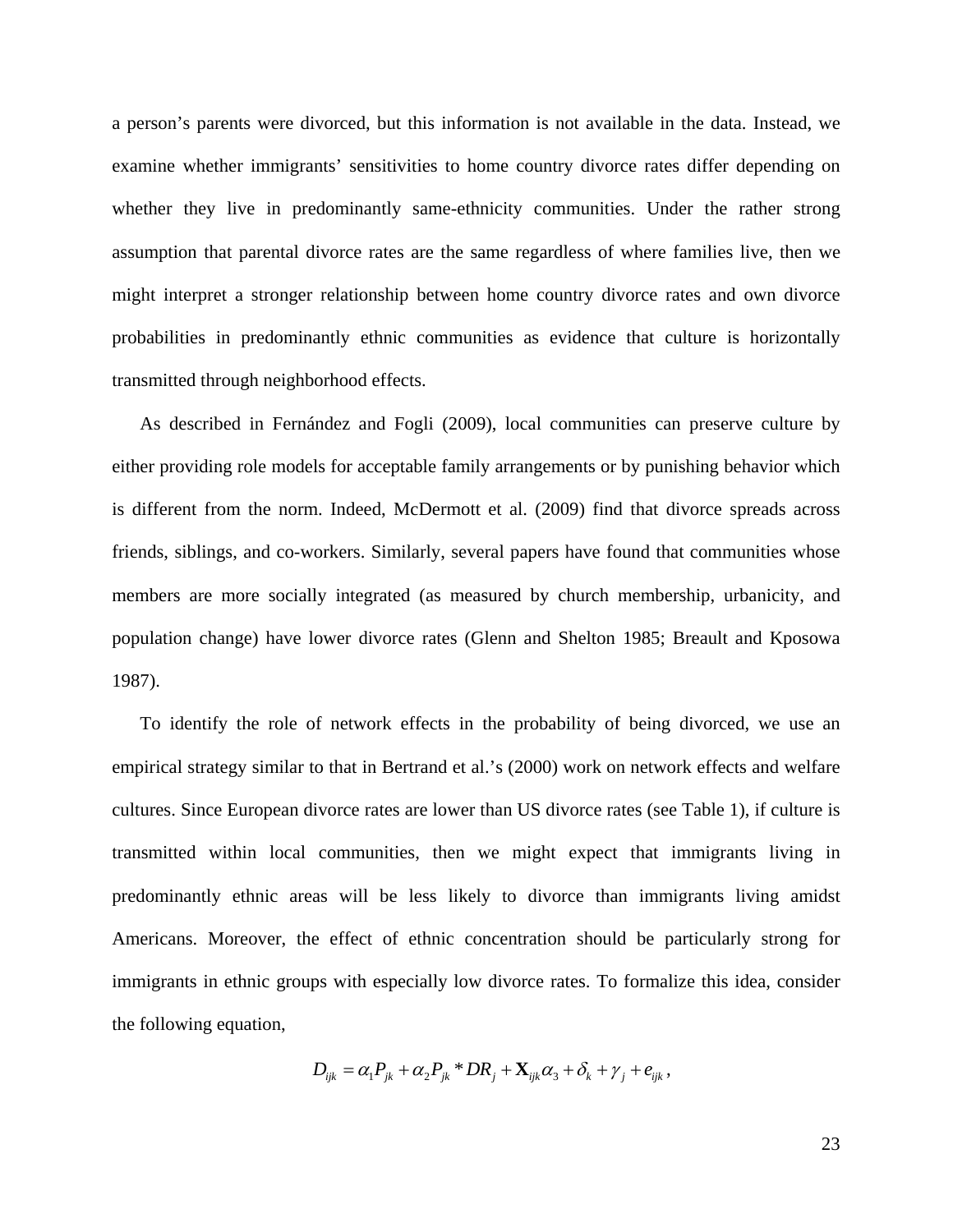where the proportion of individuals in the immigrant's metropolitan area from the same country of origin is denoted  $P_{jk}$ ,  $\gamma_j$  represents country of origin fixed effects and  $e_{ijk}$  is an error term. The other variables are defined as before. If culture is transmitted within communities and immigrants typically have lower divorce rates than natives, we may expect that an increase in the concentration of individuals from one's country of origin results in a decrease in divorce rates so  $\alpha_1$  should be negative. The country of origin fixed effects will absorb any determinant of divorce which varies systematically by country of origin. This certainly includes the country of origin divorce rate used in our original specification, but the fixed effects will also control for any unobserved determinants of divorce which are common to all people from the same origin country.

Our variable of interest is the interaction between ethnic concentration and home country divorce rate. As discussed above, an increase in the concentration of same-ethnicity immigrants should decrease divorce rates more for immigrants from countries with low divorce rates than for immigrants from high divorce countries. For example, since the divorce rate in Russia is higher than the divorce rate in Italy, an increase in the concentration of same-ethnicity immigrants should have a more negative effect on Italians than Russians. In fact, if divorce rates of the Russians that immigrate to the US, probably a non-random sample of Russians, are higher than the divorce rates of Americans, we might expect Russian immigrants surrounded by other Russians to have higher divorce rates than Americans. In any case, we expect  $\alpha_2$  to be positive.

Table 6 presents regression results. As can be seen in the first column, ethnic concentration has a statistically insignificant effect on divorce rates. When the home country's divorce rate is added in the second column, the concentration coefficient remains insignificant, but the home country divorce rate has the expected positive sign and the magnitude is the same as the value in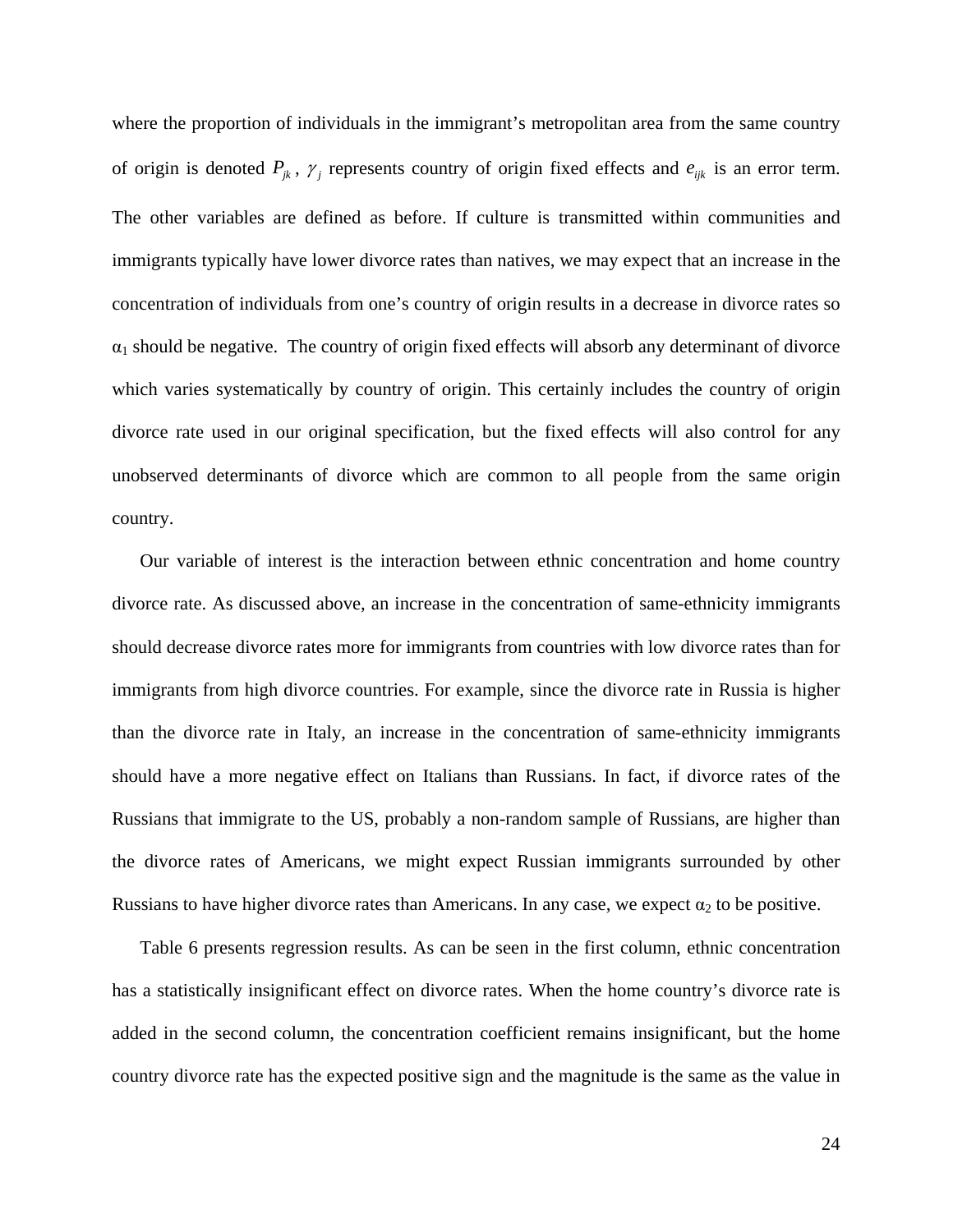our baseline specification presented in Column 2 of Table 2. In the third column, the interaction between origin country divorce rate and ethnic concentration is added to the model, and as predicted, the coefficient on the interaction is positive and statistically significant. Moreover, when the interaction is included, the estimated coefficient on the concentration variable becomes negative (although it is still not statistically significant).

Since we are identifying the role of culture off of variation in the *interaction* between ethnic concentration and home country divorce rate in this model, we can replace home country divorce rate with home country dummy variables. As can be seen in column 4, our coefficient of interest increases from .58 to .93 and becomes highly significant, again confirming that an increase in the concentration of immigrants leads to a larger decrease in the probability of being currently divorced for immigrants from countries with relatively low divorce rates. A ten percentage point increase in the concentration of co-ethnics leads to a four percentage point decrease in the probability of being currently divorced for Italians since the total divorce rate in Italy is 0.13, but only about half percentage point decrease in the probability that a German is currently divorced since the German divorce rate is 0.51. In fact, the same ten percentage point increase in the concentration of Russians results in an over six percentage point *increase* in the probability of currently being divorced for Russians since the Russian divorce rate is 1.26.

As discussed above, an attractive feature of this approach is that it can speak to many of the potential sources of bias in our main specification. By including country of origin fixed effects, we are implicitly controlling for all of the characteristics which vary by country but that cannot be interpreted as divorce culture. Besides parental divorce rates, examples might include tendencies toward domestic violence, adultery, and drug or alcohol abuse. We are not claiming that in itself this is a full proof method of identifying divorce culture since immigrants that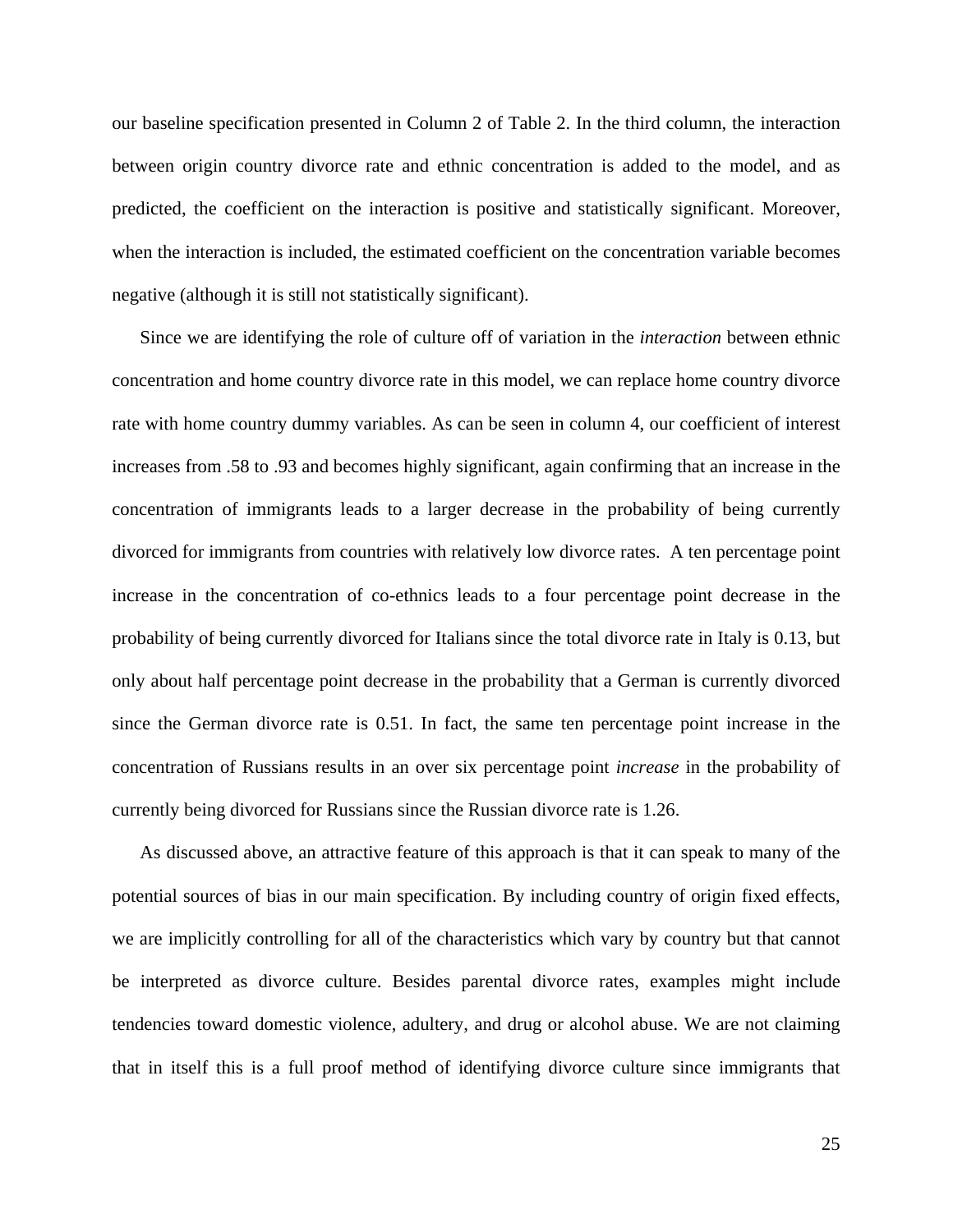choose to reside amidst co-ethnics may have preferences and constraints which are similar to those in their ethnic groups. However, it is comforting that the different methods of identifying culture point to the same basic conclusion: The differences in divorce rates in Europe cannot be explained entirely by laws and institutions. Our evidence suggests that culture plays an important role.

#### **7 Conclusion**

This paper aims to rigorously disentangle the effects of markets and institutions from the effects of culture in determining divorce decisions. Because immigrants that arrived in the US as young children absorb home country culture from their parents and ethnic communities but are exposed to US laws and institutions, we interpret the positive estimated effect of home country divorce rates on their divorce probabilities as evidence of the role of culture.

We view our results as strong evidence that cross-country variation in divorce laws, welfare policies, and economic conditions in Europe cannot entirely explain the observed variation in divorce rates. Using several techniques, we make a case for the importance of culture in divorce decisions, but acknowledge that our list of controls is rather limited. For example, determinants of divorce not considered in our analysis include whether the marriage is a first, second, or third marriage, premarital childbearing (White 1990), unexpected economic shocks (Böheim and Ermisch 2001; Weiss and Willis 1997), and premarital cohabitation (Lillard et al 1995). Our omission of these variables is partly due to data limitations, but it is unclear whether we would want to include a long list of controls even if the data were available. Attitudes about divorce may impact divorce rates through marriage, birth timing, and cohabitation decisions and so including these controls would limit the avenues through which culture is allowed to operate. All in all, we view our results as evidence in favor of the role of culture but believe that a more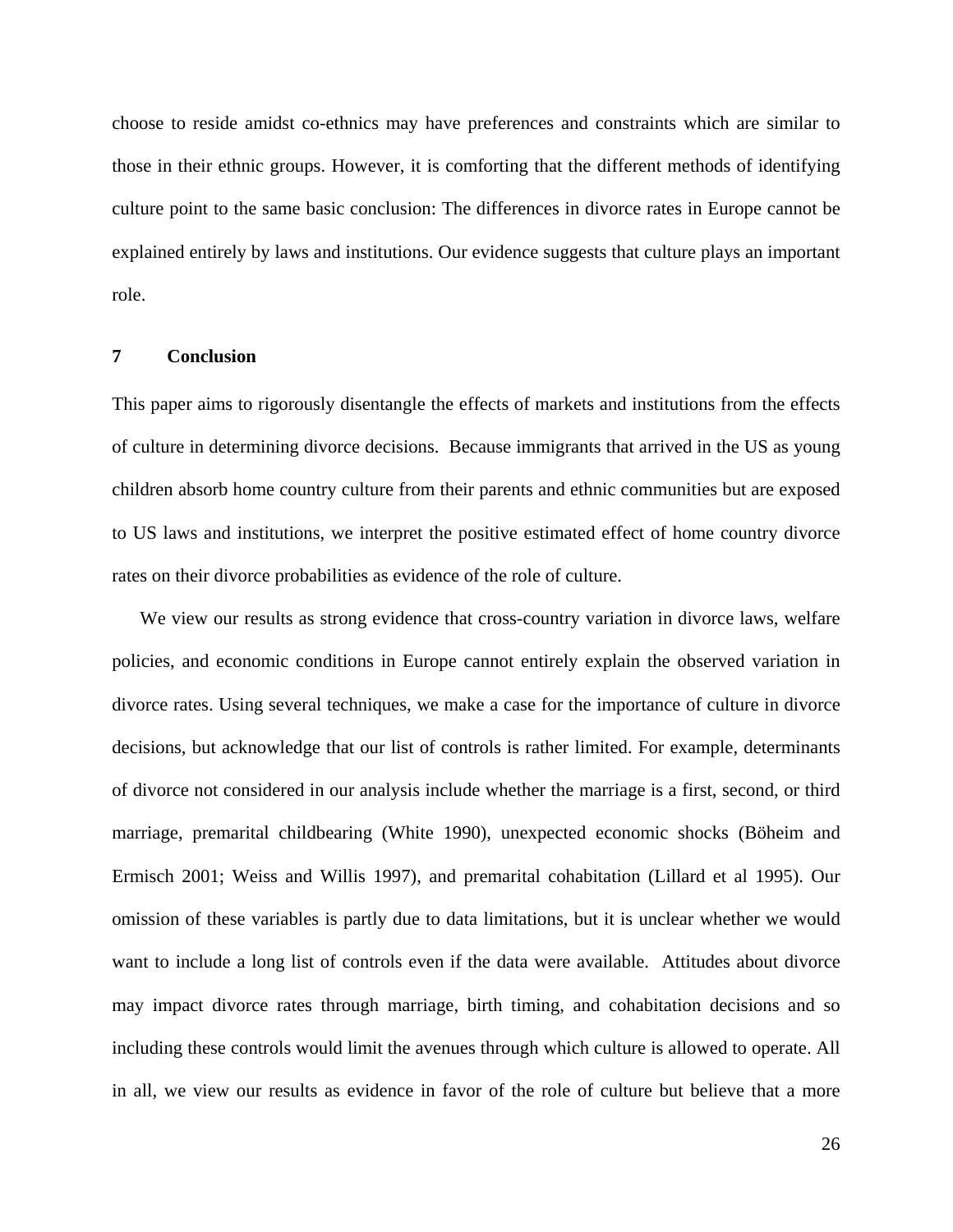thorough examination of the mechanisms through which culture operates is an interesting question for future research.

Cross-country differences in culture may explain the findings in the literature that similar changes in divorce laws have very different effects on divorce outcomes (Poppel and de Beer 1993; Smith 1997; and Allen 1998). Moreover, the interplay between culture and laws may help explain why policies resulting in small short term increases in divorce rates may have large long term effects. Differences in culture may also reconcile the empirical observation that decreases in reported well-being after a divorce differ across countries (Kalmijn 2009). We leave an examination of these issues for future research.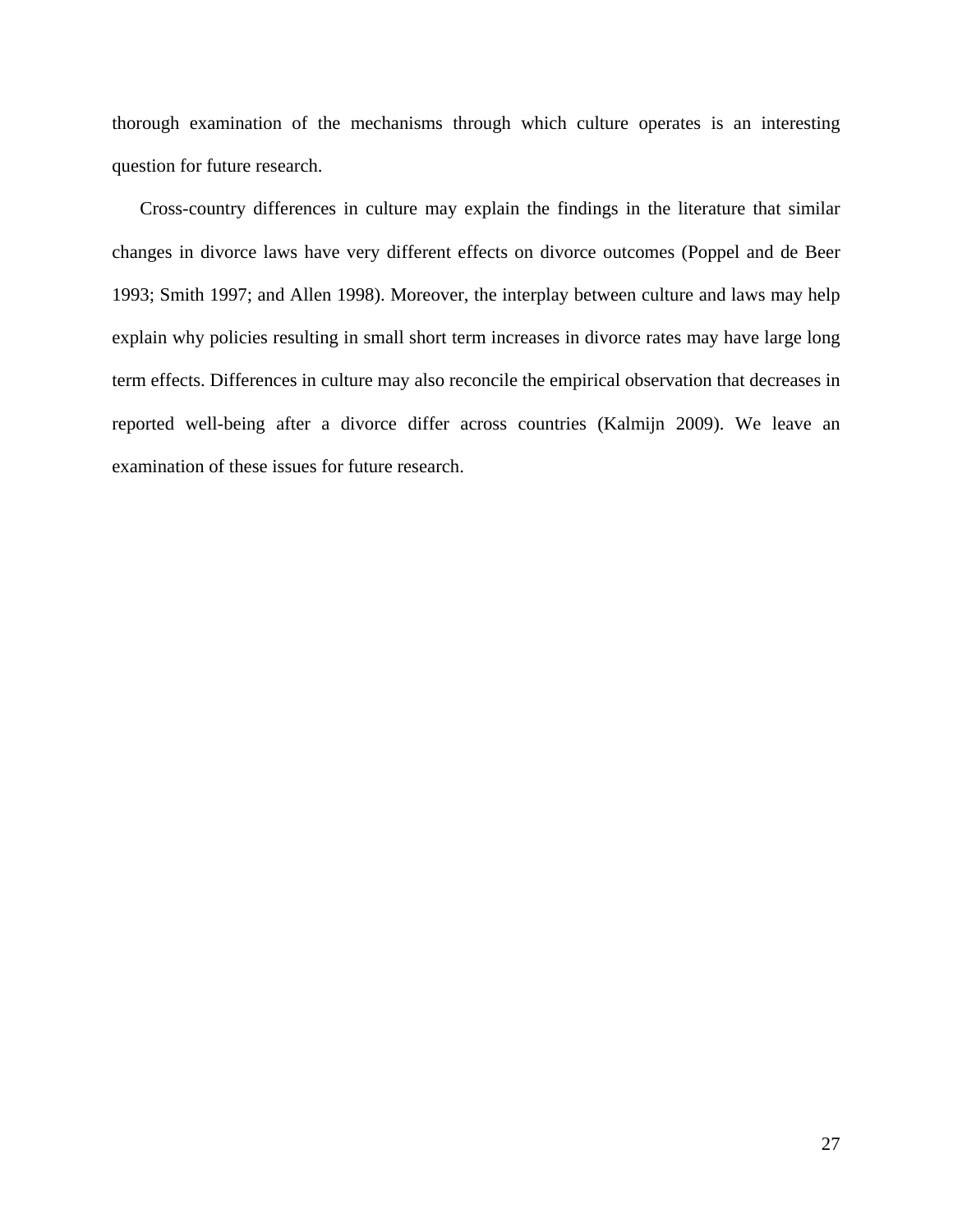#### **References**

- Akerlof, George A., and Rachel E. Kranton (2000). "Economics and Identity." *Quarterly Journal of Economics*, 115(3), 715-753.
- Allen, Douglas W. (1998). "No-Fault Divorce in Canada: Its Cause and Effect." *Journal of Economic Behavior and Organization*, 37(2), 129-149.
- Almond, Douglas Jr, Lena Edlund and Kevin Milligan (2009). "Son Preference and the Persistence of Culture: Evidence from Asian Immigrants to Canada." NBER Working Paper No. 15391.
- Amato, Paul R. (1996). "Explaining the Intergenerational Transmission of Divorce." *Journal of Marriage and the Family*, 58(3), 628-640.
- Antecol, Heather (2000). "An Examination of Cross-Country Differences in the Gender Gap in Labor Force Participation rates*." Labour Economics*, 7(4), 409-426.
- Bahr, Howard M., and Bruce A. Chadwick (1985). "Religion and Family in Middletown, USA."  *Journal of Marriage and the Family*, 47(2), 407-414.
- Becker, Gary S., Elisabeth M. Landes, and Robert T. Michael (1977). "An Economic Analysis of Marital Instability." *Journal of Political Economy*, 85(6), 1141-1187.
- Bertrand, Marrianne, Erzo F. P. Luttmer and Sendhil Mullainathan (2000). "Network Effects and Welfare Culutres." *Quarterly Journal of Economics*, 115(3), 1019-1055.
- Bisin, Alberto, Giorgio Topa and Thierry Verdier (2004). "Religious Intermarriage and Socialization in the United States." *Journal of Political Economy*, 112(3), 615-664.
- Bisin, Alberto and Thierry Verdier (2000). "Beyond the Melting Pot: Cultural Transmission, Marriage, and the Evolution of Ethnic and Religious Traits." *Quarterly Journal of Economics*, 115(3), 955-988.
- Boheim, Rene and John Ermisch (2001). "Partnership Dissolution in the UK: the Role of Economic Circumstances." *Oxford Bulletin of Economics and Statistics*, 63(2), 197-208.
- Borjas, George J. (2005). "The Labor-Market Impact of High-Skill Immigration." *The American Economic Review*, 95(2), 56-60.
- Breault, Kevin D., and Augustine J. Kposowa (1987). "Explaining Divorce in the United States: A Study of 3,111 Counties in 1980." *Journal of Marriage and the Family*, 49(3), 549-558.
- Brinig, Margaret F., and Douglas W. Allen (2000). "'These Boots are Made for Walking': Why Most Divorce Filers are Women." *American Law and Economics Review* 2(1), 126-169.
- Brügger, Beatrix, Raphael Lalive and Josef Zweimüller (2009). "Does Culture Affect Unemployment? Evidence from Röstigraben." IZA Discussion Papers 4283, Institute for the Study of Labor (IZA).
- Burgess, Simon, Carol Propper and Arnstein Aassve (2003). "The Role of Income in Marriage and Divorce Transitions Among Young Americans." *Journal of Population Economics*, 16(3), 455–475.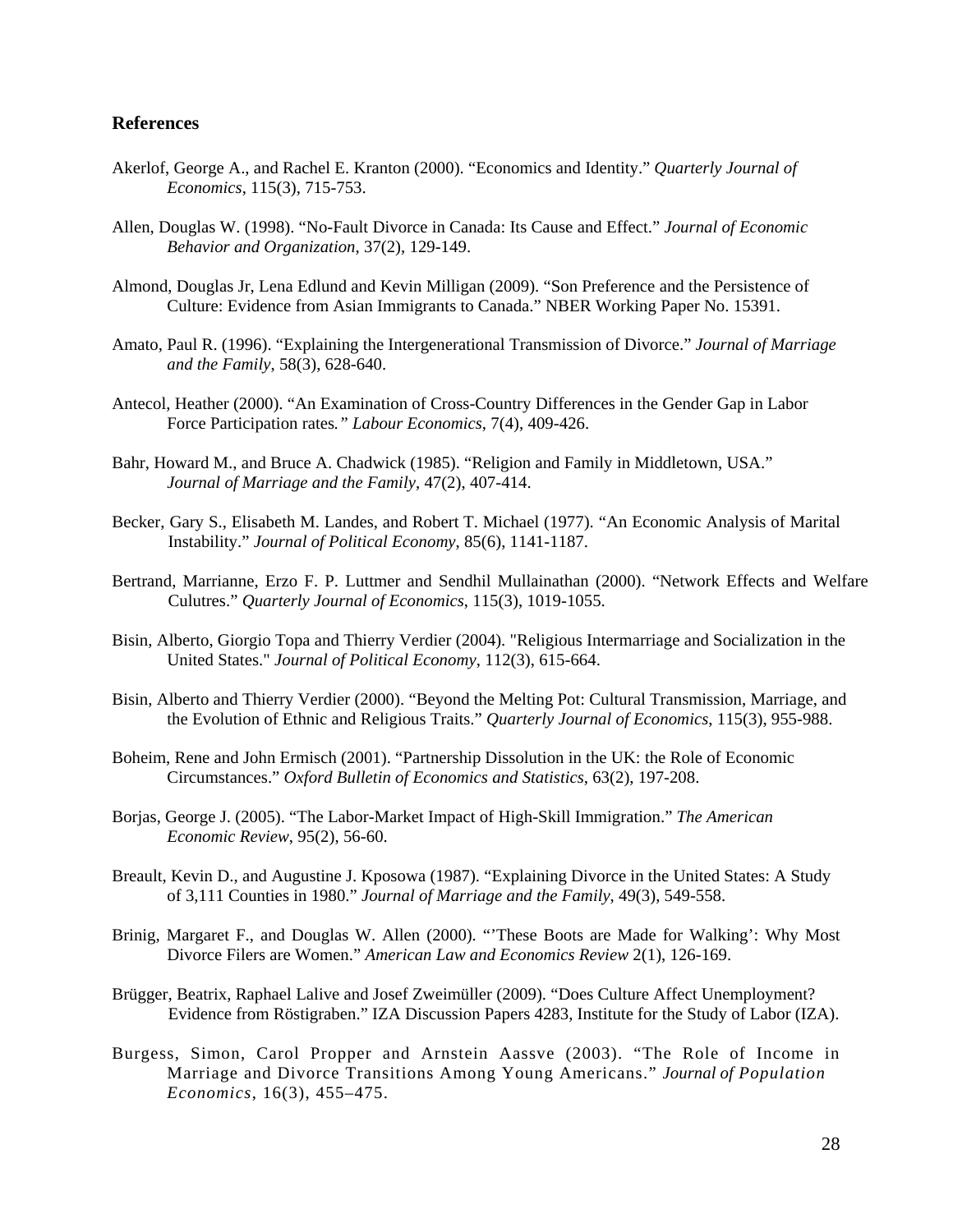- Carroll, Christopher D., Byung-Kun Rhee and Changyong Rhee (1994). "Are There Cultural Effects on Saving? Some Cross-Sectional Evidence." *Quarterly Journal of Economics*, 109(3), 685-699.
- Chiswick Barry R. and Christina A.Houseworth (2008) "Ethnic Intermarriage among Immigrants: Human Capital and Assortative Mating" IZA Discussion Papers 3740, Institute for the Study of Labor  $(IZA).$
- Chong, Alberto, and Eliana La Ferrara (2009). "Television and Divorce: Evidence From Brazillian Novelas." *Journal of the European Economic Association,* 7(2–3), 458–468.
- Council of Europe (2002). "Recent demographic developments in Europe" *Demographic Yearbook*, 70- 71. http://www.coe.int/t/e/social\_cohesion/population/demographic\_year\_book/2002\_Edition/
- Dickert-Conlin, Stacy (1999). "Taxes and Transfers: Their Effects on the Decision to End a Marriage." *Journal of Public Economics*, 73(2), 217–240.
- Fernández, Raquel (2007). "Women, Work, and Culture." *Journal of the European Economic Association*, 5(2-3), 305-332.
- Fernández, Raquel, and Alessandra Fogli (2005). "Culture: An Empirical Investigation of Beliefs, Work, and Fertility." NBER Working Paper No. 11268.
- Fernández, Raquel, and Alessandra Fogli (2006). "Fertility: The Role of Culture and Family Experience." *Journal of the European Economic Association*, 4(2-3), 552-561.
- Fernández, Raquel, and Alessandra Fogli (2009). "Culture: An Empirical Investigation of Beliefs, Work, and Fertility." *American Economic Journal: Macroeconomics*, American Economic Association, 1(1), 146-177.
- Friedberg, Leora (1998). "Did Unilateral Divorce Raise Divorce Rates? Evidence from Panel Data."  *American Economic Review*, 88(3), 608–627.
- Furtado, Delia and Nikolaos Theodoropoulos (2011) "Interethnic Marriage: a Choice between Ethnic and Educational Similarities." *Journal of Population Economics*, 24(4), 1257-1279.
- Giuliano, Paola (2007). "Living Arrangements in Western Europe: Does Cultural Origin Matter?" *Journal of the European Economic Association*, 5(5), 927-952.
- Glenn, Norval D., and Beth Ann Shelton (1985). "Regional Differences in Divorce in the United States." *Journal of Marriage and the Family*, 47(3), 641-652.
- González-Val, Rafael and Miriam Marcén (2011). "Unilateral Divorce vs. Child Custody and Child Support in the US." *Journal of Economic Behavior & Organization*, forthcoming.
- González, Libertad, and Tarja K. Viitanen (2009). "The Effect of Divorce Laws on Divorce Rates in Europe." *European Economic Review*, 53(2), 127–138.
- Gray, Jeffrey S. (1998). "Divorce-Law Changes, Household Bargaining, and Married Women's Labor Supply." *American Economic Review*, 88(3), 628–642.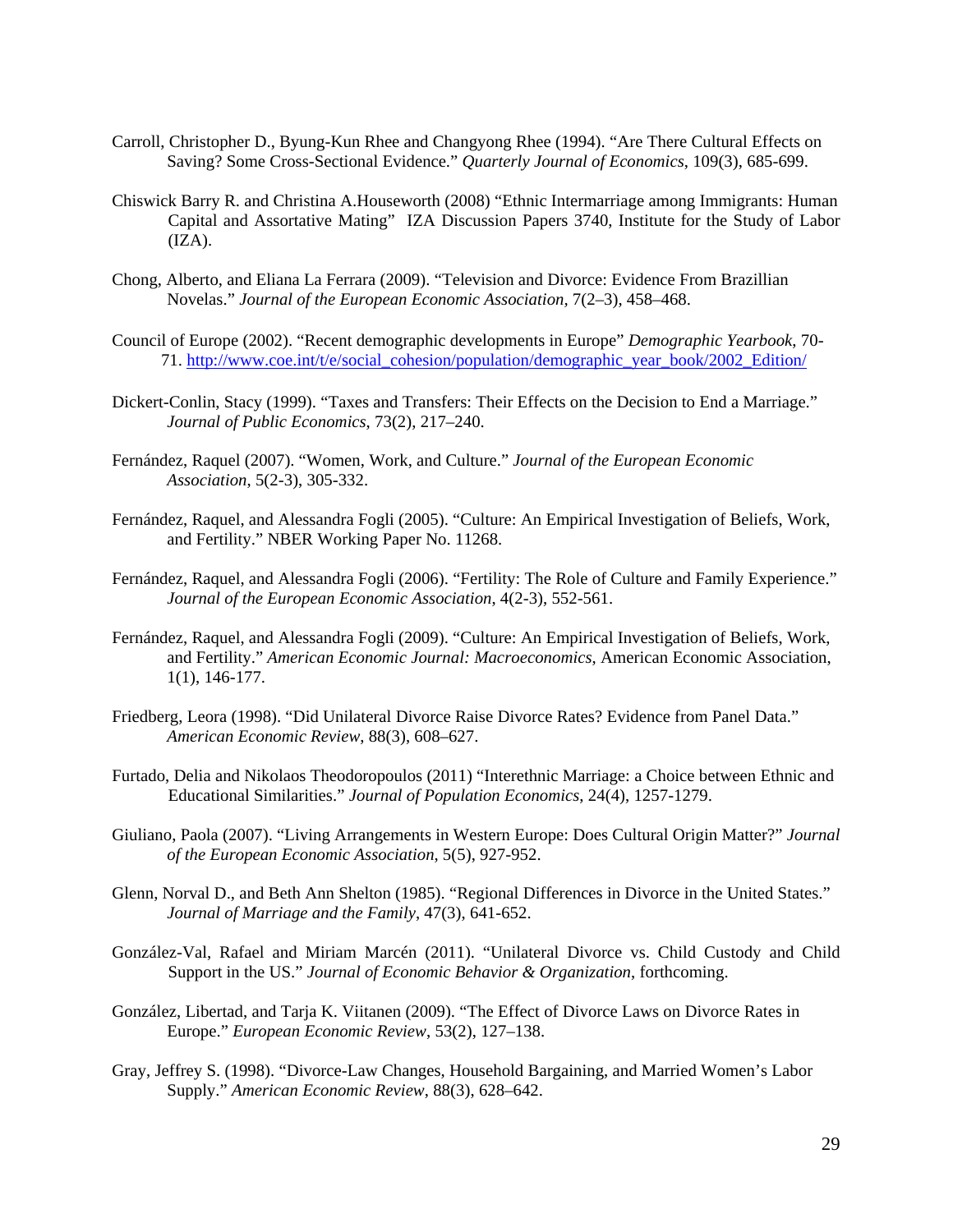- Gruber, Jonathan (2004). "Is Making Divorce Easier Bad for Children? The Long-Run Implications of Unilateral Divorce." *Journal of Labor Economics*, 22(4), 799–833.
- Guiso, Luigi, Paola Sapienza and Luigi Zingales (2006). "Does Culture Affect Economic Outcomes?" *Journal of Economic Perspectives,* 20(2), 23-48.
- Halla, Martin (2011). "The Effect of Joint Custody on Marriage and Divorce," *Journal of the European Economic Association*, forthcoming
- Heaton, Tim B., and Ashley M. Blake (1999). "Gender Differences in Determinants of Marital Disruption." *Journal of Family Issues*, 20(1), 25-45.
- Heim, Bradley T. (2003). Does Child Support Enforcement Reduce Divorce Rates? A Reexamination."  *Journal of Human Resources*, 38 (4) 773-791.
- Isen, Adam, and Betsey Stevenson (2010). "Women's Education and Family Behavior: Trends in Marriage, Divorce and Fertility*."* NBER Working Paper No. 15725.
- Jalovaara, Marika (2003). "The Joint Effects of Marriage Partners' Socioeconomic Positions on the Risk of Divorce." *Demography*, 40(1), 67-81.
- Jensen, Peter and Nina Smith (1990). "Unemployment and Marital Dissolution." *Journal of Population Economics*, 3(3), 215-229.
- Johnson, William R., and Jonathan Skinner (1986). "Labor Supply and Marital Separation." *American Economic Review* 76(3), 455-469.
- Kalmijn, Matthijs (1993). "Spouse Selection Among the Children of European Immigrants: A Comparison of Marriage Cohorts in the 1960 Census." *International Migration Review*, 27(1), 51-78.
- Kalmijn, Matthijs (2009). "Country Differences in the Effects of Divorce on Well-being: The Role of Norms, Support, and Selectivity." *European Sociological Review*, doi:10.1093/esr/jcp035.
- Kalmijn, Matthijs, Paul M. De Graaf and Anne-Rigt Poortman (2004). "Interactions Between Cultural and Economic Determinants of Divorce in The Netherlands." *Journal of Marriage and Family*, 66(1), 75-89.
- Kalmijn, Matthijs, and Anne-Rigt Poortman (2006). "His or Her Divorce: The Gendered Nature of Divorce and its Determinants." *European Sociological Review,* 22(2), 201-214.
- Kalmijn, Matthijs, and Wilfred Uunk (2007). "Regional Value Differences in Europe and the Social Consequences of Divorce: A Test of the Stigmatization Hypothesis." Social Science Research, 36(2), 447-468.
- Lehrer, Evelyn L., and Carmel U. Chiswick (1993). "Religion as a Determinant of Marital Stability." Demography, 30(3), 385-404.
- Lillard, Lee A., Michael J. Brien and Linda J. Waite (1995). "Premarital Cohabitation and Subsequent Marital Dissolution: A Matter of Self-Selection?" *Demography*, 32(3), 437-457.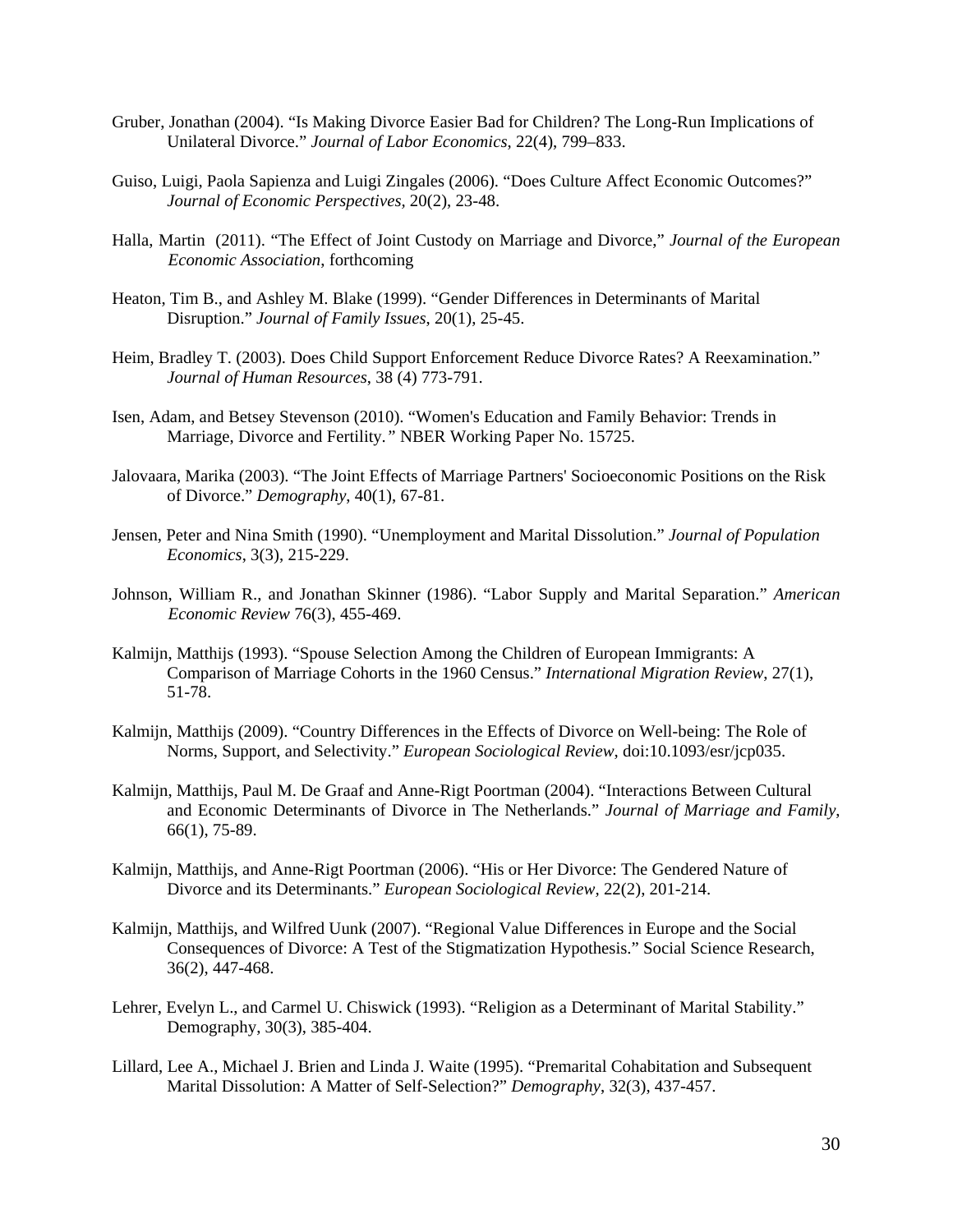- McDermott, Rose, Nicholas A. Christakis, and James H. Fowler (2009). "Breaking Up is Hard to Do, Unless Everyone Else is Doing it Too: Social Network Effects on Divorce in a Longitudinal Sample Followed for 32 Years." Available at SSRN: http://ssrn.com/abstract=1490708.
- Nixon, Lucia A. (1997). "The Effect of Child Support Enforcement on Marital Dissolution." *Journal of Human Resources*, 32(1) 159-181.
- Peters, Elizabeth H. (1986). "Marriage and Divorce: Informational Constraints and Private Contracting." *American Economic Review*, 76(3), 437-454.
- van Poppel, Frans, and Joop de Beer (1993). "Measuring the Effect of Changing Legislation on the Frequency of Divorce: The Netherlands, 1830-1990." *Demography*, 30(3), 425–441.
- Ruggles, Steven, Alexander, J. Trent, Genadek, Katie, Goeken, Ronald, Schroeder, Matthew B., and Matthew Sobek. Integrated Public Use Microdata Series: Version 5.0 [Machine-readable database]. Minneapolis: University of Minnesota, 2010.
- Sevilla-Sanz**,** Almudena (2010). **"**Division of Household Labor and Cross-Country Differences in Household Formation Rates**.**" *Journal of Population Economics*, 23(1), 225-249.
- Smith, Ian (1997). "Explaining the Growth of Divorce in Great Britain." *Scottish Journal of Political Economy*, 44(5) 519–543.
- Svarer, Michael and Mette Verner (2008). "Do Children Stabilize Relationships in Denmark?" *Journal of Population Economics,* 21(2), 395–417.
- Tjøtta, Sigve, and Kjell Vaage (2008). "Public Transfers and Marital Dissolution." *Journal of Population Economics,* 21(2), 419–437.
- Trent, Katherine, and Scott J. South (1989). "Structural Determinants of the Divorce Rate: A Cross- Societal Analysis." *Journal of Marriage and the Family*, 51(2), 391-404.
- United Nations Demographic Yearbooks (several issues) http://unstats.un.org/unsd/demographic/products/dyb/dyb2.htm
- United Nations Demographic Yearbooks- Historical Supplement (1997). "Table 4. Selected derived measures of natality: 1948-1997" http://unstats.un.org/unsd/demographic/products/dyb/DYBHist/HistTab04.pdf
- United Nations Demographic Yearbooks- Historical Supplement (1997). "Table 12. Population by marital status, age, sex, and urban/rural residence, each census: 1948-1997" http://unstats.un.org/unsd/demographic/products/dyb/DYBHist/HistTab12.pdf
- United Nations Demographic Yearbook Special Census Topics (2006) "Table 2 Population by marital status, age, sex, urban/rural residence: each census, 1985-2004" http://unstats.un.org/unsd/demographic/products/dyb/dybcensus/V1\_Table2.pdf
- United Nations Economic Commission for Europe (UNECE) Statistical Division Database (2010), "Mean Age at first marriage by sex"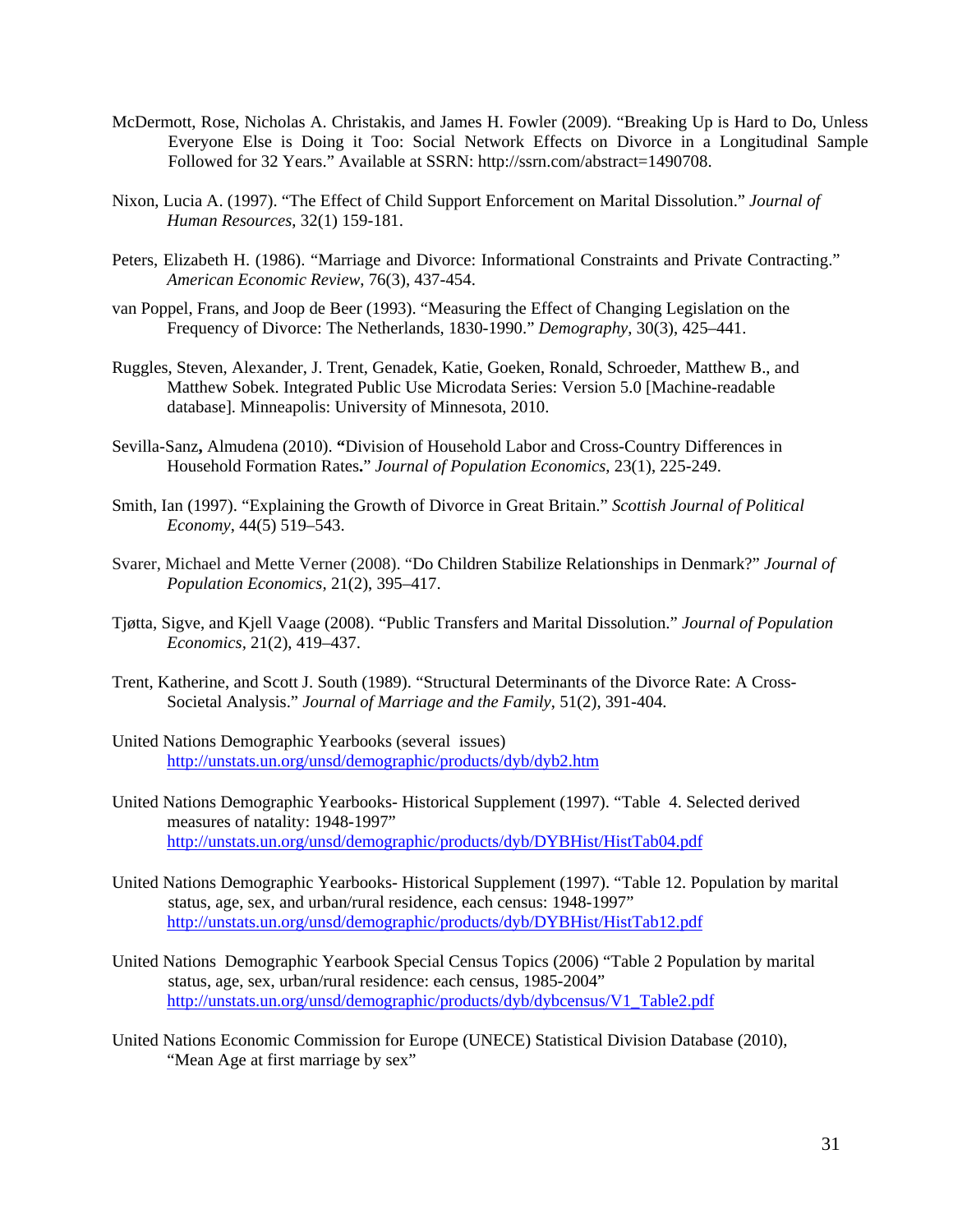http://w3.unece.org/pxweb/dialog/varval.asp?ma=052\_GEFHAge1stMarige\_r&path=../da tabase/STAT/30-GE/02- Families\_households/&lang=1&ti=Mean+age+at+first+marriage+by+sex

- United Nations Economic Commission for Europe (UNECE) Statistical Division Database (2010), "Total Fertility Rate" http://w3.unece.org/pxweb/dialog/varval.asp?ma=02\_GEFHFertilityRate\_r&path=../DAT ABASE/STAT/30-GE/02-Families\_households&lang=1
- United Nations Economic Commission for Europe (UNECE) Statistical Division Database (2011), "Population, 5-year age groups, by marital status and sex" http://w3.unece.org/pxweb/dialog/varval.asp?ma=005\_GEPOPop5YearMaSta\_r&path=../ database/STAT/30-GE/01-Pop/&lang=1&ti=Population%2C+5 year+age+groups%2C+by+marital+status+and+sex
- United Nations Statistics Division (2010), "GDP: Gross Domestic Product at Current Prices in US\$" (National Accounts Main Aggregates Database). http://unstats.un.org/unsd/snaama/dnltransfer.asp?fID=9
- Waite, Linda J., and Lee A. Lillard (1991). "Children and Marital Disruption." *American Journal of Sociology*, 96(4), 930-953.
- Weiss, Yoram, and Robert J. Willis (1997), "Match Quality, New Information, and Marital Dissolution." *Journal of Labor Economics*, 15(l), S293-S329.
- White, Lynn K. (1990). "Determinants of Divorce: A Review of Research in the Eighties." *Journal of Marriage and the Family*, 52(4), 904-912.
- Wolfers, Justin (2006). "Did Unilateral Divorce Laws Raise Divorce Rates? A Reconciliation and New Results." *American Economic Review*, 96(5), 1802-1820.
- World Values Survey 2000, Official data file v.20090914, World Values Survey Association (www.worldvaluessurvey.org) Aggregate File Producer: ASEP/JDS, Madrid.
- World Values Survey 1995, Official data file v.3, World Values Survey Association (www.worldvaluessurvey.org) Aggregate File Producer: ASEP/JDS, Madrid.
- World Values Survey 1990, Official data file v.20090906, World Values Survey Association (www.worldvaluessurvey.org) Aggregate File Producer: ASEP/JDS, Madrid.
- World Values Survey 1981, Official data file v.20090906, World Values Survey Association (www.worldvaluessurvey.org) Aggregate File Producer: ASEP/JDS, Madrid.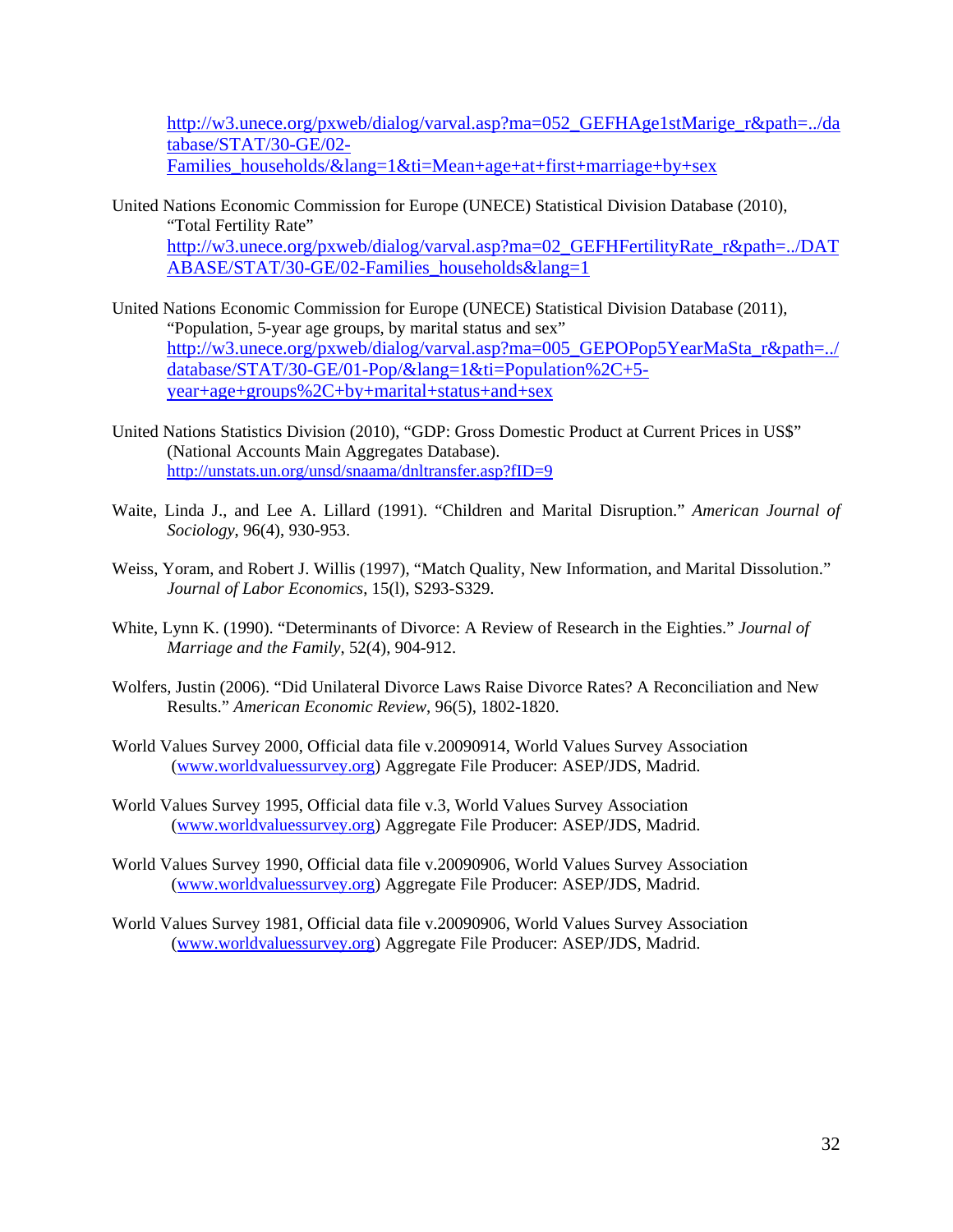**Figure 1. Remarriage Rates and Divorce Rates**



Notes: Divorce rates are defined as the number of divorces in the year 2000 per 100 married individuals in a country. Remarriage rates, the number of people that are married divided by the number of people that have ever been divorced, were calculated by the authors using data from the 1999-2004 World Values Survey on a sample of individuals aged 25 to 64. The 2-letter codes for countries are supplied by the ISO (International Organization for Standardization). No data were available for Albania, Norway and Switzerland. Circle sizes represent country populations estimated using WVS weighted observations.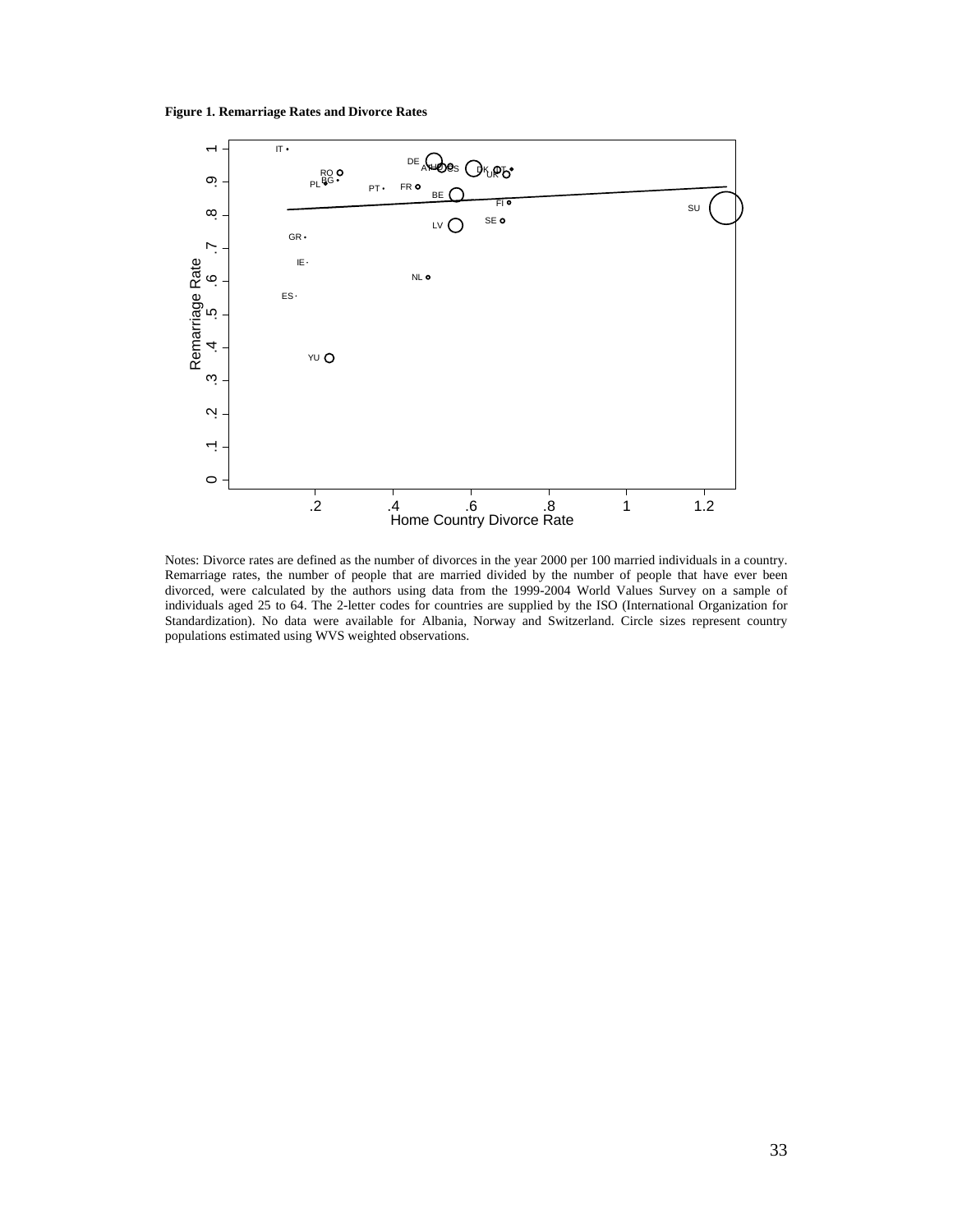**Figure 2. Home Country Divorce Rates and the Probability that Childhood-Arriving Immigrants are Divorced** 



Notes: The percentage of immigrants in the US who are currently divorced is plotted on the y-axis while home country divorce rates, defined as the number of divorces in the year 2000 per 100 married individuals, are plotted on the x-axis. Circle sizes represent the number of immigrants from that particular country of origin in our U.S. Census sample of childhood-arriving immigrants.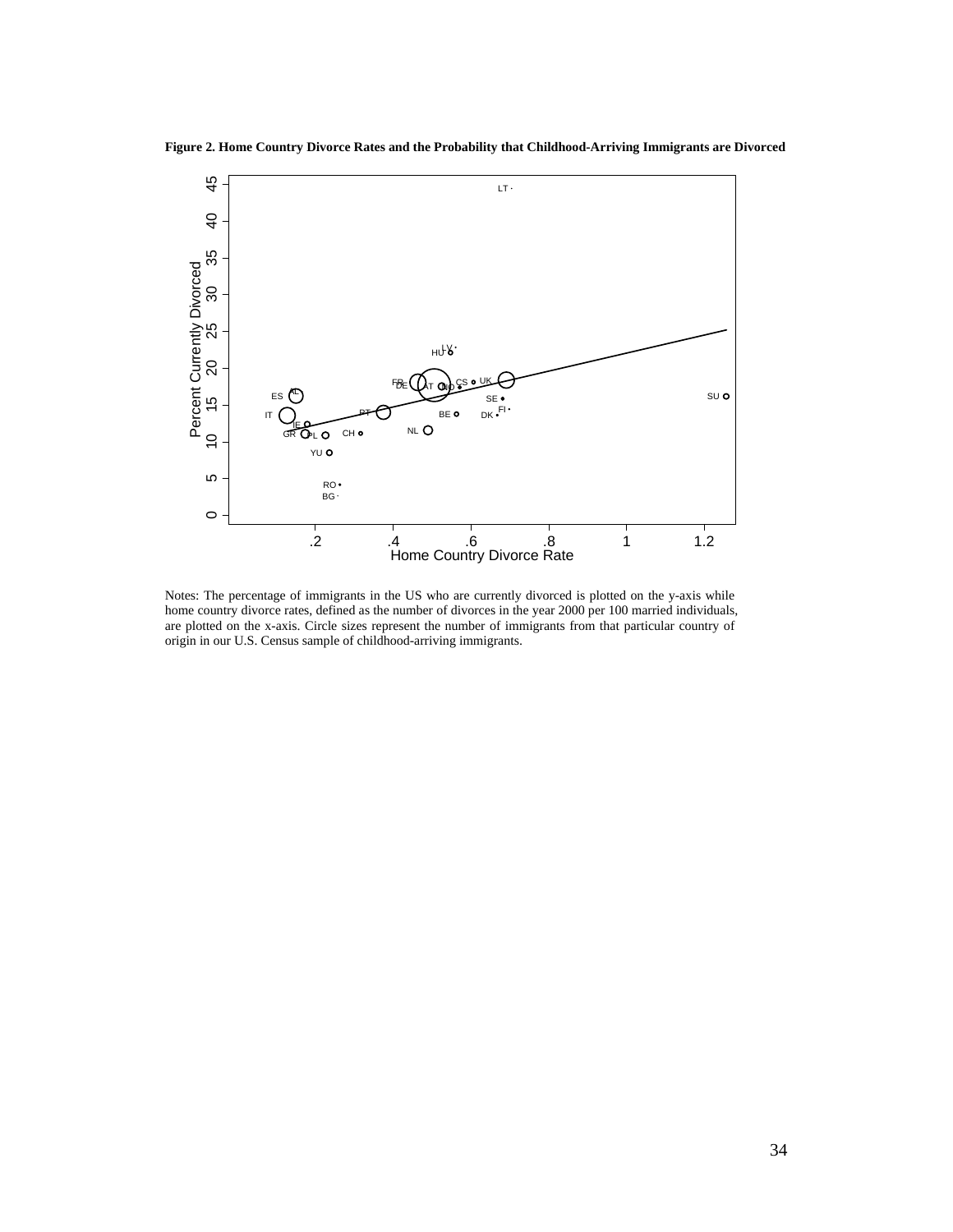| Country<br>of Origin | Home-country<br>Divorce | Proportion<br>Currently | Average<br>Age | Proportion<br>Male | Proportion<br>High | Proportion<br>Some | Proportion<br><b>Bachelors</b> | Proportion<br>At Least | Average<br>Log Wage | Average<br>Log Wage | Number of<br>Observations |
|----------------------|-------------------------|-------------------------|----------------|--------------------|--------------------|--------------------|--------------------------------|------------------------|---------------------|---------------------|---------------------------|
|                      | Rate                    | Divorced                |                |                    | School Graduate    | College            | Degree +                       | one                    | (Males)             | (Females)           |                           |
|                      |                         |                         |                |                    |                    |                    |                                | Child (Females)        |                     |                     |                           |
| Russia               | 1.26                    | 0.16                    | 37.36          | 0.47               | 0.21               | 0.22               | 0.5                            | 0.5                    | 10.54               | 10.06               | 214                       |
| Finland              | 0.7                     | 0.14                    | 46.57          | 0.59               | 0.1                | 0.4                | 0.5                            | 0.41                   | 10.77               | 10.54               | 38                        |
| Lithuania            | 0.7                     | 0.44                    | 50.8           | 0.54               | 0.22               | 0.22               | 0.56                           | 0.42                   | 10.19               | 10.63               | 19                        |
| United Kingdom       | 0.69                    | 0.18                    | 41.71          | 0.49               | 0.23               | 0.39               | 0.36                           | 0.64                   | 10.65               | 10.03               | 3388                      |
| Sweden               | 0.68                    | 0.16                    | 43.79          | 0.52               | 0.15               | 0.31               | 0.5                            | 0.62                   | 10.57               | 10.1                | 105                       |
| Denmark              | 0.67                    | 0.14                    | 44.76          | 0.57               | 0.17               | 0.33               | 0.5                            | 0.69                   | 10.79               | 9.47                | $80\,$                    |
| Czechoslovakia       | 0.61                    | 0.18                    | 46.45          | 0.54               | 0.2                | 0.3                | 0.49                           | 0.49                   | 10.78               | 9.92                | 110                       |
| Norway               | 0.57                    | 0.17                    | 42.36          | 0.56               | 0.13               | 0.36               | 0.48                           | 0.53                   | 10.73               | 10.03               | 95                        |
| Belgium              | 0.56                    | 0.14                    | 43.74          | 0.5                | 0.16               | 0.32               | 0.5                            | 0.59                   | 10.76               | 10.18               | 161                       |
| Latvia               | 0.56                    | 0.23                    | 49.85          | 0.5                | 0.09               | 0.52               | 0.36                           | 0.25                   | 10.41               | 10.63               | $22\,$                    |
| Hungary              | 0.55                    | 0.22                    | 46.76          | 0.45               | 0.27               | 0.25               | 0.44                           | 0.57                   | 10.66               | 9.84                | 171                       |
| Austria              | 0.53                    | 0.18                    | 49.81          | 0.49               | 0.21               | 0.31               | 0.45                           | 0.53                   | 10.87               | 10.17               | 426                       |
| Germany              | 0.51                    | 0.18                    | 40.81          | 0.49               | 0.23               | 0.37               | 0.37                           | 0.67                   | 10.66               | 9.95                | 9625                      |
| Netherlands          | 0.49                    | 0.12                    | 44.21          | 0.52               | 0.25               | 0.36               | 0.36                           | 0.64                   | 10.84               | 10.06               | 472                       |
| France               | 0.46                    | 0.18                    | 41.44          | 0.47               | 0.2                | 0.35               | 0.41                           | 0.71                   | 10.66               | 10                  | 1245                      |
| Portugal             | 0.38                    | 0.14                    | 36.51          | 0.47               | 0.38               | 0.31               | 0.15                           | 0.76                   | 10.56               | 9.84                | 674                       |
| Switzerland          | 0.32                    | 0.11                    | 43.01          | 0.51               | 0.11               | 0.23               | 0.64                           | 0.69                   | 11.1                | 9.95                | 127                       |
| Bulgaria             | 0.26                    | 0.03                    | 39.12          | 0.67               | 0.06               | 0.16               | 0.78                           | $\overline{1}$         | 10.9                | 10.29               | 12                        |
| Romania              | 0.26                    | 0.04                    | 40.31          | 0.59               | 0.26               | 0.31               | 0.39                           | 0.78                   | 10.48               | 10.16               | 71                        |
| Yugoslavia           | 0.24                    | 0.08                    | 37.93          | 0.45               | 0.27               | 0.35               | 0.35                           | 0.82                   | 10.81               | 10.03               | 229                       |
| Poland               | 0.23                    | 0.11                    | 42.63          | 0.47               | 0.32               | 0.3                | 0.34                           | 0.68                   | 10.83               | 10.14               | 388                       |
| Ireland              | 0.18                    | 0.12                    | 43.44          | 0.5                | 0.23               | 0.35               | 0.4                            | 0.66                   | 10.78               | 9.98                | 258                       |
| Albania              | 0.17                    | 0.17                    | 38.45          | 0.52               | 0.38               | 0.21               | 0.1                            | 0.78                   | 10.22               | 9.83                | 19                        |
| Greece               | 0.17                    | 0.11                    | 40.34          | 0.49               | 0.22               | 0.31               | 0.4                            | 0.7                    | 10.65               | 9.98                | 437                       |
| Spain                | 0.15                    | 0.16                    | 35             | 0.47               | 0.19               | 0.42               | 0.36                           | 0.75                   | 10.56               | 9.95                | 526                       |
| Italy                | 0.13                    | 0.14                    | 41.81          | 0.5                | 0.33               | 0.31               | 0.3                            | 0.7                    | 10.7                | 9.99                | 1839                      |
| Average              | 0.48                    | 0.17                    | 41.22          | 0.49               | 0.24               | 0.36               | 0.37                           | 0.67                   | 10.67               | 9.98                |                           |
| Std. Dev.            | 0.18                    | 0.37                    | 8.37           | 0.5                | 0.43               | 0.48               | 0.48                           | 0.47                   | 0.81                | 1.03                |                           |

**Table 1. Summary Statistics by Country of Origin**

Notes: Countries of origin are ordered by home country divorce rate, defined as the number of divorces per 100 married inhabitants. This variable was constructed using information from the UN Demographic Yearbook, UNECE Statistical Division Database, and United Nations Demographic Yearbook Special Census Topics. For reference, the US divorce rate in the year 2000 was 0.97. The other descriptive statistics in the table were constructed using our sample of childhood migrants taken from the 5% Public Use Microdata Sample of the 2000 U.S. Census. The sample consists of immigrants aged 25-64 who arrived in the US at or below the age of 5, reside in an identifiable metropolitan area, and who are either married or divorced.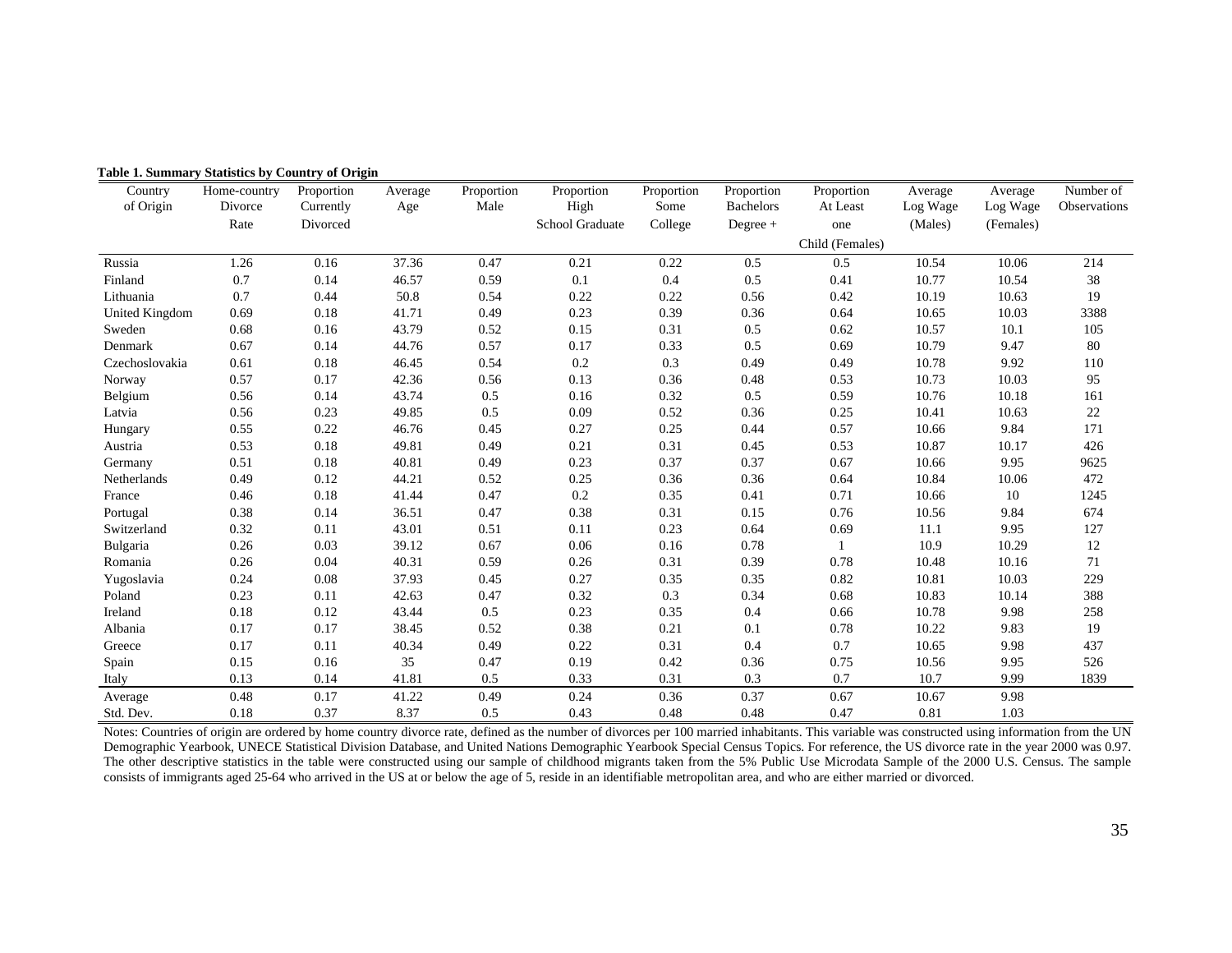|                               | <b>Baseline Models</b> |             |                    | Without             | Divorce              |
|-------------------------------|------------------------|-------------|--------------------|---------------------|----------------------|
|                               |                        |             | Without<br>Germany | Russia and<br>Italy | Never<br>Justifiable |
| Dependent Variable: Currently |                        |             |                    |                     |                      |
| Divorced                      | (1)                    | (2)         | (3)                | (4)                 | (5)                  |
|                               |                        |             |                    |                     |                      |
| Home Country Divorce Rate     | $0.093***$             | $0.061***$  | $0.052***$         | $0.072**$           |                      |
|                               | (0.019)                | (0.014)     | (0.015)            | (0.029)             |                      |
| % of Home Country Reporting   |                        |             |                    |                     | $-0.001**$           |
| Divorce Never Justifiable     |                        |             |                    |                     | (0.001)              |
| Male                          | $-0.025***$            | $-0.026***$ | $-0.020***$        | $-0.028***$         | $-0.026***$          |
|                               | (0.004)                | (0.004)     | (0.006)            | (0.004)             | (0.004)              |
| High School Graduate or GED   | $-0.030*$              | $-0.034*$   | $-0.022$           | $-0.044***$         | $-0.033*$            |
|                               | (0.016)                | (0.017)     | (0.026)            | (0.014)             | (0.017)              |
| Some College                  | $-0.031$               | $-0.041**$  | $-0.021$           | $-0.054***$         | $-0.040*$            |
|                               | (0.020)                | (0.020)     | (0.025)            | (0.015)             | (0.020)              |
| Bachelors Degree +            | $-0.099***$            | $-0.103***$ | $-0.078**$         | $-0.120***$         | $-0.102***$          |
|                               | (0.025)                | (0.025)     | (0.033)            | (0.018)             | (0.025)              |
| Age Fixed Effects             | Yes                    | Yes         | Yes                | Yes                 | Yes                  |
| <b>MSA Fixed Effects</b>      | N <sub>0</sub>         | Yes         | Yes                | Yes                 | Yes                  |
| <b>Observations</b>           | 20751                  | 20751       | 11126              | 18698               | 20751                |
| R-squared                     | 0.020                  | 0.042       | 0.058              | 0.044               | 0.042                |

#### **Table 2. Divorce Culture and the Probability of Being Currently Divorced**

Notes: Home country divorce rates are defined as the number of divorces per 100 married inhabitants in the country of origin. The sample consists of immigrants aged 25-64 who arrived in the US at or below the age of 5, reside in an identifiable metropolitan area, and who are either married or divorced. We estimate linear probability models where the dependent variable is an indicator variable equal to one if the individual is currently divorced. Column 1 includes controls for gender (male=1, 0 otherwise), education (high school graduate or GED, some college, and bachelors degree or more), and age fixed effects. Column 2 adds MSA fixed effects to the specification. Column 3 drops Germans from the sample while column 4 drops Russians and Italians. In column 5, home country divorce rates are replaced with the percentage of people in a person's home country that believes that divorce is never justifiable. Robust standard errors, clustered by country of origin, are in parenthesis. Observations are weighted using Censusprovided person weights. \*\*\* Significant at the 1% level, \*\* Significant at the 5% level, \* Significant at the 10% level.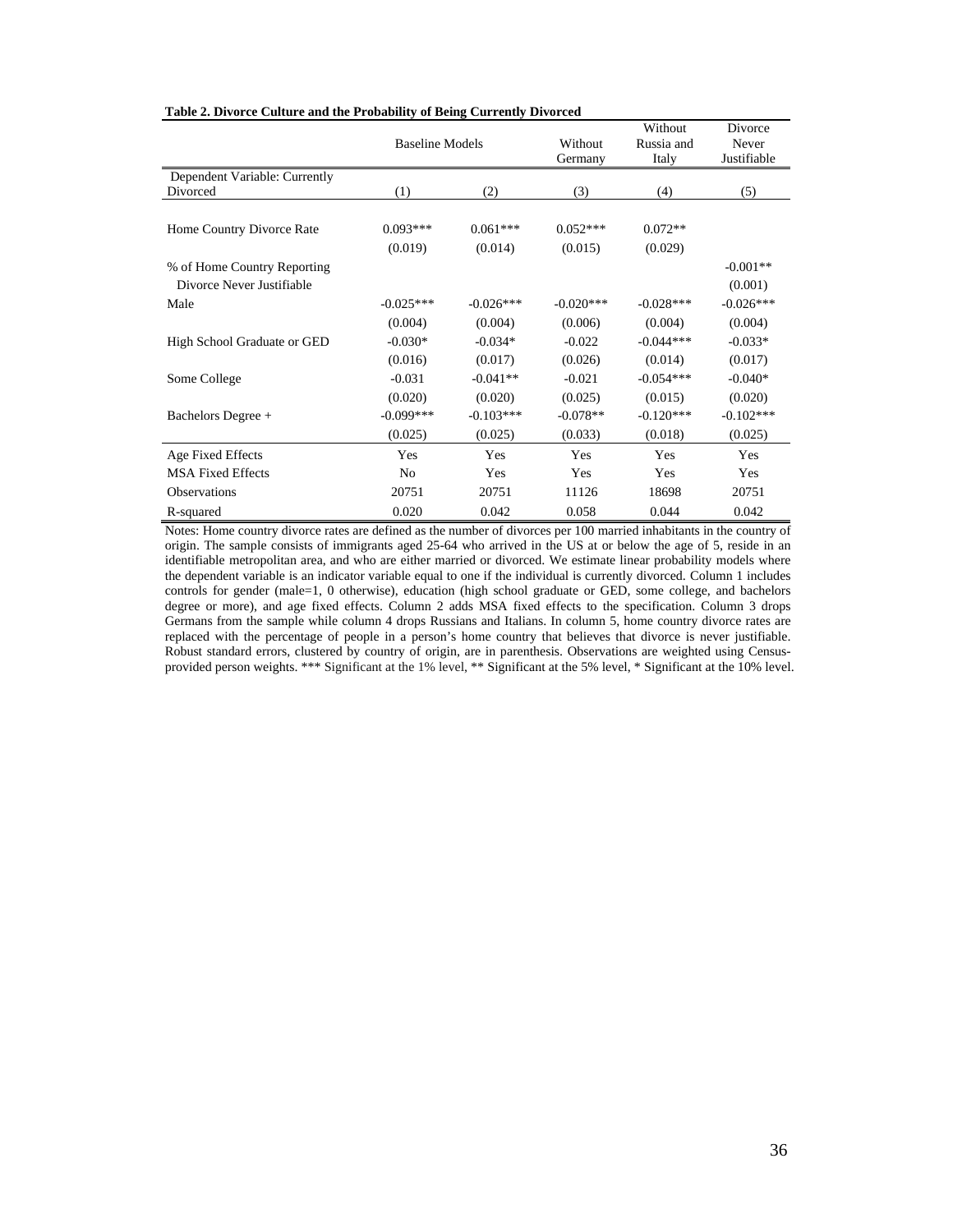| $\frac{1}{2}$ of $\frac{1}{2}$ or $\frac{1}{2}$ of $\frac{1}{2}$ of $\frac{1}{2}$ of $\frac{1}{2}$ of $\frac{1}{2}$ of $\frac{1}{2}$ of $\frac{1}{2}$ of $\frac{1}{2}$ of $\frac{1}{2}$ | (1)         | (2)         | (3)         | (4)         | (5)         | (6)         | (7)         | (8)         |
|-----------------------------------------------------------------------------------------------------------------------------------------------------------------------------------------|-------------|-------------|-------------|-------------|-------------|-------------|-------------|-------------|
| Dependent Variable: Currently Divorced                                                                                                                                                  |             |             |             |             |             |             |             |             |
|                                                                                                                                                                                         |             |             |             |             |             |             |             |             |
| Home Country Divorce Rate                                                                                                                                                               | $0.061***$  | $0.061***$  | $0.070***$  | $0.053***$  | $0.075***$  | $0.053***$  | $0.061***$  | $0.114***$  |
|                                                                                                                                                                                         | (0.014)     | (0.013)     | (0.015)     | (0.012)     | (0.014)     | (0.016)     | (0.014)     | (0.021)     |
| Male                                                                                                                                                                                    | $-0.026***$ | $-0.026***$ | $-0.026***$ | $-0.026***$ | $-0.026***$ | $-0.026***$ | $-0.026***$ | $-0.026***$ |
|                                                                                                                                                                                         | (0.004)     | (0.004)     | (0.004)     | (0.004)     | (0.004)     | (0.004)     | (0.004)     | (0.004)     |
| High School Graduate or GED                                                                                                                                                             | $-0.034*$   | $-0.034*$   | $-0.034*$   | $-0.031*$   | $-0.034*$   | $-0.035**$  | $-0.034*$   | $-0.033*$   |
|                                                                                                                                                                                         | (0.017)     | (0.017)     | (0.017)     | (0.017)     | (0.017)     | (0.017)     | (0.017)     | (0.017)     |
| Some College                                                                                                                                                                            | $-0.041**$  | $-0.041**$  | $-0.041**$  | $-0.039*$   | $-0.041**$  | $-0.043**$  | $-0.042**$  | $-0.041*$   |
|                                                                                                                                                                                         | (0.020)     | (0.020)     | (0.020)     | (0.020)     | (0.020)     | (0.020)     | (0.020)     | (0.020)     |
| Bachelors Degree +                                                                                                                                                                      | $-0.103***$ | $-0.103***$ | $-0.103***$ | $-0.100***$ | $-0.103***$ | $-0.105***$ | $-0.103***$ | $-0.102***$ |
|                                                                                                                                                                                         | (0.025)     | (0.025)     | (0.025)     | (0.026)     | (0.025)     | (0.025)     | (0.025)     | (0.026)     |
| Country of Origin GDP                                                                                                                                                                   |             | $-0.00003$  |             |             |             |             |             | $-0.255*$   |
|                                                                                                                                                                                         |             | (0.057)     |             |             |             |             |             | (0.145)     |
| Country of Origin Total Fertility Rate                                                                                                                                                  |             |             | $-0.034$    |             |             |             |             | $-0.059**$  |
|                                                                                                                                                                                         |             |             | (0.028)     |             |             |             |             | (0.023)     |
| Country of Origin Proportion Weekly                                                                                                                                                     |             |             |             | $-0.084***$ |             |             |             | $-0.004$    |
| <b>Church Attendance</b>                                                                                                                                                                |             |             |             | (0.030)     |             |             |             | (0.038)     |
| Country of Origin Proportion Catholic                                                                                                                                                   |             |             |             |             | 0.012       |             |             | $0.028**$   |
|                                                                                                                                                                                         |             |             |             |             | (0.011)     |             |             | (0.012)     |
| Country of Origin Ethnic Endogamy Rate                                                                                                                                                  |             |             |             |             |             | $-0.085*$   |             | $-0.157*$   |
|                                                                                                                                                                                         |             |             |             |             |             | (0.045)     |             | (0.082)     |
| Country of Origin Average Female                                                                                                                                                        |             |             |             |             |             |             | 0.001       | 0.009       |
| Age at First Marriage                                                                                                                                                                   |             |             |             |             |             |             | (0.003)     | (0.006)     |
| Age Fixed Effects                                                                                                                                                                       | Yes         | Yes         | Yes         | Yes         | Yes         | Yes         | Yes         | Yes         |
| <b>MSA Fixed Effects</b>                                                                                                                                                                | Yes         | Yes         | Yes         | Yes         | Yes         | Yes         | Yes         | Yes         |
| <b>Observations</b>                                                                                                                                                                     | 20751       | 20751       | 20751       | 20529       | 20751       | 20751       | 20751       | 20529       |
| R-squared                                                                                                                                                                               | 0.042       | 0.042       | 0.042       | 0.042       | 0.042       | 0.042       | 0.042       | 0.043       |

#### **Table 3: Cross-Ancestry Differences and the Probability of Being Currently Divorced**

Notes: Home country divorce rates are defined as the number of divorces per 100 married inhabitants in the country of origin. The sample consists of immigrants aged 25-64 who arrived in the US at or below the age of 5, reside in an identifiable metropolitan area, and who are either married or divorced. We estimate linear probability models where the dependent variable is an indicator variable equal to one if the individual is currently divorced. All specifications include controls for gender (male=1, 0 otherwise), education (high school graduate or GED, some college, and bachelors degree or more), age fixed effects, and MSA fixed effects. Robust standard errors, clustered by country of origin, are in parenthesis. Observations are weighted using Census-provided person weights. \*\*\* Significant at the 1% level, \*\* Significant at the 5% level, \* Significant at the 10% level. Descriptive statistics for the country of origin level control variables are available in Appendix B.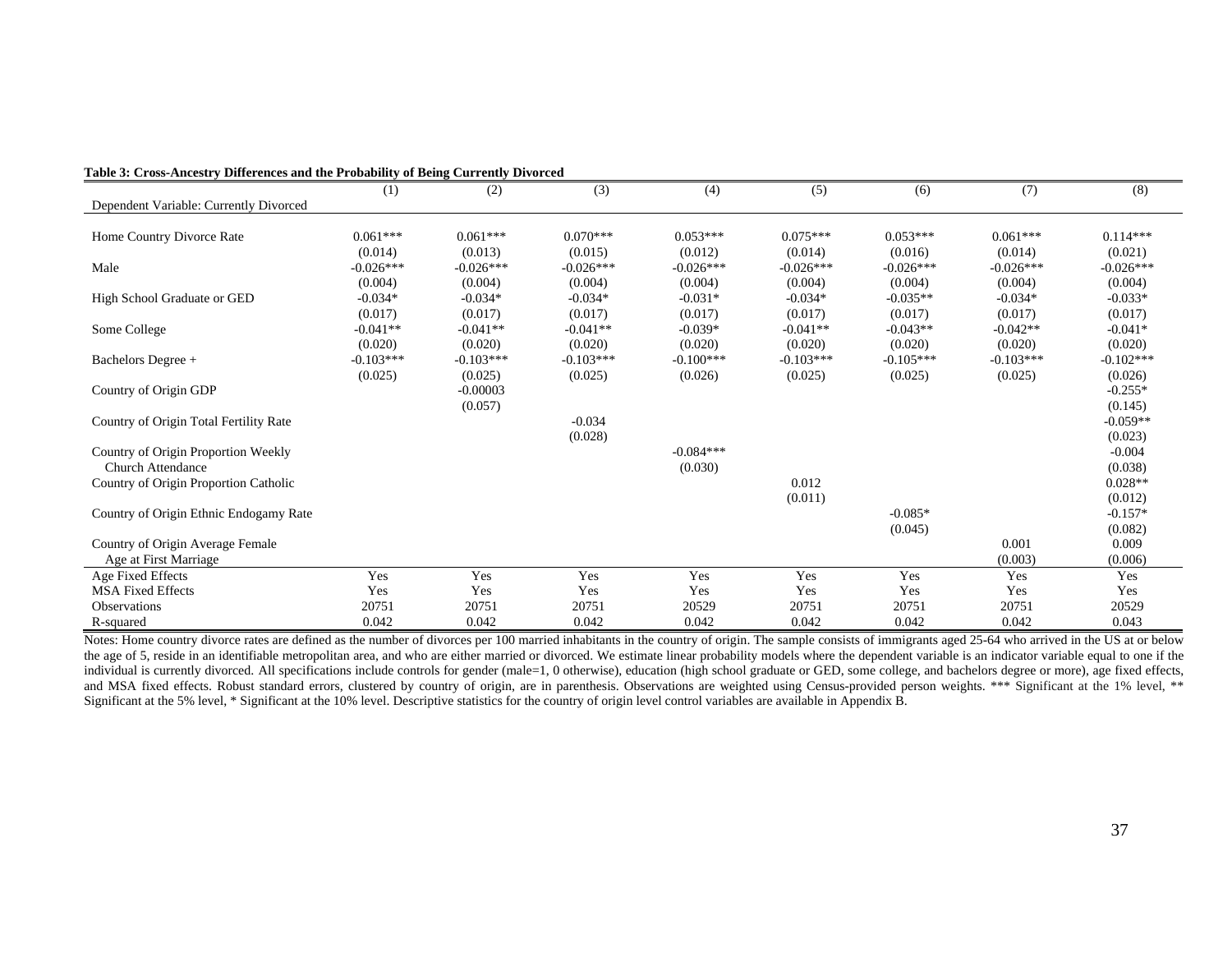| <b>Table 4: Placebo Regressions</b>                          |          |
|--------------------------------------------------------------|----------|
| Panel A: Divorce Culture and the Probability of Being Single |          |
| Dependent Variable: Currently Single                         |          |
| Home Country Divorce Rate                                    | 0.028    |
|                                                              | (0.027)  |
| <b>Observations</b>                                          | 25943    |
| R-squared                                                    | 0.137    |
| Panel B: Divorce Culture and Wages, Males and Females        |          |
| Dependent Variable: Log Wage                                 |          |
| Home Country Divorce Rate                                    | $-0.031$ |
|                                                              | (0.036)  |
| <b>Observations</b>                                          | 17159    |
| R-squared                                                    | 0.242    |
| Panel C: Divorce Culture and Wages, Males                    |          |
| Dependent Variable: Log Wage                                 |          |
| Home Country Divorce Rate                                    | $-0.067$ |
|                                                              | (0.044)  |
| <b>Observations</b>                                          | 8978     |
| R-squared                                                    | 0.188    |
| Panel D: Divorce Culture and Wages, Females                  |          |
| Dependent Variable: Log Wage                                 |          |
| Home Country Divorce Rate                                    | 0.001    |
|                                                              | (0.055)  |
| <b>Observations</b>                                          | 8181     |
| R-squared                                                    | 0.133    |

Notes: Home country divorce rates are defined as the number of divorces per 100 married inhabitants in the country of origin. The sample consists of immigrants aged 25-64 who arrived in the US at or below the age of 5, reside in an identifiable metropolitan area, and who are either married or divorced. All specifications include controls for gender (male=1, 0 otherwise), education (high school graduate or GED, some college, and bachelors degree or more), age fixed effects, and MSA fixed effects. Robust standard errors, clustered by country of origin, are in parenthesis. Observations are weighted using Census-provided person weights. \*\*\* Significant at the 1% level, \*\* Significant at the 5% level, \* Significant at the 10% level.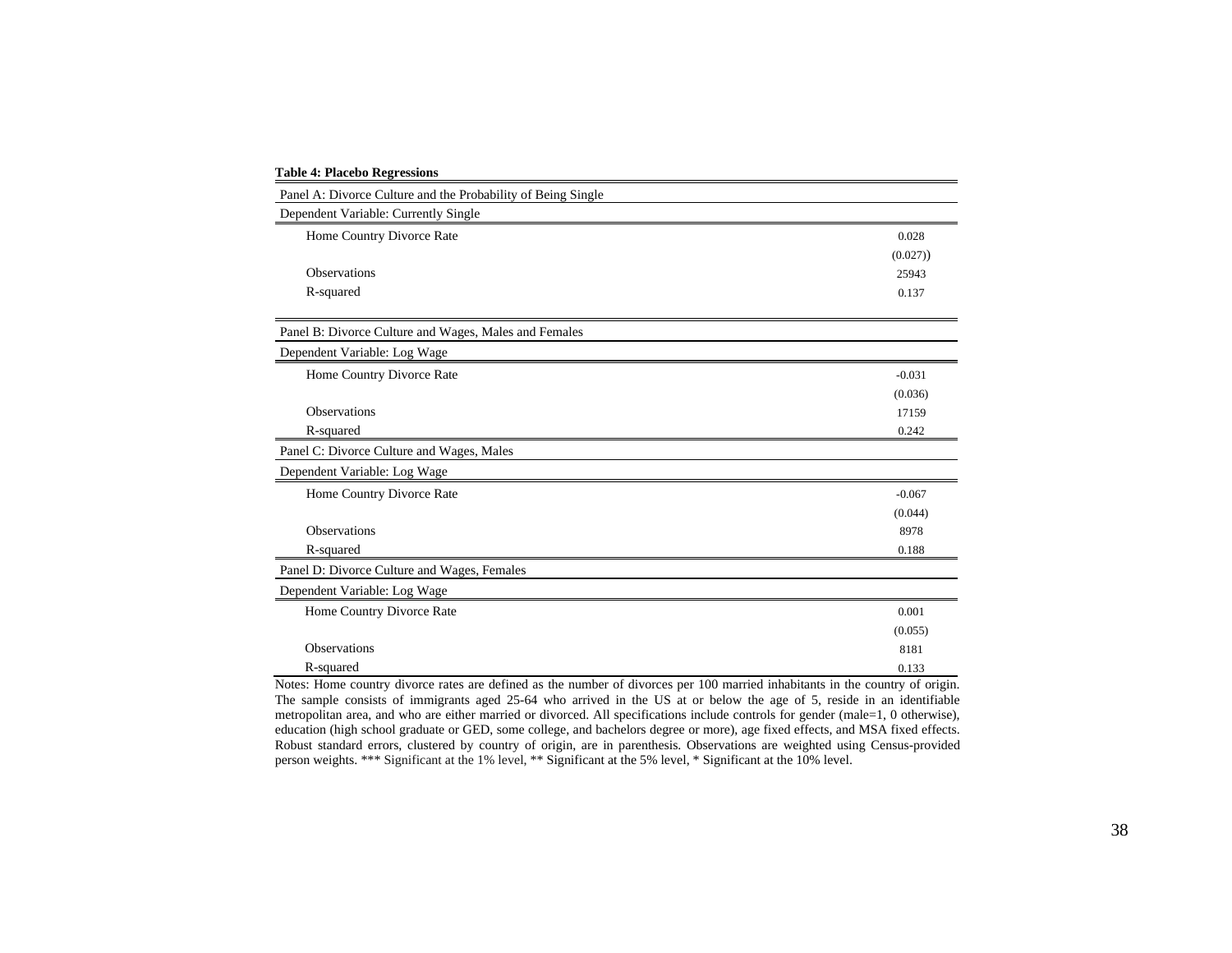|  |  |  | Table 5: Divorce Culture and the Probability of Being Currently Divorced by Gender |  |
|--|--|--|------------------------------------------------------------------------------------|--|
|  |  |  |                                                                                    |  |

|                                        | (1)            | (2)         | (3)         | (4)            | (5)        | (6)         | (7)         |  |
|----------------------------------------|----------------|-------------|-------------|----------------|------------|-------------|-------------|--|
| Dependent Variable: Currently Divorced |                | Males       |             |                |            | Females     |             |  |
| Home Country Divorce Rate              | $0.073***$     | $0.050***$  | $0.042***$  | $0.102***$     | $0.074***$ | $0.063***$  | $0.068***$  |  |
|                                        | (0.013)        | (0.014)     | (0.014)     | (0.033)        | (0.021)    | (0.020)     | (0.022)     |  |
| High School Graduate or GED            |                | $-0.029$    | $-0.004$    |                | $-0.033$   | $-0.033$    | $-0.032$    |  |
|                                        |                | (0.020)     | (0.019)     |                | (0.024)    | (0.024)     | (0.033)     |  |
| Some College                           |                | $-0.072**$  | $-0.031$    |                | $-0.009$   | $-0.009$    | $-0.012$    |  |
|                                        |                | (0.028)     | (0.022)     |                | (0.024)    | (0.024)     | (0.031)     |  |
| Bachelors Degree +                     |                | $-0.135***$ | $-0.070**$  |                | $-0.066**$ | $-0.071***$ | $-0.095***$ |  |
|                                        |                | (0.032)     | (0.025)     |                | (0.026)    | (0.025)     | (0.033)     |  |
| Log (Annual Wage Income)               |                |             | $-0.058***$ |                |            |             | $0.024***$  |  |
|                                        |                |             | (0.004)     |                |            |             | (0.002)     |  |
| At least one child in household        |                |             |             |                |            | $-0.137***$ | $-0.122***$ |  |
|                                        |                |             |             |                |            | (0.011)     | (0.010)     |  |
| Age Fixed Effects                      | No             | Yes         | Yes         | No             | Yes        | Yes         | Yes         |  |
| <b>MSA Fixed Effects</b>               | N <sub>0</sub> | Yes         | Yes         | N <sub>0</sub> | Yes        | Yes         | Yes         |  |
| <b>Observations</b>                    | 10074          | 10074       | 8978        | 10677          | 10677      | 10677       | 8181        |  |
| R-squared                              | 0.001          | 0.059       | 0.075       | 0.002          | 0.061      | 0.085       | 0.098       |  |

Notes: Home country divorce rates are defined as the number of divorces per 100 married inhabitants in the country of origin. The samples, separated by gender, consist of immigrants aged 25-64 who arrived in the US at or below the age of 5, reside in an identifiable metropolitan area, and who are either married or divorced. We estimate linear probability models where the dependent variable is an indicator variable equal to one if the individual is currently divorced. All specifications include controls for education (high school graduate or GED, some college, and bachelors degree or more), age fixed effects, and MSA fixed effects. Robust standard errors, clustered by country of origin, are in parenthesis. Observations are weighted using Census-provided person weights. \*\*\* Significant at the 1% level, \*\* Significant at the 5% level, \* Significant at the 10% level.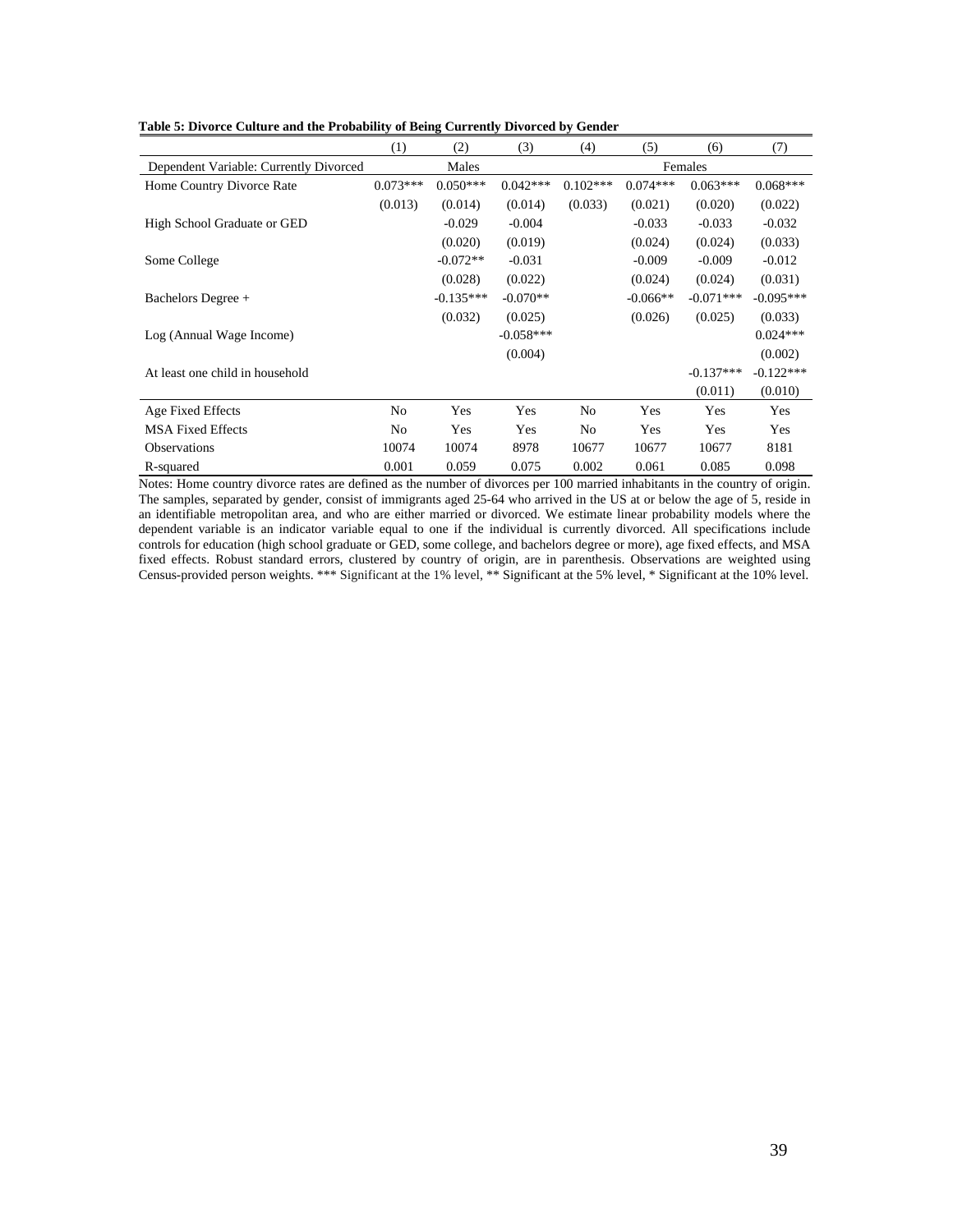| Table 6: Cultural Transmission and the Probability of Being Currently Divorced |  |
|--------------------------------------------------------------------------------|--|
|--------------------------------------------------------------------------------|--|

| Dependent Variable: Currently Divorced | (1)         | (2)         | (3)            | (4)         |
|----------------------------------------|-------------|-------------|----------------|-------------|
|                                        |             |             |                |             |
| Proportion of MSA with Same Origin     | 0.038       | 0.021       | $-0.233$       | $-0.520***$ |
|                                        | (0.094)     | (0.086)     | (0.168)        | (0.142)     |
| Home Country Divorce Rate              |             | $0.061***$  | 0.031          |             |
|                                        |             | (0.013)     | (0.024)        |             |
| Proportion of MSA with Same Origin     |             |             | $0.575*$       | $0.925***$  |
| X Home Country Divorce Rate            |             |             | (0.311)        | (0.250)     |
| Male                                   | $-0.026***$ | $-0.026***$ | $-0.026***$    | $-0.025***$ |
|                                        | (0.004)     | (0.004)     | (0.004)        | (0.004)     |
| High School Graduate or GED            | $-0.033*$   | $-0.034*$   | $-0.034*$      | $-0.034*$   |
|                                        | (0.017)     | (0.017)     | (0.017)        | (0.017)     |
| Some College                           | $-0.039*$   | $-0.041**$  | $-0.042**$     | $-0.043**$  |
|                                        | (0.020)     | (0.020)     | (0.020)        | (0.020)     |
| Bachelors Degree +                     | $-0.101***$ | $-0.103***$ | $-0.103***$    | $-0.105***$ |
|                                        | (0.025)     | (0.025)     | (0.025)        | (0.025)     |
| Age Fixed Effects                      | Yes         | Yes         | Yes            | Yes         |
| <b>MSA Fixed Effects</b>               | Yes         | Yes         | Yes            | Yes         |
| Country of Origin Fixed Effects        | No          | No          | N <sub>o</sub> | Yes         |
| <b>Observations</b>                    | 20751       | 20751       | 20751          | 20751       |
| R-squared                              | 0.041       | 0.042       | 0.042          | 0.045       |

Notes: Home country divorce rates are defined as the number of divorces per 100 married inhabitants in the country of origin. The sample consists of immigrants aged 25-64 who arrived in the US at or below the age of 5, reside in an identifiable metropolitan area, and who are either married or divorced. We estimate linear probability models where the dependent variable is an indicator variable equal to one if the individual is currently divorced. All specifications include controls for gender (male=1, 0 otherwise), education (high school graduate or GED, some college, and bachelors degree or more), age fixed effects, and MSA fixed effects. Robust standard errors, clustered by country of origin, are in parenthesis. Observations are weighted using Census-provided person weights. \*\*\* Significant at the 1% level, \*\* Significant at the 5% level, \* Significant at the 10% level.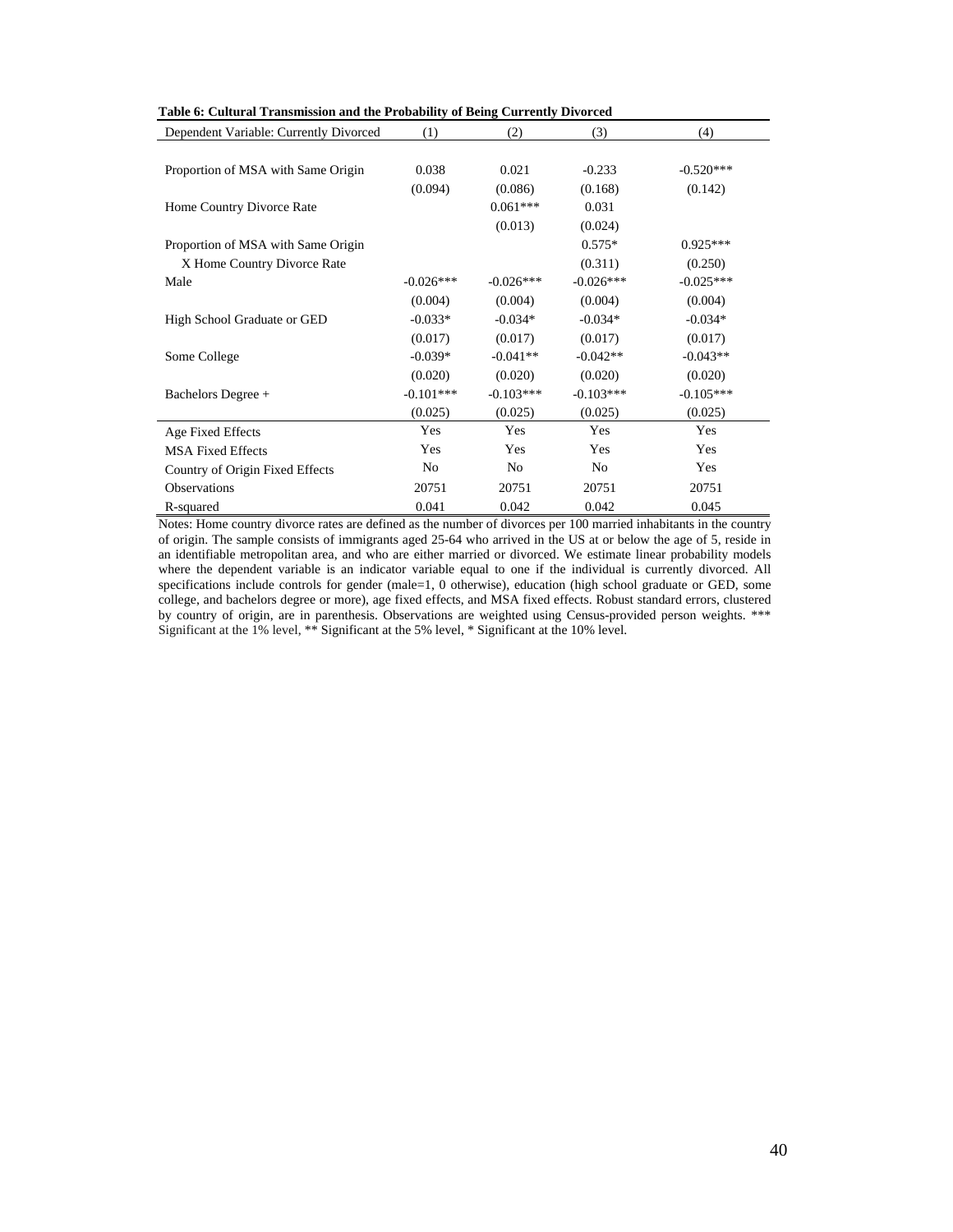| Dependent Variable: Currently Divorced | (1)         | (2)         | (3)         |
|----------------------------------------|-------------|-------------|-------------|
| Male                                   | $-0.026***$ | $-0.026***$ | $-0.026***$ |
|                                        | (0.004)     | (0.004)     | (0.004)     |
| High School Graduate or GED            | $-0.034*$   | $-0.034*$   | $-0.034*$   |
|                                        | (0.017)     | (0.017)     | (0.017)     |
| Some College                           | $-0.041**$  | $-0.041**$  | $-0.041**$  |
|                                        | (0.020)     | (0.020)     | (0.020)     |
| Bachelors Degree +                     | $-0.103***$ | $-0.103***$ | $-0.103***$ |
|                                        | (0.025)     | (0.025)     | (0.025)     |
| Home Country Divorce Rate 1980         | $0.047***$  |             |             |
|                                        | (0.016)     |             |             |
| Home Country Divorce Rate 1990         |             | $0.053***$  |             |
|                                        |             | (0.014)     |             |
| Home Country Divorce Rate 2000         |             |             | $0.061***$  |
|                                        |             |             | (0.014)     |
| Age Fixed Effects                      | Yes         | Yes         | <b>Yes</b>  |
| <b>MSA Fixed Effects</b>               | Yes         | Yes         | Yes         |
| <b>Observations</b>                    | 20751       | 20751       | 20751       |
| R-squared                              | 0.042       | 0.042       | 0.042       |

**APPENDIX A: Divorce Culture and the Probability of Being Currently Divorced using Home Country Divorce Rates from 1980-2000 as Cultural Proxies**

Notes: Home country divorce rates are defined as the number of divorces per 100 married inhabitants in the country of origin. The sample consists of immigrants aged 25- 64 who arrived in the US at or below the age of 5, reside in an identifiable metropolitan area, and who are either married or divorced. We estimate linear probability models where the dependent variable is an indicator variable equal to one if the individual is currently divorced. All specifications include controls for gender (male=1, 0 otherwise), education (high school graduate or GED, some college, and bachelors degree or more), age fixed effects, and MSA fixed effects. Robust standard errors, clustered by country of origin, are in parenthesis. Observations are weighted using Census-provided person weights. \*\*\* Significant at the 1% level, \*\* Significant at the 5% level, \* Significant at the 10% level.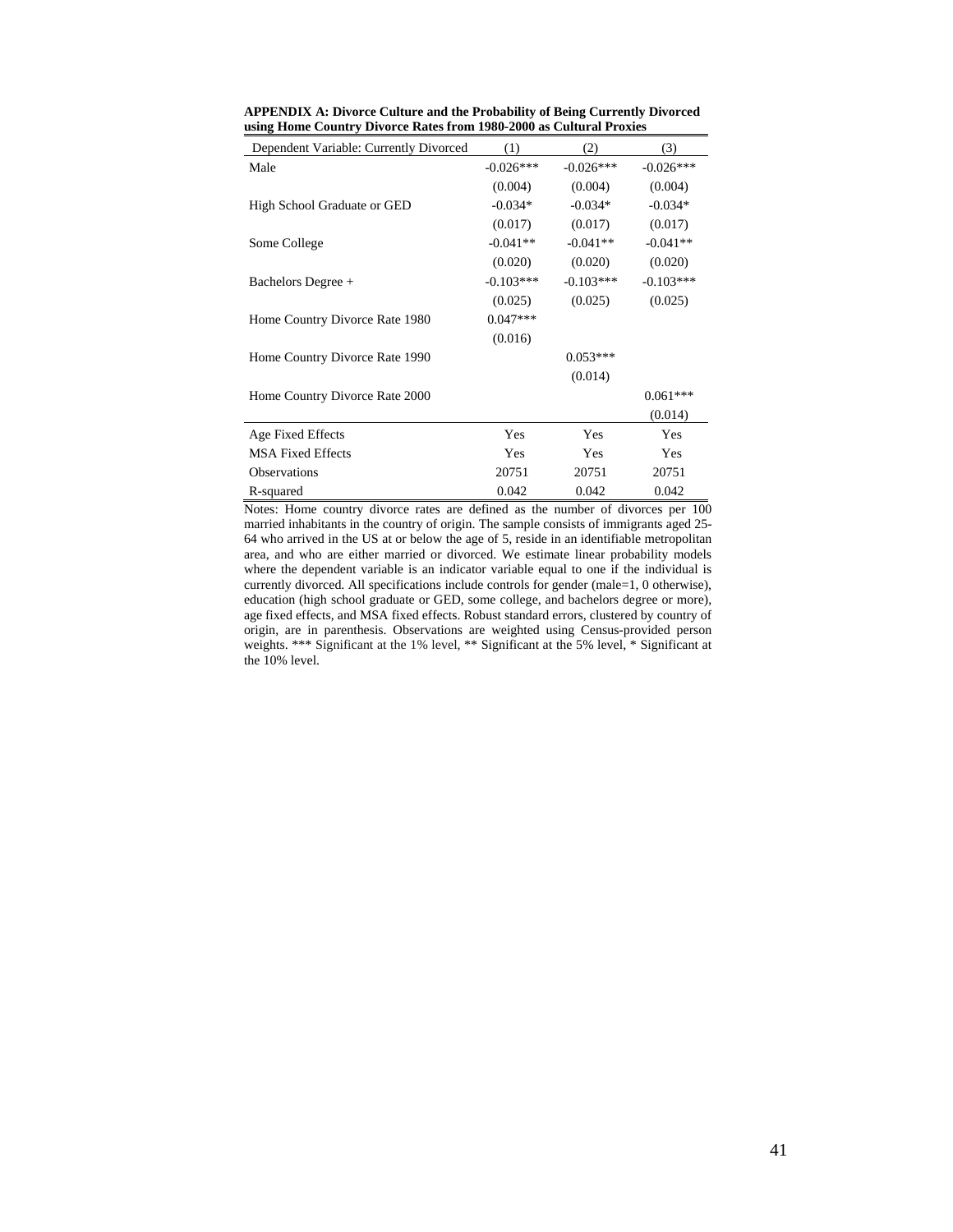| APPENDIX B: Descriptive Statistics of Country of Origin Variables |  |  |  |  |  |
|-------------------------------------------------------------------|--|--|--|--|--|
|-------------------------------------------------------------------|--|--|--|--|--|

|                       |              | GDP per    |                 | Proportion:   |             | Ethnic   | Average        |
|-----------------------|--------------|------------|-----------------|---------------|-------------|----------|----------------|
|                       |              | capita (in | Total fertility | Weekly church | Proportion: | endogamy | female age at  |
| Country               | Divorce Rate | 100,000s   | rate            | atendence     | Catholics   | rates    | first marriage |
| Russia                | 1.26         | 0.02       | 1.2             | 0.03          | 0.01        | 0.3      | 22.6           |
| Finland               | 0.7          | 0.24       | 1.7             | 0.12          | 0.001       | 0.05     | 28.6           |
| Lithuania             | 0.7          | 0.03       | 1.4             | 0.08          | 0.92        | 0.04     | 23.7           |
| <b>United Kingdom</b> | 0.69         | 0.25       | 1.6             | 0.15          | 0.15        | 0.01     | 28.3           |
| Sweden                | 0.68         | 0.28       | 1.6             | 0.13          | 0.02        | 0.11     | 30.6           |
| Denmark               | 0.67         | 0.30       | 1.8             | 0.03          | 0.01        | 0.02     | 30.1           |
| Czechoslovakia        | 0.61         | 0.06       | 1.1             | 0.07          | 0.84        | 0.12     | 24.6           |
| Norway                | 0.57         | 0.37       | 1.8             |               | 0.01        | 0.05     | 28.9           |
| Belgium               | 0.56         | 0.23       | 1.6             | 0.11          | 0.91        | 0.03     | 26.8           |
| Latvia                | 0.56         | 0.03       | 1.2             | 0.28          | 0.33        | 0.17     | 24.9           |
| Hungary               | 0.55         | 0.05       | 1.3             | 0.09          | 0.7         | 0.09     | 24.7           |
| Austria               | 0.53         | 0.24       | 1.4             | 0.11          | 0.91        | 0.06     | 28.1           |
| Germany               | 0.51         | 0.23       | 1.4             | 0.11          | 0.35        | 0.05     | 28.4           |
| Netherlands           | 0.49         | 0.24       | 1.7             | 0.13          | 0.5         | 0.06     | 29.1           |
| France                | 0.46         | 0.22       | 1.9             | 0.05          | 0.92        | 0.03     | 28.6           |
| Portugal              | 0.38         | 0.11       | 1.6             | 0.29          | 0.97        | 0.24     | 25.7           |
| Switzerland           | 0.32         | 0.34       | 1.5             |               | 0.47        | 0.06     | 27.9           |
| Bulgaria              | 0.26         | 0.02       | 1.3             | 0.07          | 0.003       | 0.14     | 24.7           |
| Romania               | 0.26         | 0.02       | 1.4             | 0.13          | 0.08        | 0.31     | 23.6           |
| Yugoslavia            | 0.24         | 0.03       | 1.47            | 0.13          | 0.42        | 0.00     | 24.91          |
| Poland                | 0.23         | 0.04       | 1.4             | 0.34          | 0.98        | 0.24     | 23.5           |
| Ireland               | 0.18         | 0.25       | 1.9             | 0.36          | 0.96        | 0.09     | 30.4           |
| Albania               | 0.17         | 0.01       | $\overline{2}$  | 0.13          | 0.09        | 0.00     | 23.1           |
| Greece                | 0.17         | 0.12       | 1.3             | 0.12          | 0.02        | 0.21     | 26.8           |
| Spain                 | 0.15         | 0.14       | 1.2             | 0.18          | 0.98        | 0.03     | 28.1           |
| Italy                 | 0.13         | 0.19       | 1.3             | 0.15          | 0.99        | 0.11     | 28.1           |
| Average               | 0.48         | 0.21       | 1.47            | 0.13          | 0.47        | 0.06     | 28.01          |
| Std. Dev.             | 0.18         | 0.06       | 0.17            | 0.06          | 0.31        | 0.06     | 1.23           |

Notes: Countries of origin are ordered by home country divorce rate from highest to lowest. Detailed variable definitions and data sources are provided in Appendix C.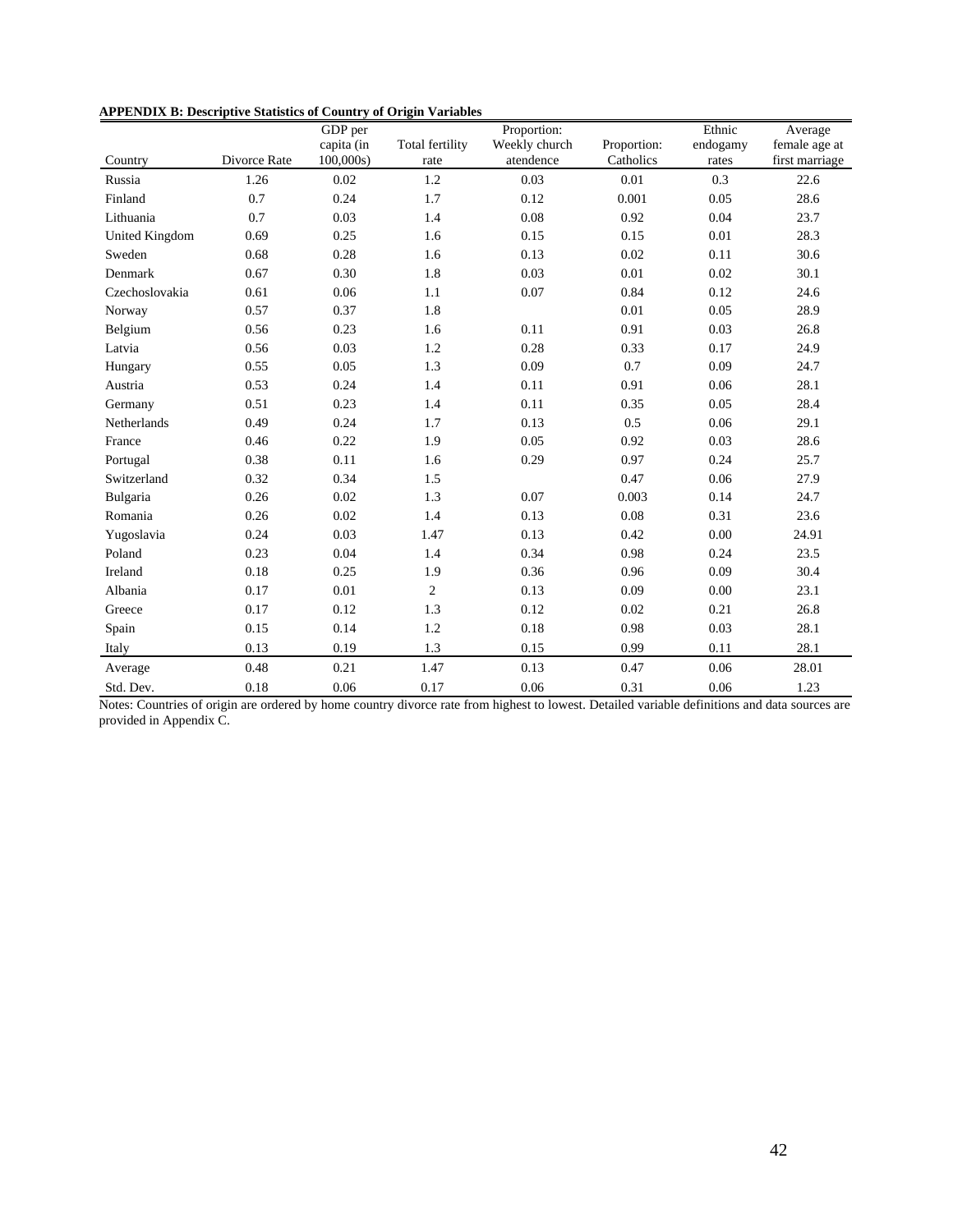|  |  |  | <b>APPENDIX C: Data Sources and Definition of Variables</b> |  |  |
|--|--|--|-------------------------------------------------------------|--|--|
|--|--|--|-------------------------------------------------------------|--|--|

| Variable                    | Definition                              | Source         |  |
|-----------------------------|-----------------------------------------|----------------|--|
| <b>Dependent Variable</b>   |                                         |                |  |
|                             |                                         |                |  |
| Currently divorced          | 1 if immigrant is divorced              | 2000 US census |  |
|                             |                                         |                |  |
| <b>Control Variables</b>    |                                         |                |  |
|                             |                                         |                |  |
| Male                        | l if immigrant is male                  | 2000 US census |  |
| High school                 | 1 if immigrant reports having completed | 2000 US census |  |
|                             | grade 12                                |                |  |
|                             |                                         |                |  |
| Some college                | 1 if immigrant reports 1 to 3 years of  | 2000 US census |  |
|                             | college                                 |                |  |
| Bachelors degree +          | 1 if immigrant reports 4+ years of      | 2000 US census |  |
|                             | college                                 |                |  |
| Proportion of MSA with same | Proportion of MSA with same origin      | 2000 US census |  |
| origin                      |                                         |                |  |
| At least one child          | 1 if the immigrant woman reports        | 2000 US census |  |
|                             | having at least one child in the        |                |  |
|                             | household                               |                |  |
|                             |                                         | 2000 US census |  |
| Log wage                    | Log of wage income                      |                |  |

#### **Cultural Proxies, measured in the year 2000 except where otherwise noted**

| Home country divorce rate | Number of divorces per 100 married<br>inhabitants. | Data on the number of divorces per year were obtained from the UN Demographic Yearbooks (several<br>issues). Data on the number of married inhabitants were mainly obtained from the United Nations<br>Economic Commission for Europe (UNECE) Statistical Division Database (2011). When 2000 data were<br>not available, the closest available date was used: Bulgaria 2001, Russia 2002, Poland 1999, and Spain<br>2002. For some countries, no marriage data was available from UNECE, and so we turned to the United<br>Nations Demographic Yearbook Special Census Topics (2006). From this source, we obtained marriage<br>data for Albania (2001), Greece (2001), and countries from the former Yugoslavia. To calculate divorce<br>rates for Yugoslavia, we summed the number of divorces in each of the successor countries and divided<br>this number by the total number of married inhabitants of these countries. Croatian data is from 2001,<br>Slovenian data is from 2000 while the data is from 2002 for Serbia and Montenegro as well as Macedonia.<br>There is no available marriage data for Bosnia and Herzegovina in these years and so it is not included in<br>the calculations. |
|---------------------------|----------------------------------------------------|----------------------------------------------------------------------------------------------------------------------------------------------------------------------------------------------------------------------------------------------------------------------------------------------------------------------------------------------------------------------------------------------------------------------------------------------------------------------------------------------------------------------------------------------------------------------------------------------------------------------------------------------------------------------------------------------------------------------------------------------------------------------------------------------------------------------------------------------------------------------------------------------------------------------------------------------------------------------------------------------------------------------------------------------------------------------------------------------------------------------------------------------------------------------------------------------------------|
|                           |                                                    | For computing home country divorce rates for 1980 and 1990, we again used the UN Demographic<br>yearbooks to obtain data on the number of divorces and UNECE data for the appropriate year to obtain<br>data on the married population. For 1990, it was necessary to use 1995 UNECE data on the number of                                                                                                                                                                                                                                                                                                                                                                                                                                                                                                                                                                                                                                                                                                                                                                                                                                                                                               |